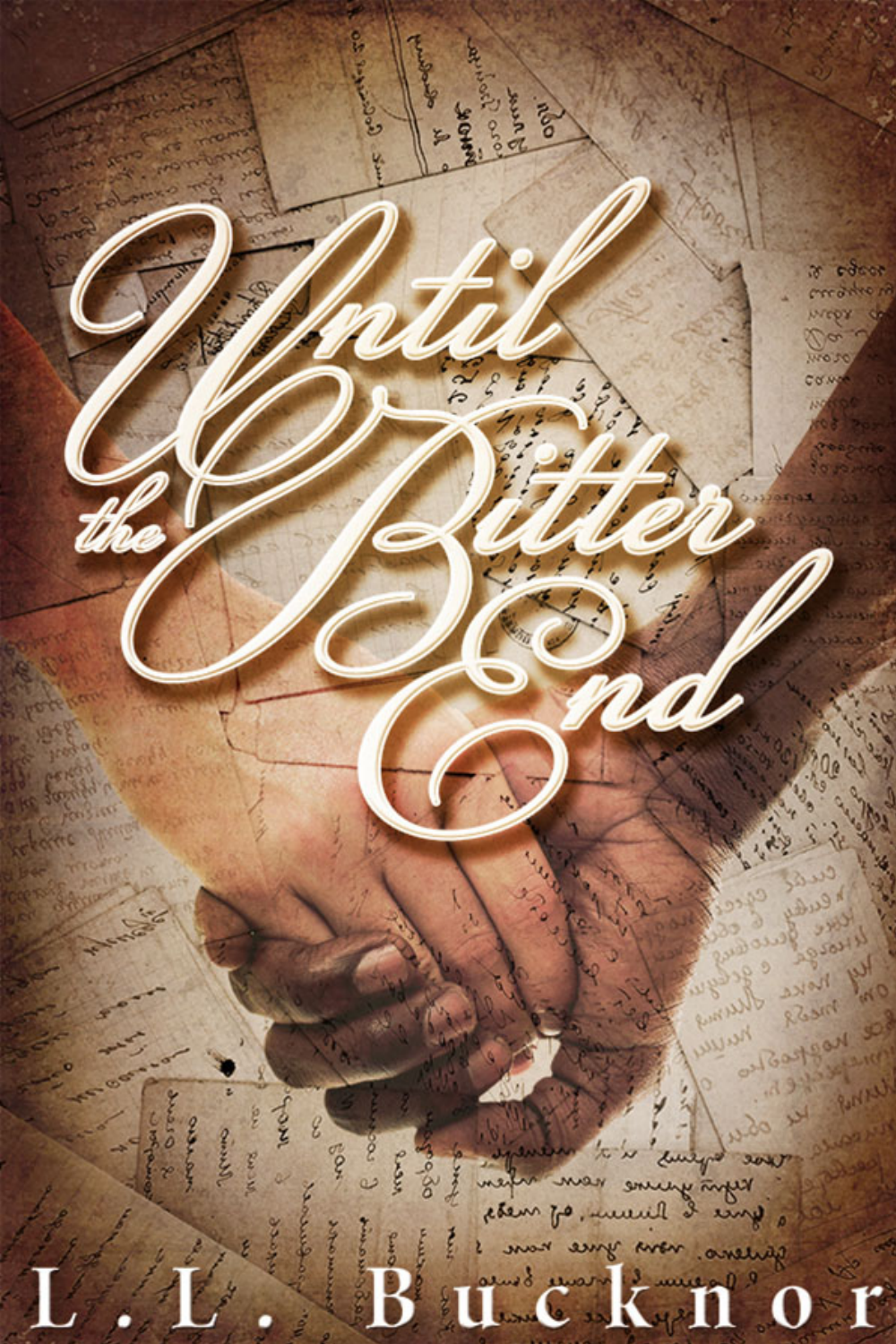## **Table of Contents**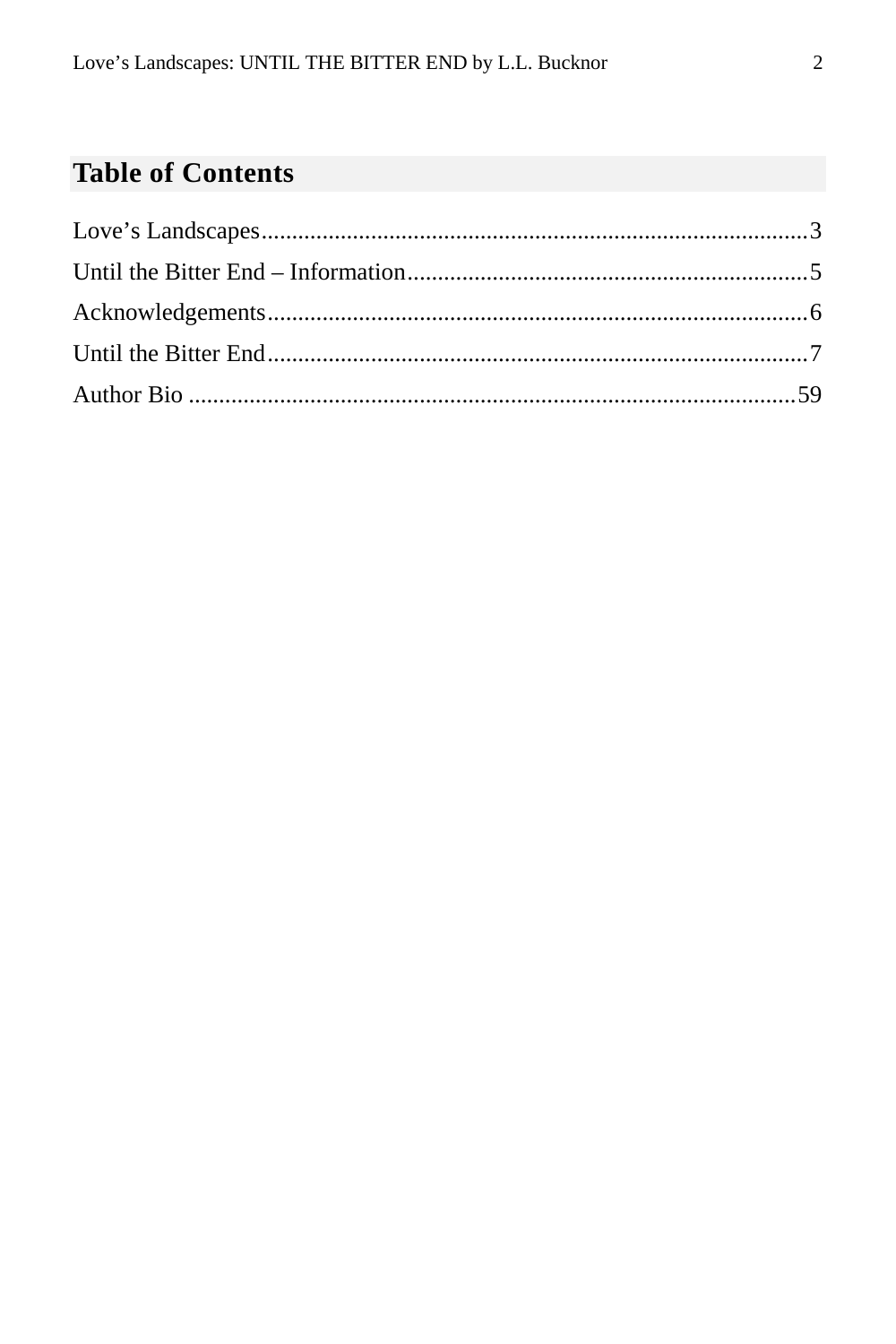## <span id="page-2-0"></span>**Love's Landscapes**

*An M/M Romance series*

## **UNTIL THE BITTER END By L.L. Bucknor**

## **Introduction**

The story you are about to read celebrates love, sex and romance between men. It is a product of the *Love's Landscapes* promotion sponsored by the *Goodreads M/M Romance Group* and is published as a gift to you.

### **What Is Love's Landscapes?**

The *Goodreads M/M Romance Group* invited members to choose a photo and pen a letter asking for a short M/M romance story inspired by the image; authors from the group were encouraged to select a letter and write an original tale. The result was an outpouring of creativity that shone a spotlight on the special bond between M/M romance writers and the people who love what these authors do.

A written description of the image that inspired this story is provided along with the original request letter. If you'd like to view the photo, please feel free to join the [Goodreads M/M Romance Group](http://www.goodreads.com/group/show/20149-m-m-romance) and visit the discussion section: *Love's Landscapes*.

No matter if you are a long-time devotee to M/M Romance, just new to the genre or fall somewhere in between, you are in for a delicious treat.

#### **Words of Caution**

This story may contain sexually explicit content and is **intended for adult readers.** It may contain content that is disagreeable or distressing to some readers. The *M/M Romance Group* strongly recommends that each reader review the General Information section before each story for story tags as well as for content warnings.

This story is a work of fiction. Names, characters, places and incidents are the products of the author's imagination or are used fictitiously. Any resemblance to actual events, locales, or persons, living or dead, is entirely coincidental.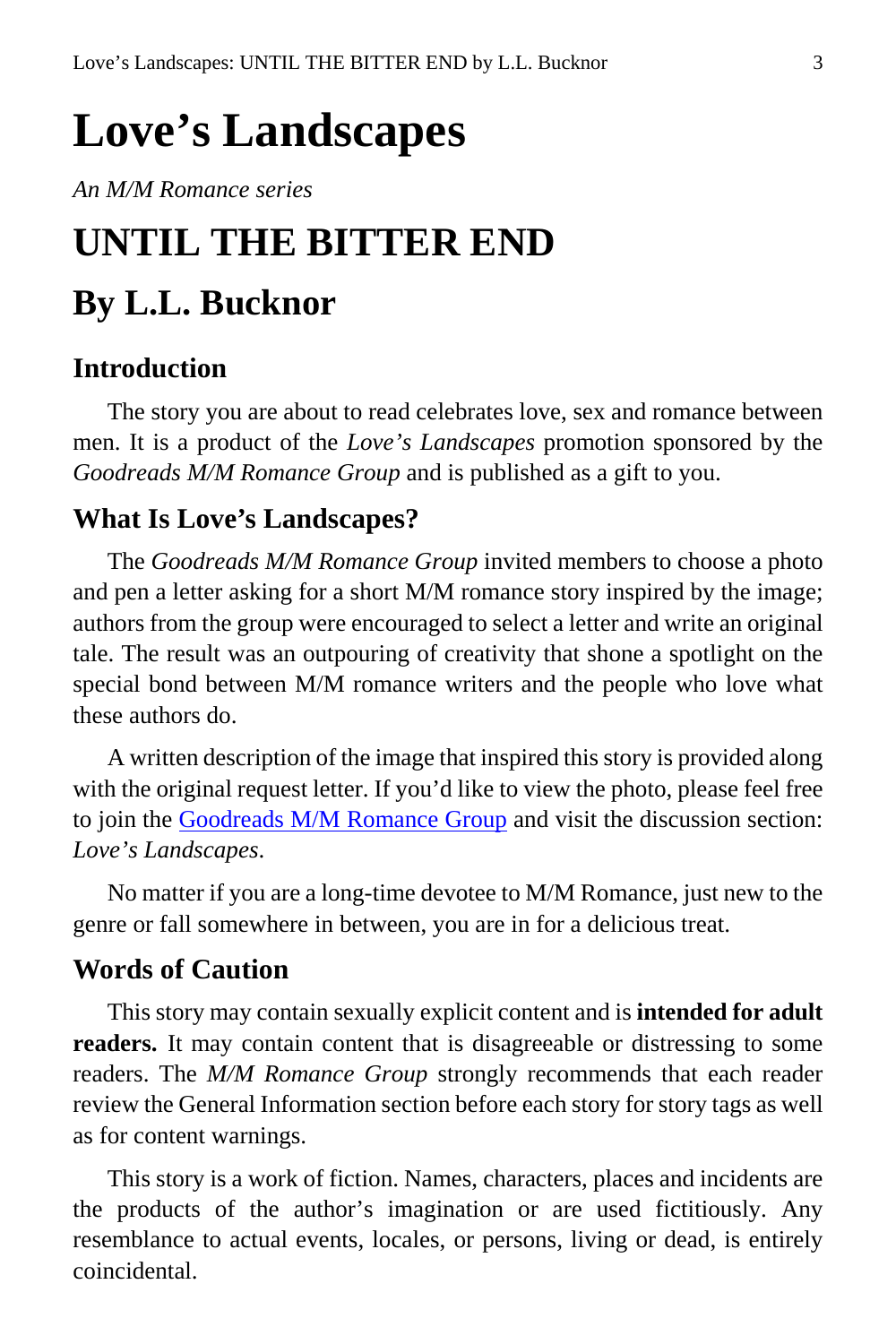All rights reserved worldwide.

This eBook may be distributed freely in its entirety courtesy of the Goodreads M/M Romance Group. This eBook may not be sold, manipulated or reproduced in any format without the express written permission of the author.

Until the Bitter End, Copyright © 2014 L.L. Bucknor

Cover Art by Natasha Snow

This ebook is published by the *M/M Romance Group* and is not directly endorsed by or affiliated with Goodreads Inc.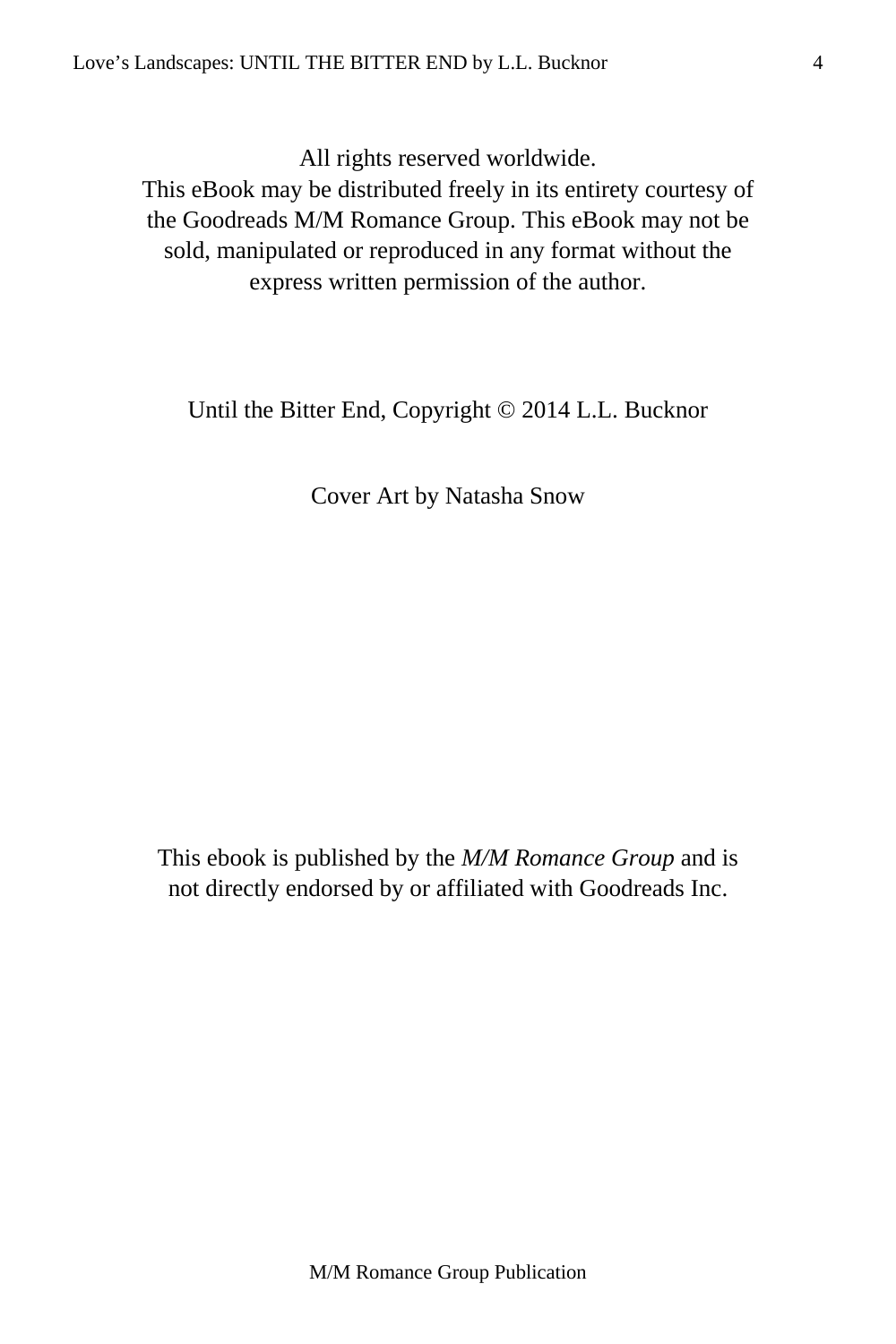# <span id="page-4-0"></span>**UNTIL THE BITTER END By L.L. Bucknor**

## **Photo Description**

Three pictures of two friends, one black, one white. A cross-generational photo set of the friends from boyhood to their golden years.

## **Story Letter**

*Dear Author,*

*We met the day I rescued him from the elementary school bully. We became inseparable until a family move put thousands of miles between us. After years of email, phone calls and a handful of visits, we both ended up back in our hometown. Reconnecting led to love and now here we are in our golden years.*

*We've been together for a lifetime and have had plenty of ups and downs. Won't you tell our story?*

*I want a sweet, contemporary love story. Other than no BDSM, I don't have a lot of other requirements.*

*Sincerely,*

*Lynette*

### **Story Info**

**Genre:** contemporary

**Tags:** some angst, sweet/no sex, best friends to lovers, interracial, letter writing, slow burn/UST, late  $20<sup>th</sup>$  century

**Content Warnings**: Brief mention of drug use, minor and secondary character deaths

**Word Count:** 19,454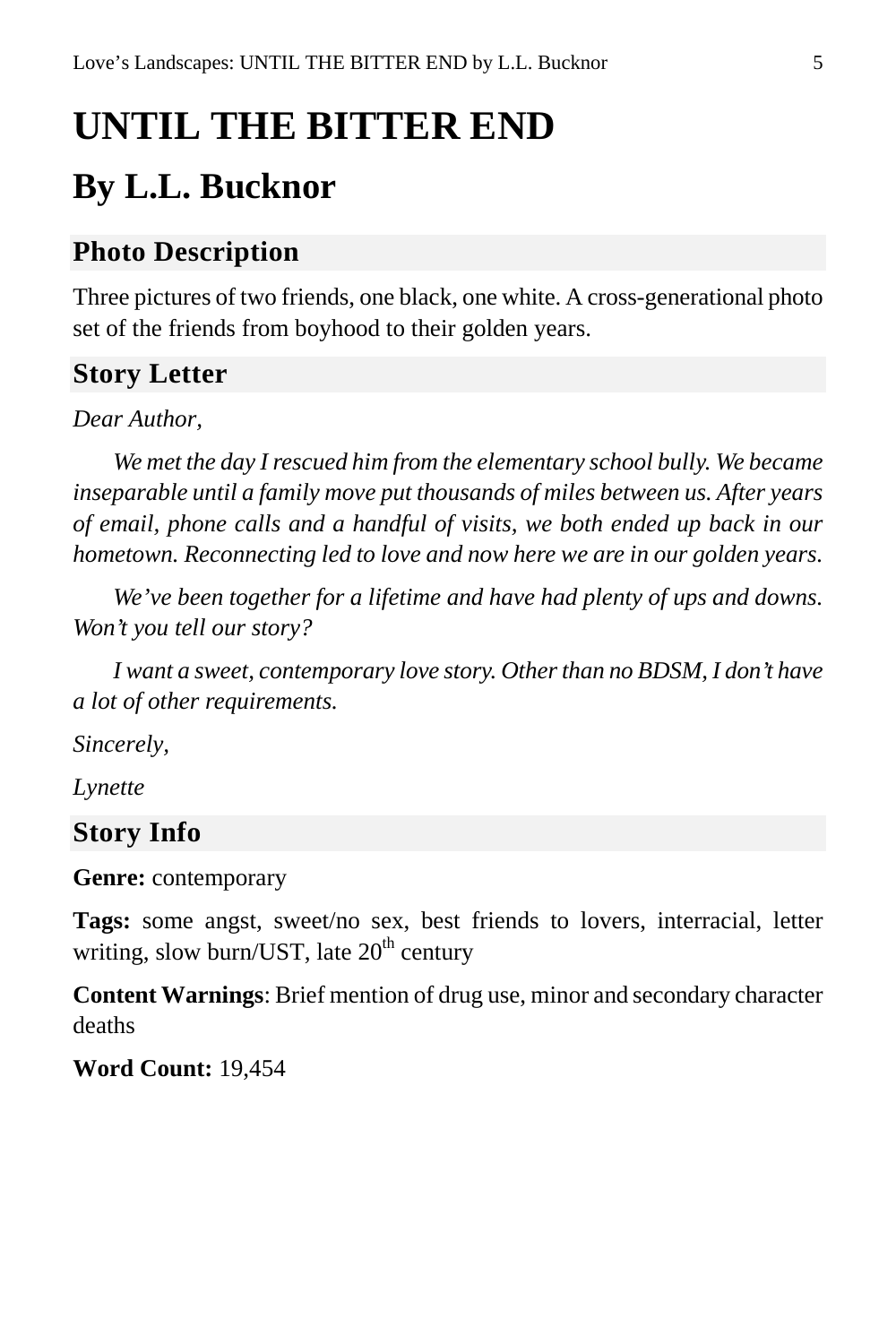#### *Acknowledgements*

<span id="page-5-0"></span>For Lori. The best cheerleader a girl could ever have.

Anonymous donor – you know what you did, this is dedicated to you as well.

Thanks to everyone who encouraged me to take this prompt and who helped make this story what it is.

Many thanks to Lynette for an excellent prompt and the MMR Group for all that they do.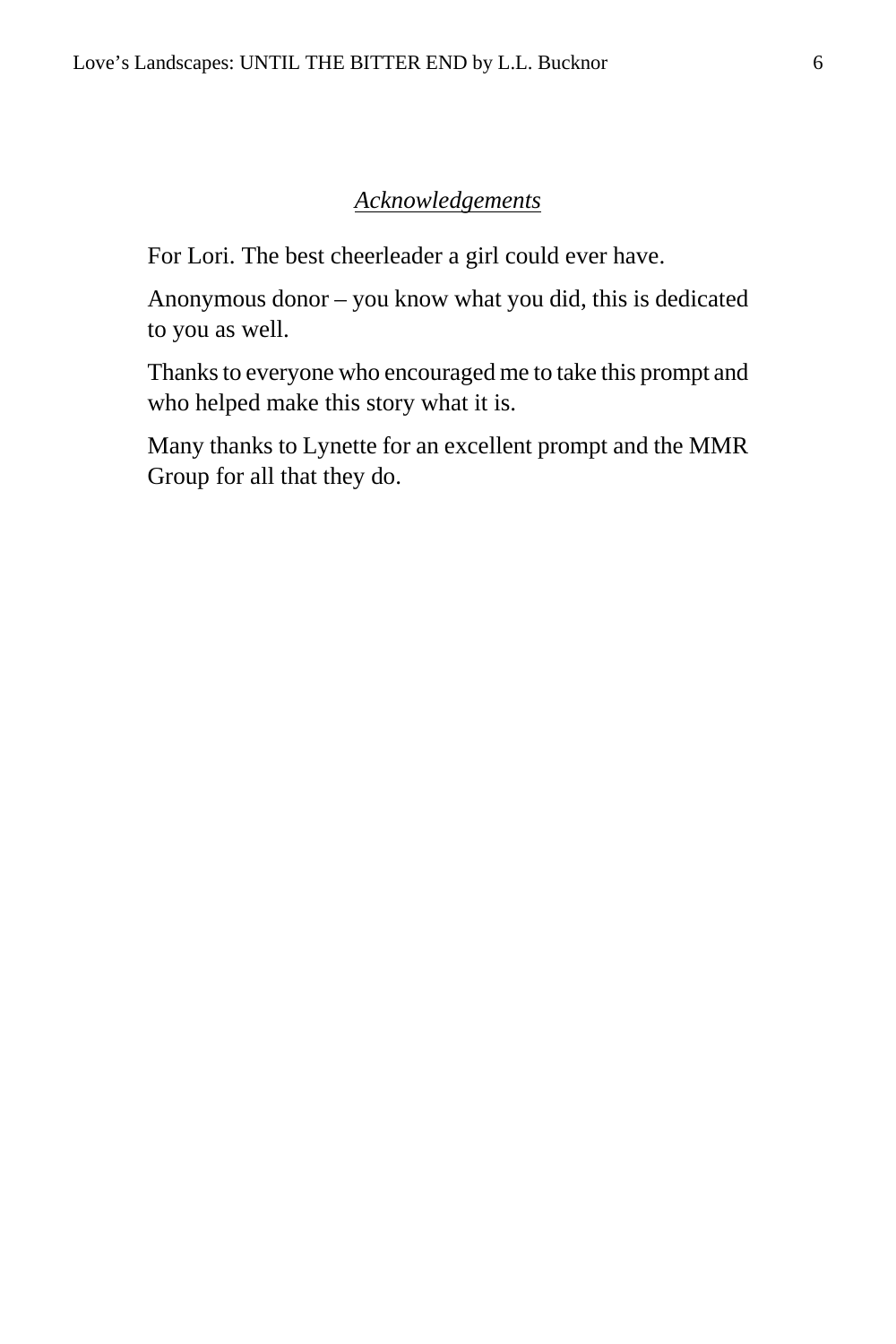## <span id="page-6-0"></span>**UNTIL THE BITTER END By L.L. Bucknor**

#### *55 years ago – September 1976*

Charles Jackson's first day of school was not going according to plan. He was in a new school in a new state due to his mother getting "sick" again. He knew she was back on drugs. His grandmother tried to make it easier for him by saying, "Your mommy's sick," but he knew what she did. And Grandma knew that he knew too, but she wouldn't discuss it with him.

He'd witnessed Adrienne, his mother, high many times before. Even saw what she did for money with her "friends" in the bathroom of their studio apartment back in New Jersey. Sometimes she forgot to close the door. Or the moans were too loud from "talking to her friends."

He had a feeling this time the move would be permanent. Living in New York wasn't bad; he loved his grandmother and Uncle Lamont very much. And it was easier to be able to sleep at night without worrying if his mother would be passed out on the couch or worse… an unresponsive zombie with a needle stuck in her arm. Quite the education for a ten-year-old.

His grandmother enrolled him at the Long Island elementary school, ironed his clothes for the day and sent him to school with lunch in a brown paper bag. Sadly, at the age of ten, he was unused to the attention or care.

Being one of the few black students at the elementary school was weird. He went from a predominantly black neighborhood to a neighborhood with a handful of diverse families. He felt like a fish out of water all day. Other than a few stares from some students and a lonely lunch period, no one paid him any attention save his teachers. He didn't make any friends. He was so used to being on his own, he didn't notice the difference. A short, skinny black kid with a love for comic books and mathematics did not scream Mr. Popular. He doodled in his notebook to help pass the time in class.

His Uncle Lamont had shown him the route to walk home. Charles grabbed his books the moment the final school bell rang and walked toward the exit. He kept his head down, meandering through the cliques and chatter. He rounded the corner with no problems, thinking about having chocolate milk once he got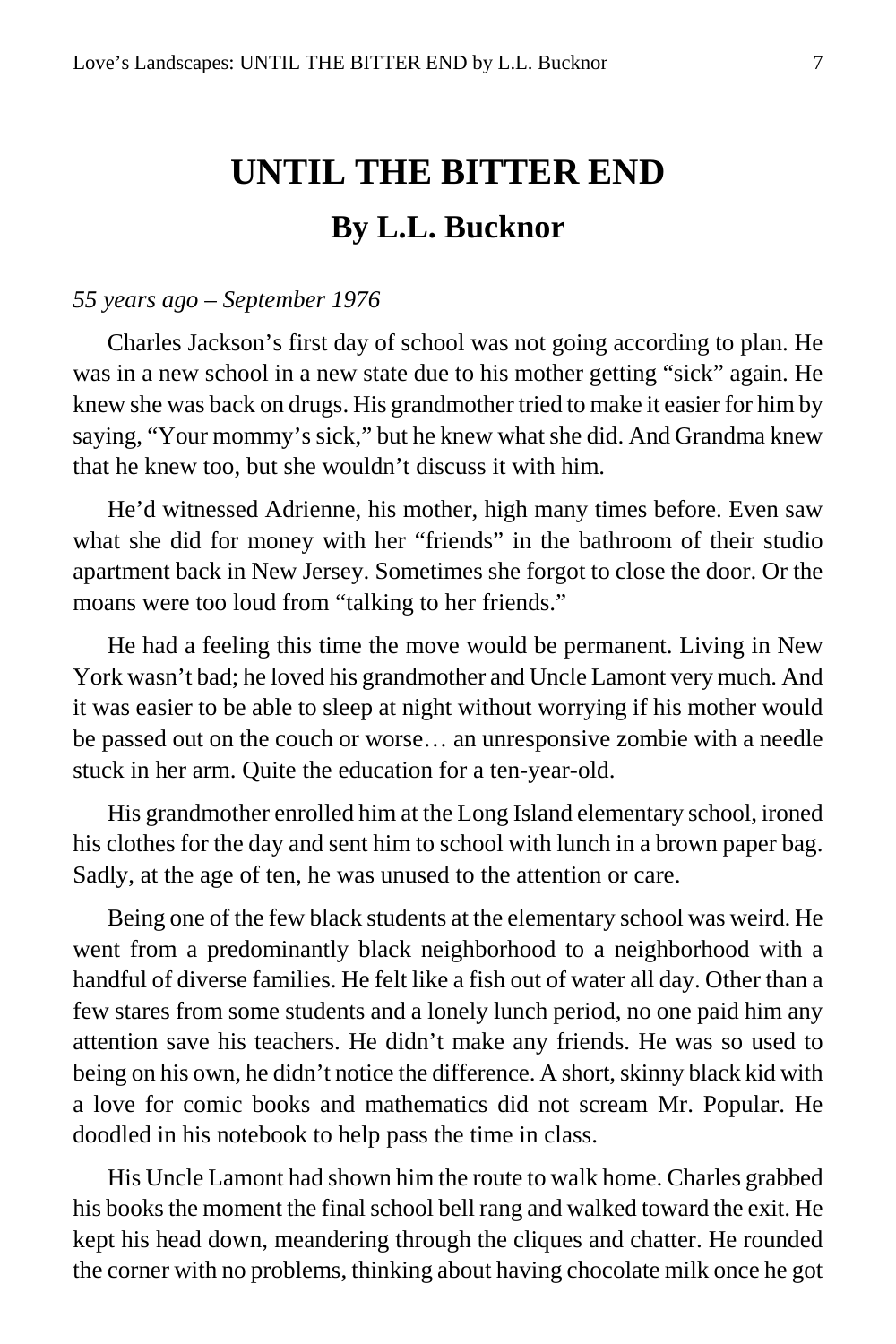home—and maybe sneaking in a peanut butter sandwich—when he felt something hit his shoulder. *What now?* He stopped to look behind him, and watched a pebble fall to the ground. A taller, scowling blond boy walked steadily toward Charles. He hoped whatever this kid's problem was, it was not meant for him.

"Hey you!" The heavyset kid came closer to Charles, standing directly in his face. The hostility *was* meant for him. Being bullied after school was not part of his plan.

Charles tried to put some distance between them, but the other boy would not let this happen. Charles stared back without answering.

"Don't you know you're supposed to pay a tax to go to my school?"

"What?"

"What?" the kid mimicked tauntingly, and backed Charles off the sidewalk and into an abandoned yard. "Can't you hear? New kids pay taxes at my school."

Charles leaned away as much as possible. "And who am I supposed to pay?"

"Me, if you want to live to see another day." Charles watched him smack his meaty fist into an open palm for a menacing effect.

It worked. But he was trying not to show how intimidated he was. "I'm not paying you nothing."

"Guess you don't like your face looking the way it does. It's fucking ugly anyway. I guess I'll have to make it uglier."

"I don't want any trouble." Charles held his hands out, not touching the angry giant. He didn't think he'd survive if he made contact with any part of his body.

"Too late." The bully pushed Charles's shoulders with both hands with enough force to make him bounce on the chain link fence behind him. He dropped his books in the grass.

"You're nothing but a dirty n—"

"Don't even say that word, Harold!" a voice boomed from behind the two.

Charles's bully looked to the newcomer but did not move his intimidating body, sadly. "Buzz off, Victor! This has nothing to do with you."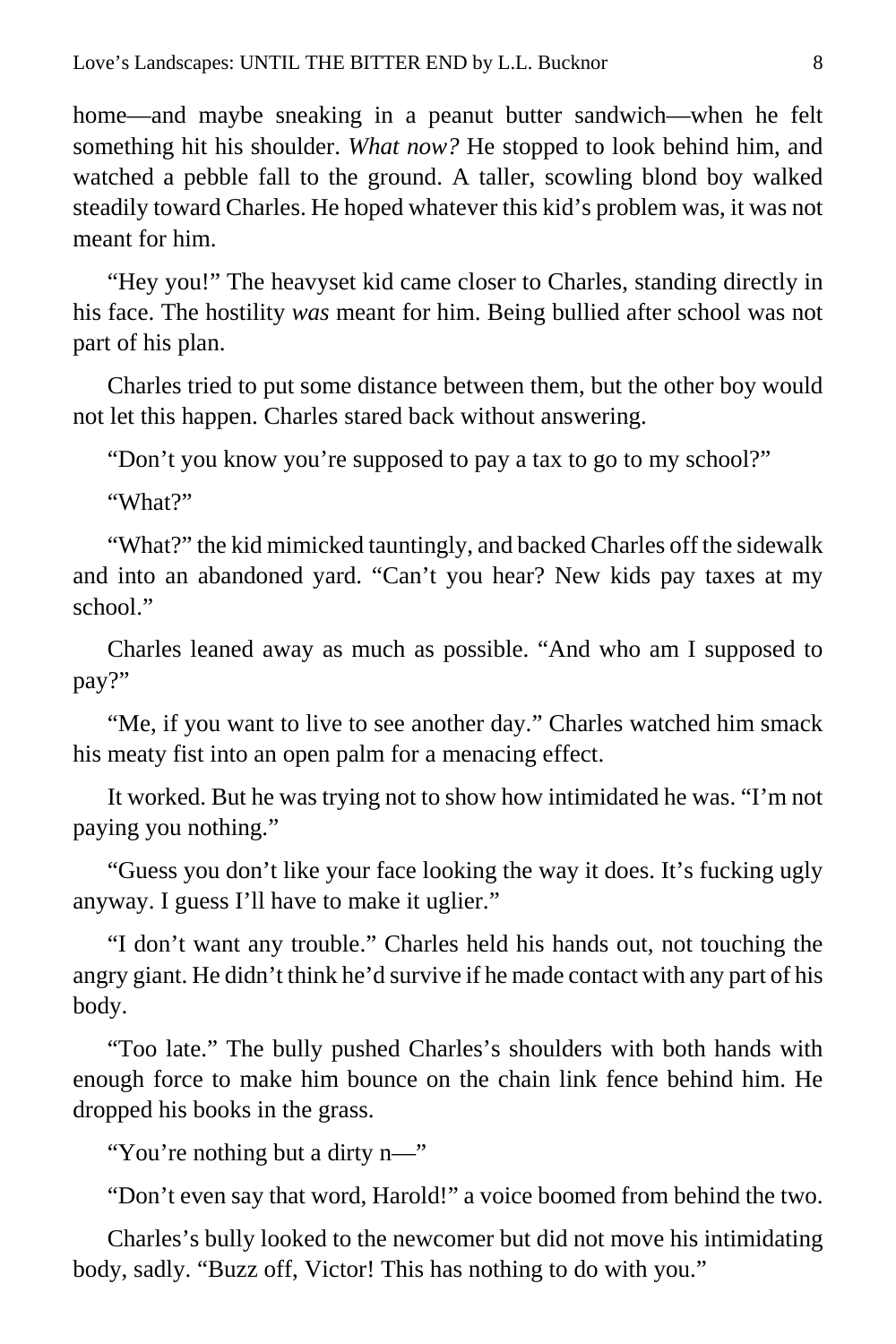Charles was glad the brown-haired kid got the blond's attention off of him. Harold still had a couple pounds on the newcomer, but two against one was better odds. "I'm not afraid of you, Harold. And you know why. Drop the routine and leave him alone," said Victor.

Charles watched in disbelief as the two stared each other down for the longest minute in his life. The blond muttered something inaudible under his breath and backed away from Charles. Miraculously, the blond giant left with a "next time," which Victor smirked off.

"He's an ass," Charles's savior declared after watching Harold leave. "I'm Victor, by the way."

"I figured that out already." Charles moved from leaning against the fence and picked up his books from the ground. He nodded at the taller, brown-haired white kid. "I'm Charles." He was unsure if he should be wary of someone who could make that behemoth scram or not. He wanted to know what Victor had on Harold but chose to not risk it. "Thank you. I guess I'll see you around." He held on tightly to his books.

"You're new, Charles. That's why Harold tried to get ya." Victor fell into step beside Charles. "I live three blocks away on Friedman Avenue."

"I don't know where that is."

Victor laughed. "Of course you don't. What street do you live on, and then I can see if we live close by."

"On Clemens. There's a big church at the end of the block."

"You live two streets away from me. You wanna walk to school together? We're in the same class, in case you didn't notice."

Charles had never met someone as friendly as Victor. And in his life, he knew something too good to be true, usually was. "You want to be friends with me? Why?"

"Why not?" Victor shrugged. "You're new. Harold needs to get it through his thick skull that he can't bully anyone he'd like. I'm not afraid of him. You shouldn't be either.

"Besides, I'm going to school anyway so why not have company? My other friend, Phillip, lives in the other direction. And you're going to need me to walk with you for a while."

He feared Harold wouldn't take Victor's save lying down either. "How did you get Harold to leave me alone? Did you beat him up or something?" Victor started to walk in the direction of home and Charles followed.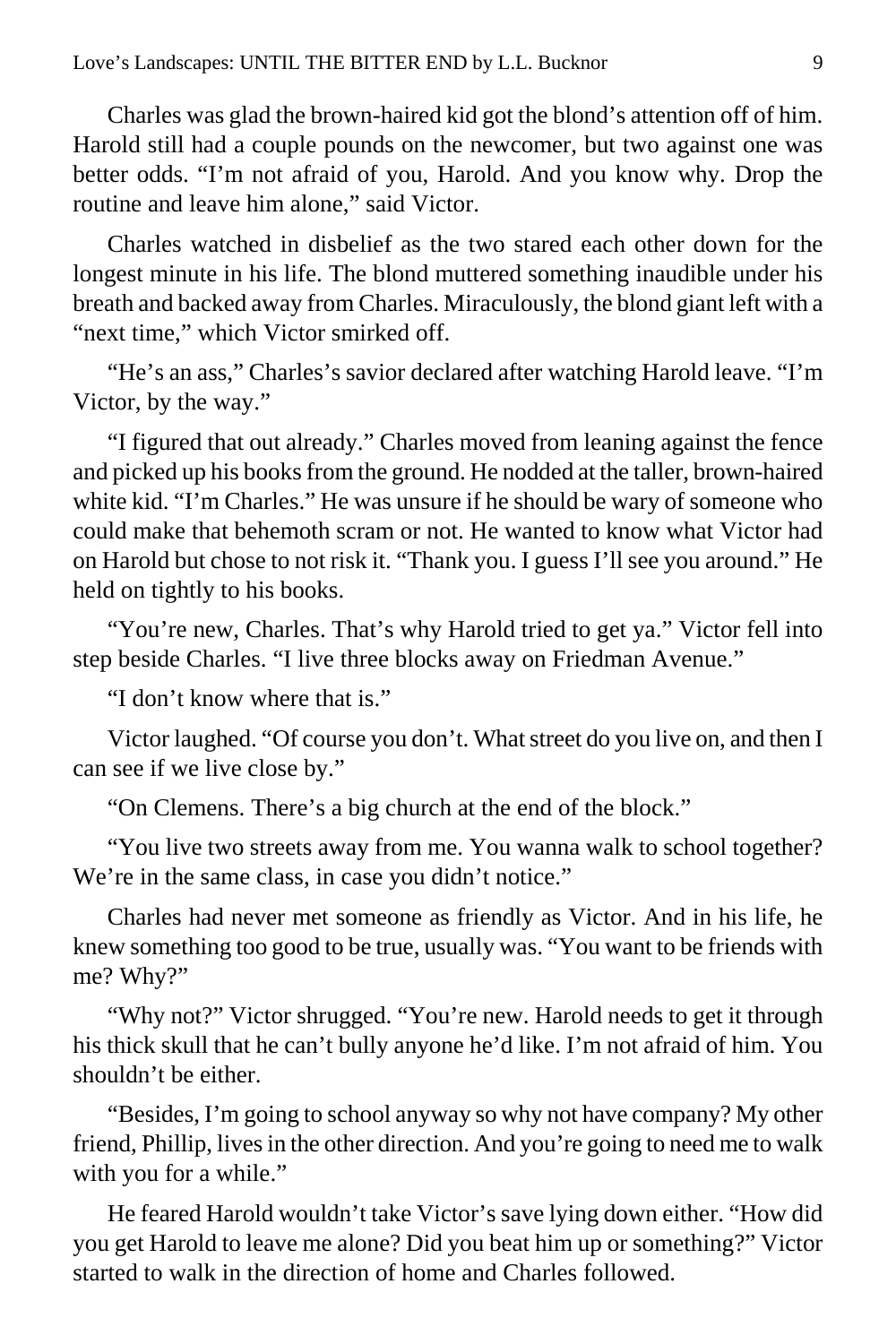"Nah. His mom and my mom are friends, really good friends. If I ever told his parents what he tried to say to you, his entire family would beat him in front of the whole class. They've done it before, in third grade. Best. Day. Ever. He cried like the wuss he is."

"Really?"

"Really." Victor smiled. "You wanna come to my house later and play?"

Charles had never been asked to play at a classmate's house before. He tried to play it cool. "I have to ask my uncle first. I think he's home today."

"Why not ask your mom?"

*Because she's probably high right now is why not*. "I live with my grandma and uncle."

"Only them?"

"Only them."

"Oh? How come?"

Charles preferred giving the brief explanation when telling other kids. "I never met my father. And my mother is sick." He waited for judgment. Other kids usually wanted to know why he didn't know who his father was; everyone knew who their father was. He hated when his peers did that.

"Oh. Well, that's cool. Where are you from?"

Charles almost didn't answer from surprise. "New Jersey. But I think I'll be living here in New York for a while."

The boys continued walking to Charles's house. Charles ran inside to drop off his books and let his uncle know about his new plans. His uncle went to the door to see the new friend. "Make sure you're back before the streetlights are on," Lamont called out as Charles zipped down the porch.

"See ya later, Uncle Lamont!" he called out, and started to walk with Victor. "Do you like comic books?"

"They're all right. My brother has tons."

"You have a brother? That's cool. I'm an only child."

"My brother Kevin's in college. He likes comics more than me. Has stacks of them in his bedroom. We can check them out, if you want?"

"Sure." Charles followed Victor into a big yard where a lady with a frown stared at him. Charles stopped walking behind Victor and stood still. It seemed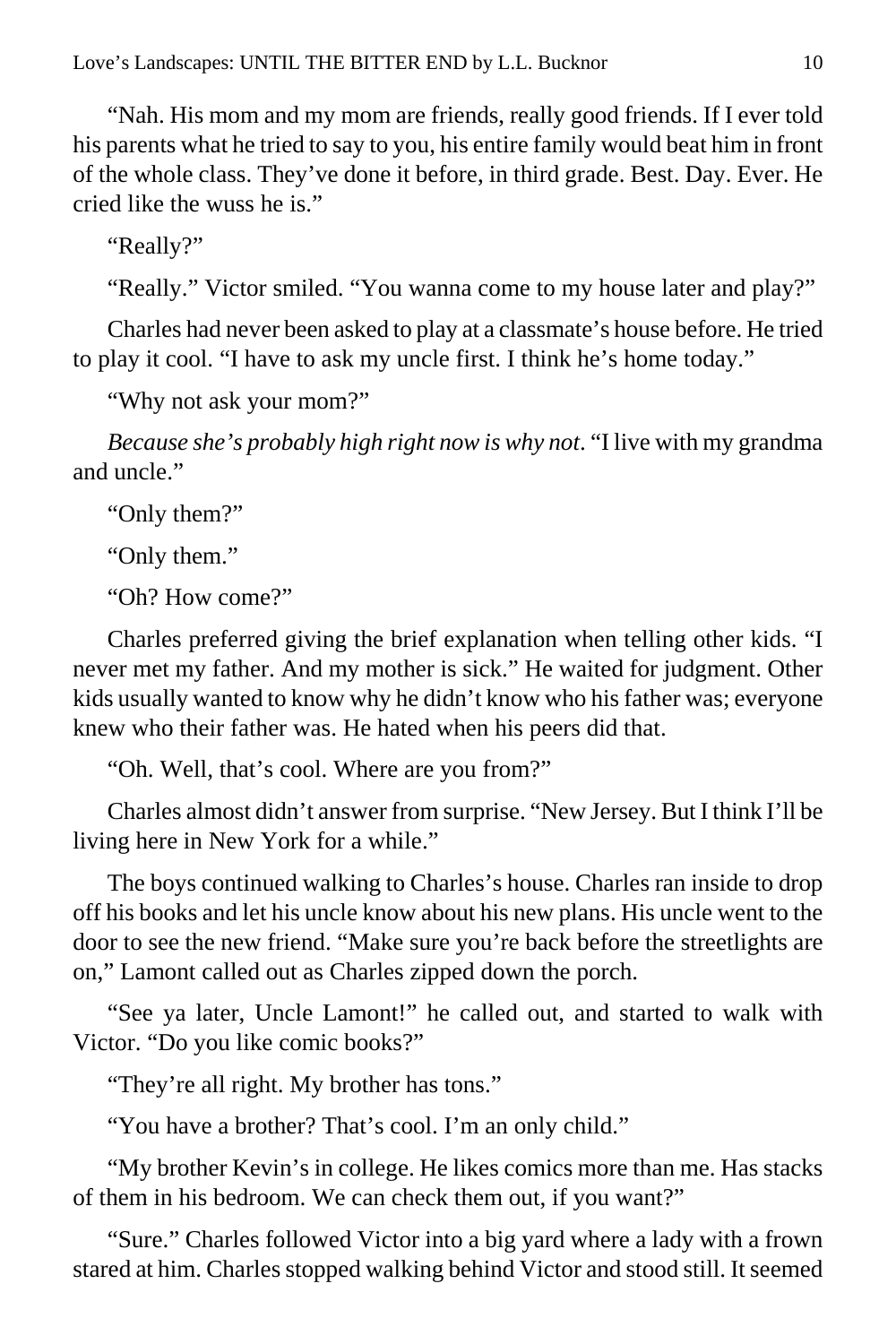the prejudice he witnessed in some of his fellow students' eyes today was also in Victor's mother's.

"Hi, Mom." Victor tugged Charles forward into his yard.

"Victor." She walked down the stairs and stopped in front of the pair. "Who is this?"

"My friend, Charles. He's new. Charles, this is my mom, Mary—"

"You may call me Mrs. McQuade," she cut in. "What happened to your friends Phillip and Joseph, darling?" She didn't stop staring at Charles.

"They're at their houses, I guess." He shrugged. Mrs. McQuade ran her hand through her son's hair, which Victor wiggled out from.

"I should go, Victor." He knew where he was not wanted and did not want to cause any trouble for his friend.

Victor turned to look at Charles. "What do you mean? You just got here." Victor turned to look back at his mother. "We were going to look at Kevin's comics."

His mother raised her voice. "Where exactly? In his room?" She frowned.

"Yeah, we were—"

"Absolutely not. You can play outside with your little friend, in the front yard where I can see you. But not for long, we're going out for supper tonight." She took Victor's school books from his hands and walked back inside the house. She called out from the front door before going inside, "I'll call Phillip's mother and see if she can bring him over for you to play with, Victor. For the next time."

"I'm not like her, you know," Victor told him after his mother went into the house.

"Is that why you invited me over? To show me off to your mom?" Charles folded his arms together, thinking the worst of Victor already. He was grateful for Victor saving him from a face-pounding, but he did not want to be treated like a show prize.

"No. I want to be your friend. You look like you need one."

"How would you know?" He was just fine on his own without friends. He always was.

"I just do." Victor smiled a big gap-toothed smile and tapped Charles on the shoulder before running away. "Tag, you're it!"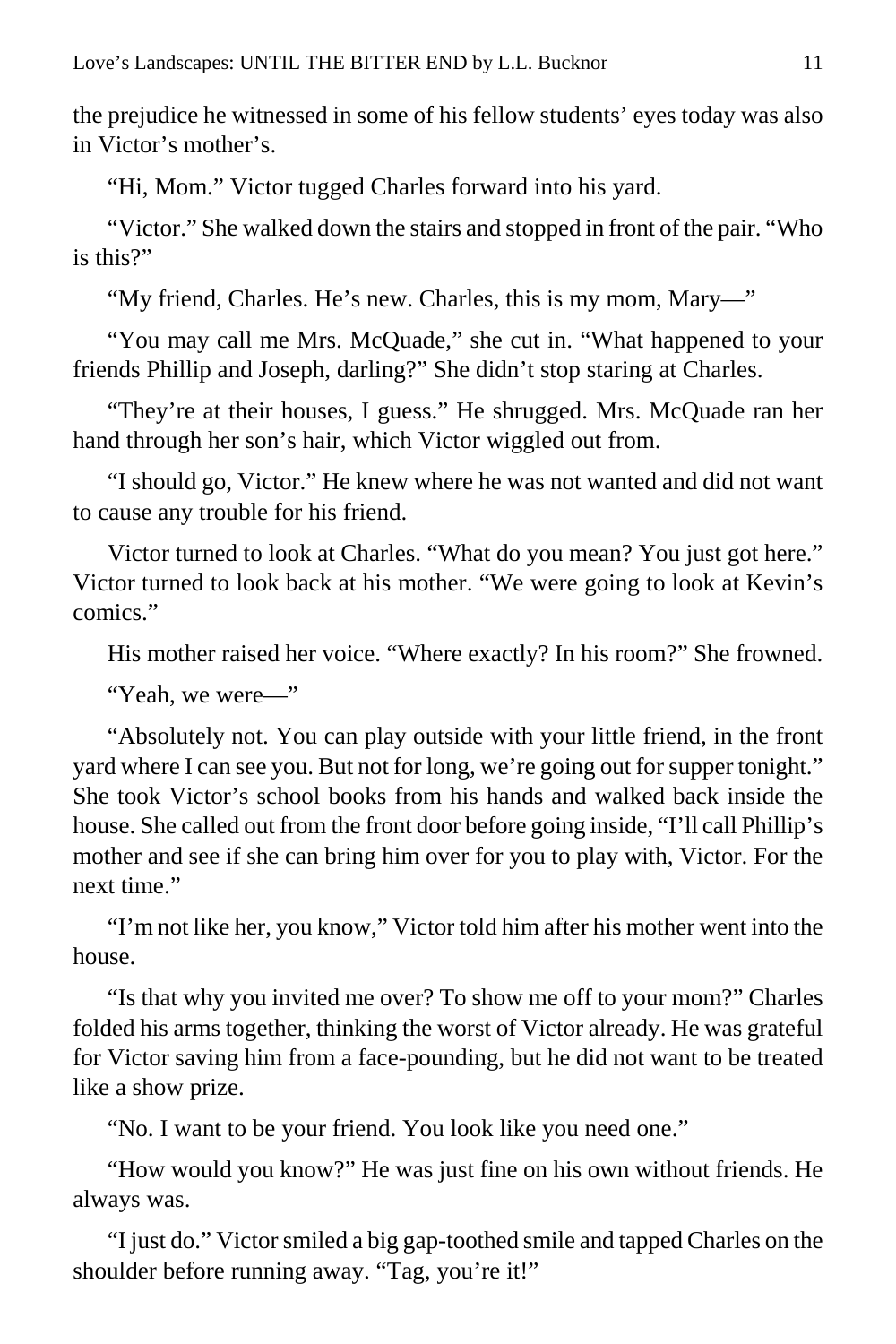Charles reluctantly smiled. *Maybe. Just maybe…*

The two played for the rest of the afternoon, cementing the first day of their friendship.

\*\*\*\*

#### *50 years ago – June 1981*

"Did you see Monica in homeroom, Victor? She was eyeing you up and down, man. I bet she'd go out with you if you asked her. She was my study partner last semester. She puts out. And you don't even have to work for it."

"You had sex with her?" Charles looked at the bespectacled Phillip and smirked. Phillip Castiano looked sweet and innocent, but looks could be deceiving. He was the first of their friends to lose his virginity. "Some friend you are. Are you trying to give Victor your sloppy seconds, man?"

Phillip started to make a lame excuse and didn't notice Victor mouth a silent "thanks" to his now taller best friend for taking the attention off him. The two friends were pretty well versed in each other's quirks by now, five years after their fateful meeting.

Charles winked and pretended to listen to Phillip discuss the rest of the easy pickings in their grade. At their age, the topics of choice discussed were girls, sex and Michael Jackson. If Phillip paid closer attention to anything other than the fairer sex, he might have noticed that Victor never joined in the talks about girls.

Today was the last day of school, which signified the friends no longer being high school freshmen. The three teens lingered in the front of their building to continue their conversation. Phillip had to go pick up his little sisters from the elementary school soon. He rarely had a chance to hang out with the pair, so whenever they could, the other two tried to accommodate him.

"You know Sandy was checking you out, Charles? She's also good friends with Monica, man. Just saying. Tag team, man."

"You think so?" He wasn't as interested, but maybe he should be, to keep up appearances. It was what he thought boys his age should do.

"You could have any girl you wanted in our grade. I haven't seen you try, unless you're holding out on us, Charlie. But hey, if you don't want Monica, you think she'll go out with me? I might be a skinny white kid, but I got moves." He started to not-so-subtly air hump in front of them.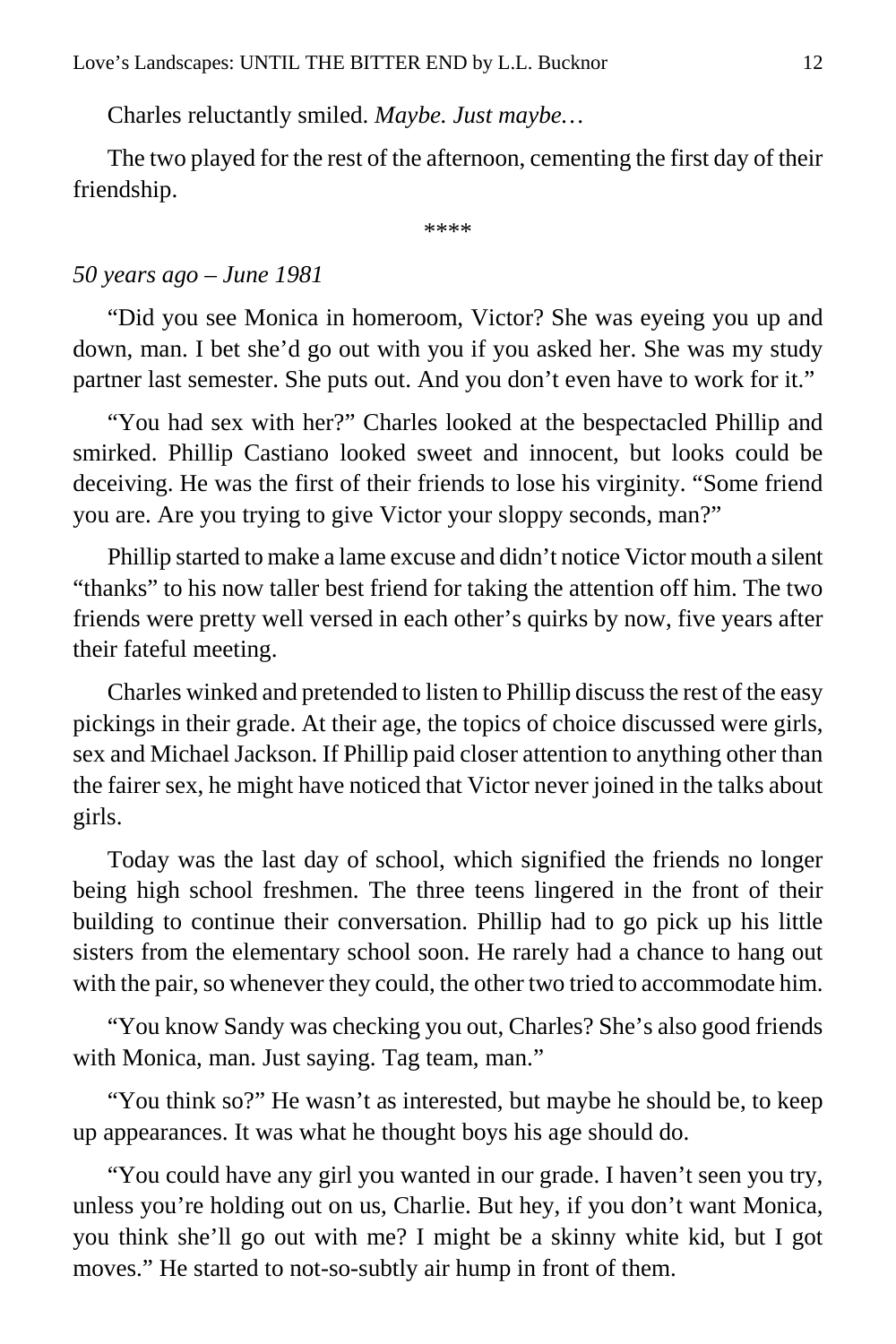"Isn't it time for you to pick up your sisters?" Victor asked. He looked longer than usual at Charles, then away. Something was up. Charles could only wonder what was going on. He didn't think there could be any more bombshells like the last one Victor dropped on him a couple of months ago.

"Shit, you're right, Vic. Thanks, man. I'll check you two later when I am not on sister duty." Charles and Victor both clapped the bespectacled teen good-bye and turned in the direction of home, or in their case, Charles's house.

Victor was fighting with his mother more than usual. Charles usually knew whenever Victor asked to spend the weekends at his house. And he'd been at his house three weekends in a row with nary a word about what was going on at home. Maybe today would be the day Victor would spill?

In the years they'd been friends, the boys had gotten closer, despite family differences, namely, Victor's mother. She never missed a chance to let Charles know how she disliked him, thought he would try to steal from her house or let him know she was better than him in her cold, backhanded manner.

Her hatred for anything different only made the two friends bind closer. The more Victor's mother acted snidely when Charles was present, the wider Victor opened his arms to Charles. Unfortunately, the homemaker was home more often than not, so the two usually went to Charles's house, which became a second home of sorts for Victor, a place where he could escape and be himself with no judgment. Charles's family accepted Victor with no hesitation.

Charles looked over and down at Victor, who stared into space. He brushed his shoulder against his friend to interrupt the reverie. He turned his head and made a gesture to start walking.

The boys walked in silence, Charles picking up on the tension in Victor's rigid stance. Both were quiet as they walked the few minutes to Charles's house. The two had the house to themselves as it was Uncle Lamont's late day at the hospital and Charles's grandmother, Diane, was at work as well.

Both dropped their bookbags on the kitchen counter and made their way to the fridge. They silently made themselves something to eat, in sync within the tight space, working in a rhythm they were used to. They sat down at the kitchen table with their plates of peanut butter sandwiches in hand. Charles was halfway through his food when he looked up and watched a range of emotion cross Victor's face.

He swallowed quickly and swallowed a gulp of milk. "Vic, it's just us, and I know something's bothering you. What's up?"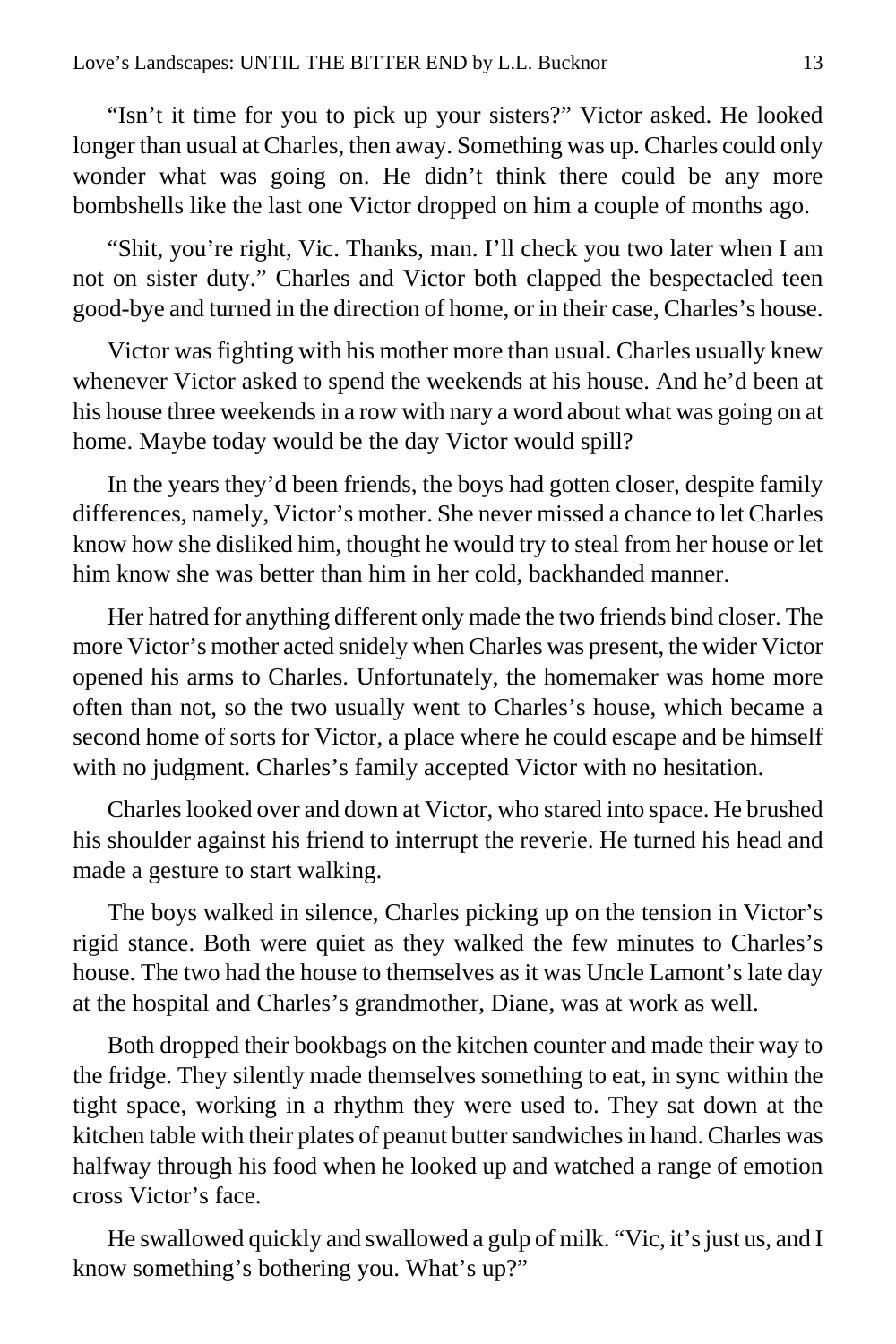"Charles," he said morosely and put his uneaten sandwich down. "The house finally sold. Mom convinced Dad to accept a job offer." Victor's parents had had a "For Sale" sign on their lawn for over a year, so the McQuades' plan to move wasn't a complete shock. Mrs. McQuade always referenced how their town felt unsafe any time she laid eyes on Charles during visits. Victor's father was open to moving if he could find a better-paying job. It seemed he'd found it.

Charles listened intently, life as he knew it crashing before his eyes. Victor was moving. Who was Victor going to talk to about being gay? Victor had told Charles he was homosexual earlier in the year. Charles didn't judge. How could he when his own Uncle Lamont was in the closet? He and his grandmother knew all about the permanent bachelor and his biweekly weekend overnight visits to his fellow bachelor friend's home. Lamont left every other Friday night with his duffle bag and returned Sunday evening like clockwork. Charles knew Victor couldn't tell his family, especially his mother who barely tolerated her son befriending someone of color. Victor had voiced his fears to him about being disowned or worse should he come out to his family.

"We're moving to Jacksonville, Florida. My dad found a job. My mother gets to be close to her side of the family, and Kevin can look for a job. I just have to suffer." He looked like he wanted to cry.

Charles stared at his friend and barely heard anything after Jacksonville, Florida. He assumed wrong. This would be much worse than a move out east in Suffolk County to a predominantly white community.

The two friends stared at each other, a range of emotion playing on both of their faces, still able to communicate through their silence.

It hurt to imagine next year without Victor next to him. The pain was worse than when his mother died. Adrienne had died from a drug overdose two years ago, making his temporary move to Long Island permanent. He'd mourned his mother's loss. But he was numb when discussing it since their time together was spotty during his lifetime. He missed her because she was his mother, but he hadn't seen her in so long, the pain was not as severe.

Victor's announcement, however, he didn't know how to deal with. "When?" Charles finally croaked out.

"Next week."

"So soon? You sold your house already?"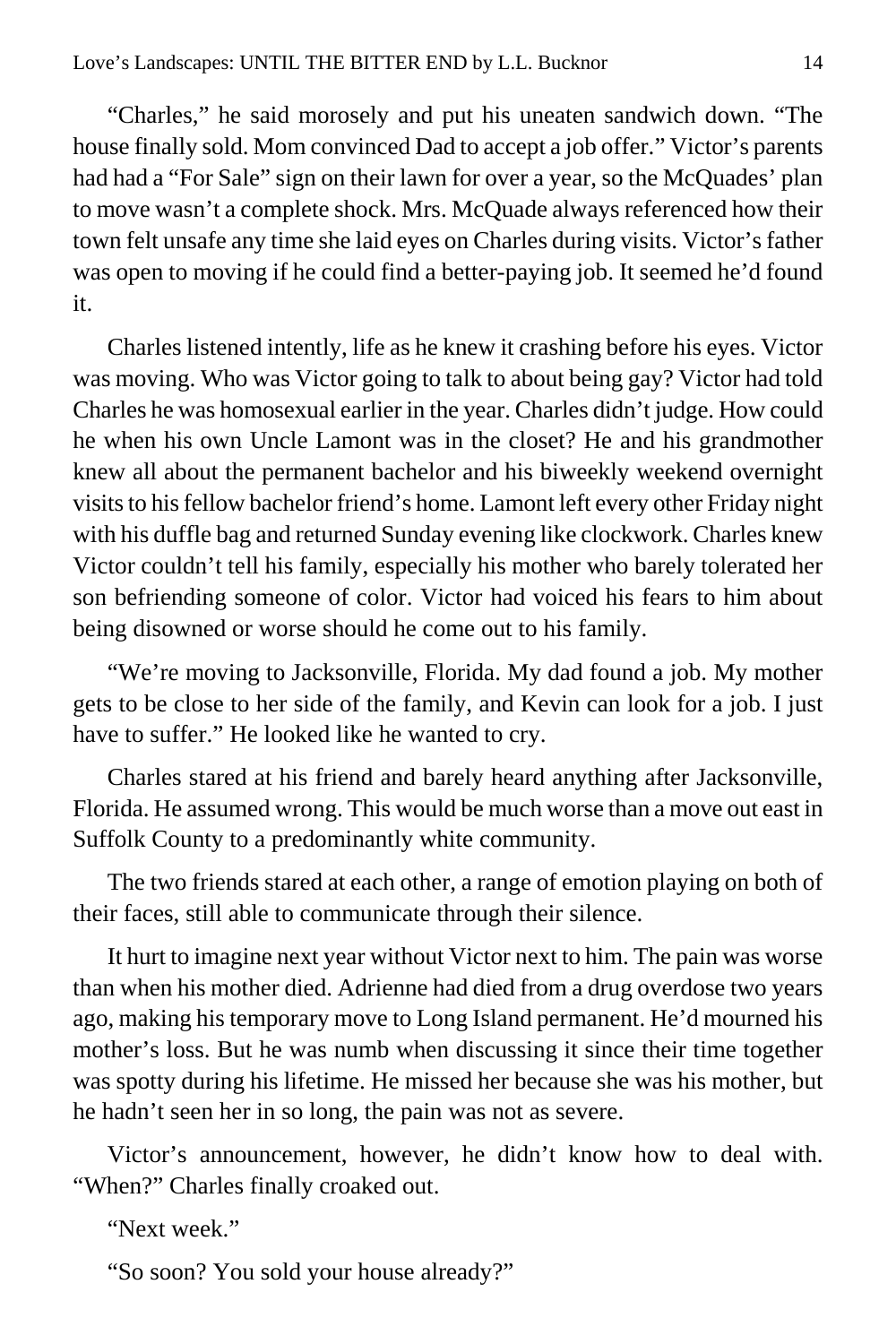Victor frowned. "My mother wants me to fly down with Kevin. Our tickets are already purchased. She thinks it will be better for me to spend the summer down there."

Charles had a guess at her reasoning behind flying down there so quickly. "What day are you leaving?"

"Monday morning."

He only had five more days left with his best friend. "I'll come with you to the airport." He barely kept it together just talking about it.

"Don't."

He shook his head. "But—"

"You're going to ride in a car with my mother?"

Charles frowned in return. He hadn't thought about that. Victor smirked. "Exactly." It might have been hasty, but he wanted to spend every minute, every second that he could with his friend. "I'll try to see if she'll let me come up before school starts. And I'll call you when I can."

"Long distance? Who is going to pay for that?" Neither of them had jobs, and Charles did not want to burden either of his family members when money was tight enough as it was.

"We can write letters to each other. There's nothing stopping that." Victor was always the optimist when it came to their friendship. He reached out to hold Charles's hand, not meeting his eyes. Charles sighed and reached over the table to hold his hand. Victor clasped his other hand over their joined hands. "I'm going to miss you so much. But it won't be so bad." Victor looked earnestly into Charles's eyes. They held each other's stare once more, and Charles began to feel uncomfortable. He wasn't… he couldn't… he was not gay. He used a familiar medium to break the tense moment.

"You'll probably forget me within a week." He pulled his hand out of Victor's hold and rolled his eyes comically.

Victor blinked and recovered with only a, "Bullshit. You're worth remembering for at least a month. Maybe even two months. " He put his hands under the table and looked at the table top.

"Wow. Thanks, friend."

They resumed eating, both mulling over the change coming. Charles hated change. This was the hardest one he'd ever dealt with, even worse than moving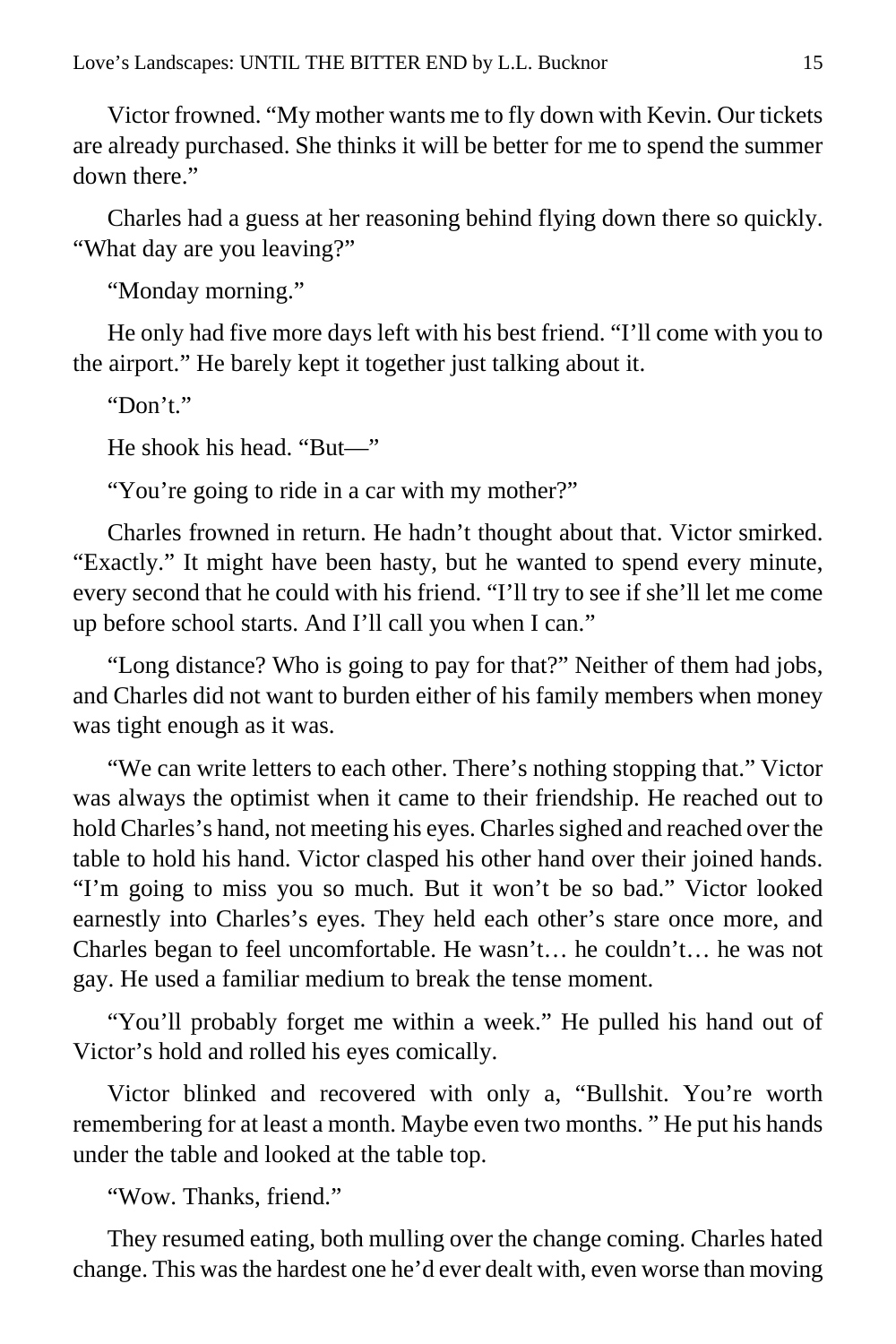to New York. He did not think he could be numb about Victor's leaving. He knew come Monday he was going to be a mess. It'd been Charles and Victor against the world since that rescue by his best friend five years ago.

"We can go to college together and be roommates. Three years. It's not going to change, Charles. You'll see."

Charles doubted it but appreciated his friend for trying to lighten the mood. Things might never be like how they were at that very moment.

\*\*\*\*

*August 12, 1981*

*Dear Charles,*

*Florida blows! If you were here, it'd be better. Mom loves the neighborhood. I don't. It's boring down here. I'm tired of people down here staring at me when I talk. I have a Yankee accent I've learned, many times over.*

*My mother is trying to set me up with her high school friend's daughter. Do you think she suspects something? I can almost hear you say I am worrying for nothing. But I don't want her to ever find out. She'll probably stone me. I'm gonna borrow some of Kevin's nudie magazines and hide them under my bed to throw her off. She's so nosy. I can't wait to turn eighteen and leave.*

*There's one good thing. I got a job working as a delivery boy for a pharmacy nearby. Anything to get me out of the house and away from her. Can you believe I found a job before Kevin? I can see you rolling your eyes. Kevin has been busy drinking and making friends, in bed and out, with the locals.*

*Did you and Phillip get your class assignments yet? Did I mention school starts in a week? School starts in August in Florida. Man, I miss New York.*

*Charles, don't go back to being that quiet kid I met in 5th grade, okay? I won't be there to protect you from the Harolds of the world. Though the last I heard, he got caught blowing some boy in his father's toolshed. They sent him to a strict Catholic boarding school to help pray away the gay. I know my mother would do worse. Dad wouldn't give a shit. But Mom*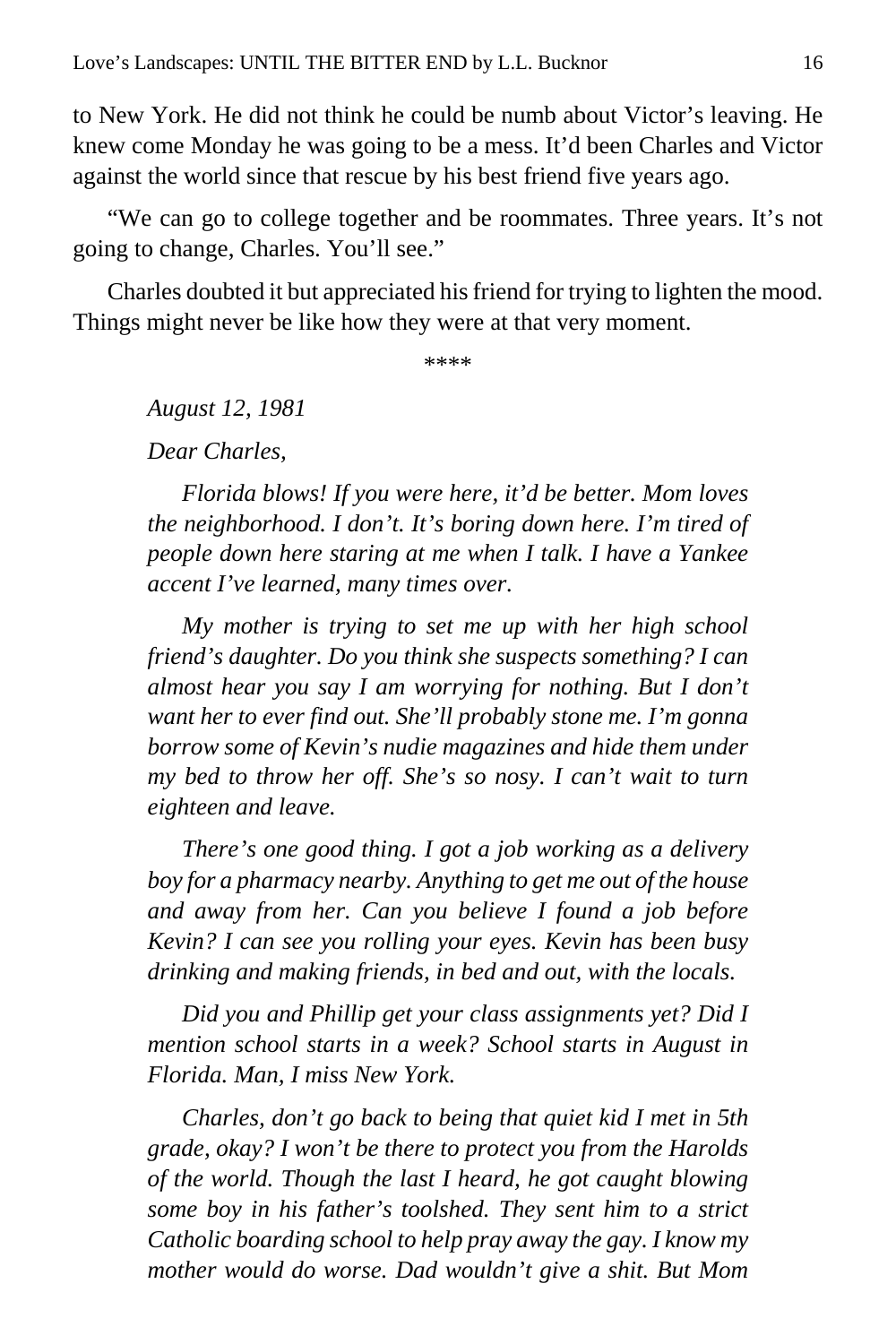*and Kevin? No way. Make sure no one reads this. And pretend like you don't know if anyone asks about Harold.*

*You have to keep it together for me while I am stuck in the sticks. Then we can travel the world, my friend. Write me back!*

*Your best friend,*

*Victor*

\*\*\*\*

#### *September 11, 1981*

*Victor,*

*You have an accent. Own it. School just started here. How are your classes going? Do they teach reading and writing in the sticks? Phillip had a minor pregnancy scare with Connie Giorgio, so he's calmed down some. I give it a week, two, tops.*

*I miss you something fierce. School's not the same without you. Since I'm taller (I grew a few more inches this summer) I'd be the one protecting you. Ha!*

*I figured it was something serious with Harold since he's not skulking about the neighborhood. I would have never guessed he was what you said he was. I don't think telling your mother would be a good idea, nor Kevin. I'll keep your secret until I die. Don't go trusting just anyone down there.*

*I think the magazine idea is a little gross. You're just going to leave the magazine for anyone to see? Suppose it backfires? Then you're going to be thought of as a pervert. Just be careful with whatever you do.*

*I think I have a girlfriend. Tina asked me to the Sadie Hawkins dance already, and it's not even until November. I kinda told her yes since she asked me in front of half our class. So she's been blabbing it out to the entire sophomore class. I wish you were here. You'd know what to do or at least what to say.*

*Should I get her flowers or what? Is she supposed to get me flowers? I don't think I can. If you find someone, you can tell*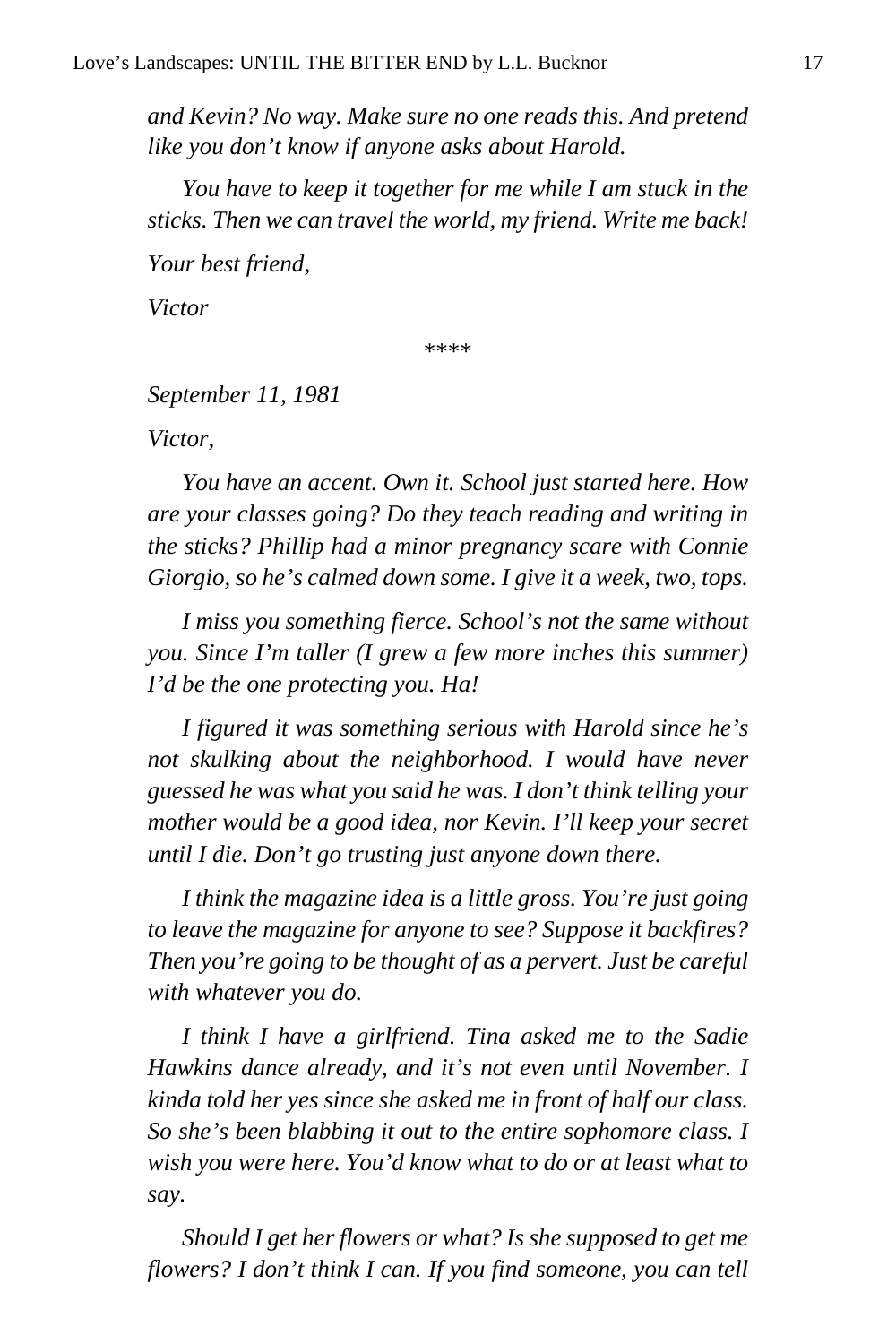*me about them too. Even the other part. I don't want you to feel you can't ever talk to me.*

*By the way, I haven't found your replacement yet.*

*Charles*

\*\*\*\*

*September 30, 1981*

*Dear Charles,*

*Play it by ear with your sorta girlfriend, Tina. She asked you out, so flowers from you would be a nice touch. I've even less experience than you with girls… Actually, I take it back. I confess I lost my virginity to a girl at summer camp two years ago. I am only telling you this now because it wasn't important to me. I wanted to try being normal for once, and I didn't like it. I finally figured out the way I felt about guys was okay by being with her. Weird right? The gay boy got his before you did.*

*You can say gay, Charles. You won't catch it if you write it. I am gay. You're best friend is gay. Your uncle is gay. It won't make you less straight.*

*I am officially 16! Less than two years until I am free.*

*Kevin is living over our garage because he prefers to do his partying without Mom hovering over him. This means she is even more of a noose around my neck.*

*I might have a sorta boyfriend. I tell you this because you're the only one I can tell this stuff. If you don't want to read it - IGNORE THIS PART: Ricky is more of a friend than boyfriend. But he likes jerking us off together. He graduated from Sticks High in June, cousin to the girl I told you my mother is trying to set me up with. Well, he gave me the best birthday present last night. Hint: He's not the best-looking guy, but his mouth is top notch.*

*I'm going to return the favor to Ricky tomorrow night.*

*IT'S SAFE TO READ NOW - Enough about my sex life. (Yes, I am rubbing it in.) How are your grandma and uncle?*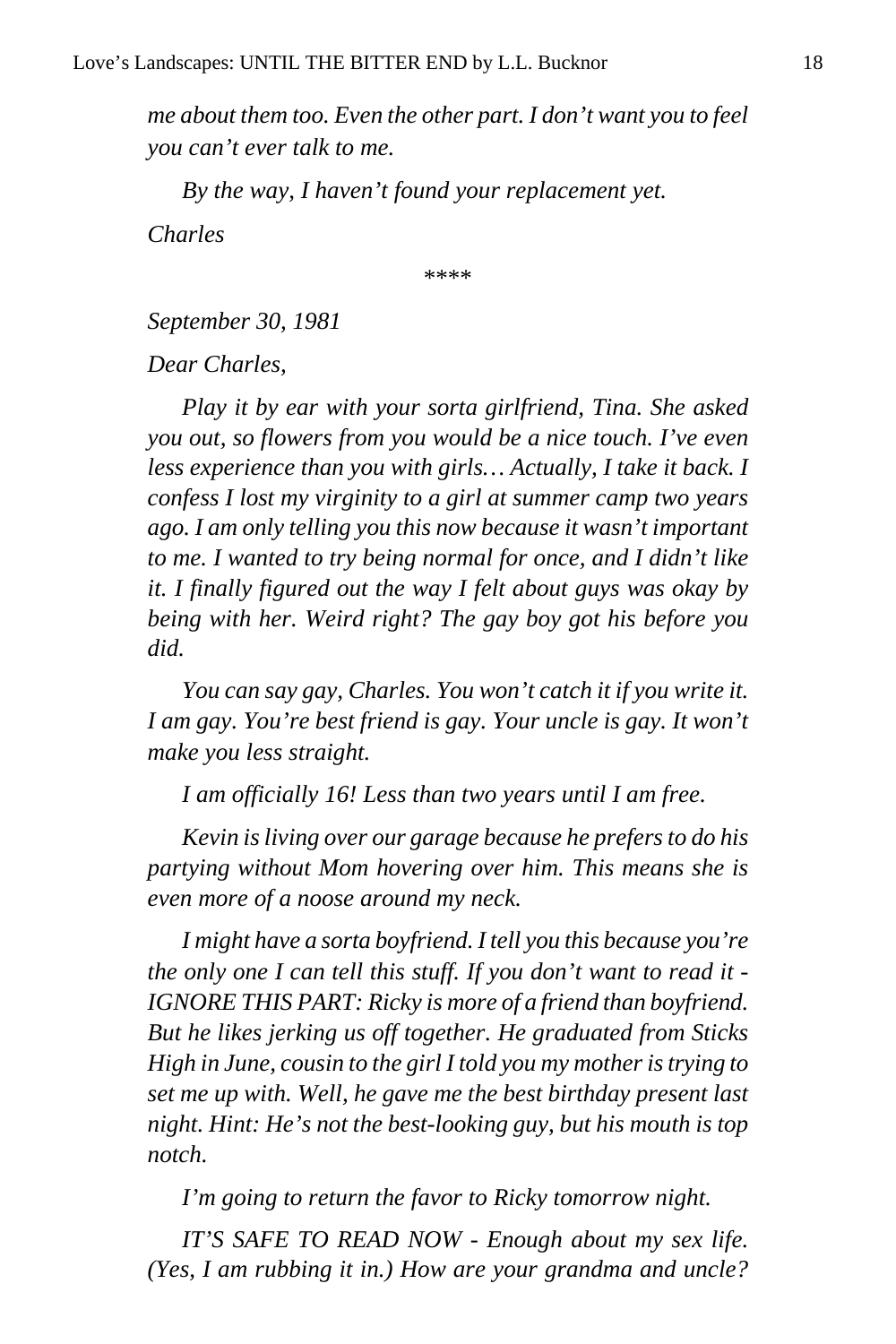*Everyone's good? I miss being able to hang out at your house and being fed to death by your grandma. Even more now that I don't have a place to escape my mother when she's in one of her moods.*

*My dad told me I could call you on the weekend as long as I keep it under a half hour. My mother will be visiting my aunt that day. So what are you doing Saturday night around 9 next week? I hope staring at the four walls and expecting my call.*

*Your friend,*

*Victor*

\*\*\*\*

#### *November 24, 1981*

*Happy Thanksgiving, Victor!*

*Wish you were here. We're all missing you. Grandma was bummed about the cherry pie this year, since you and she are the only ones who eat it. She's not going to make it now. Whenever you come up here to visit, let her know so she can make her favorite. I felt so bad when we went to the supermarket. She frowned at the cherry filling. I was tempted to tell her to make it anyway… I could force myself to eat it. Almost. Who am I kidding? I hate cherries with a passion.*

*Phillip went back to his horny ways. As expected. He's been working at the gas station around the corner from your old house. So he's set for the next year in condoms.*

*Guess what? I'm officially a member of the club. The 16 and popped-their-cherry club. Tina and I had the weirdest few minutes of our lives together. I tried calling her last week, but she was busy. I think she's over me. I can't tell. I don't mind either way, I guess. She should at least let me know if our pseudo-relationship is over.*

*I told her it was my first time once we finished. She said she could tell. I'm thinking it was not a compliment. I saw her talking to Leonard Johnson after class yesterday. I don't know if I'm supposed to be jealous or not.*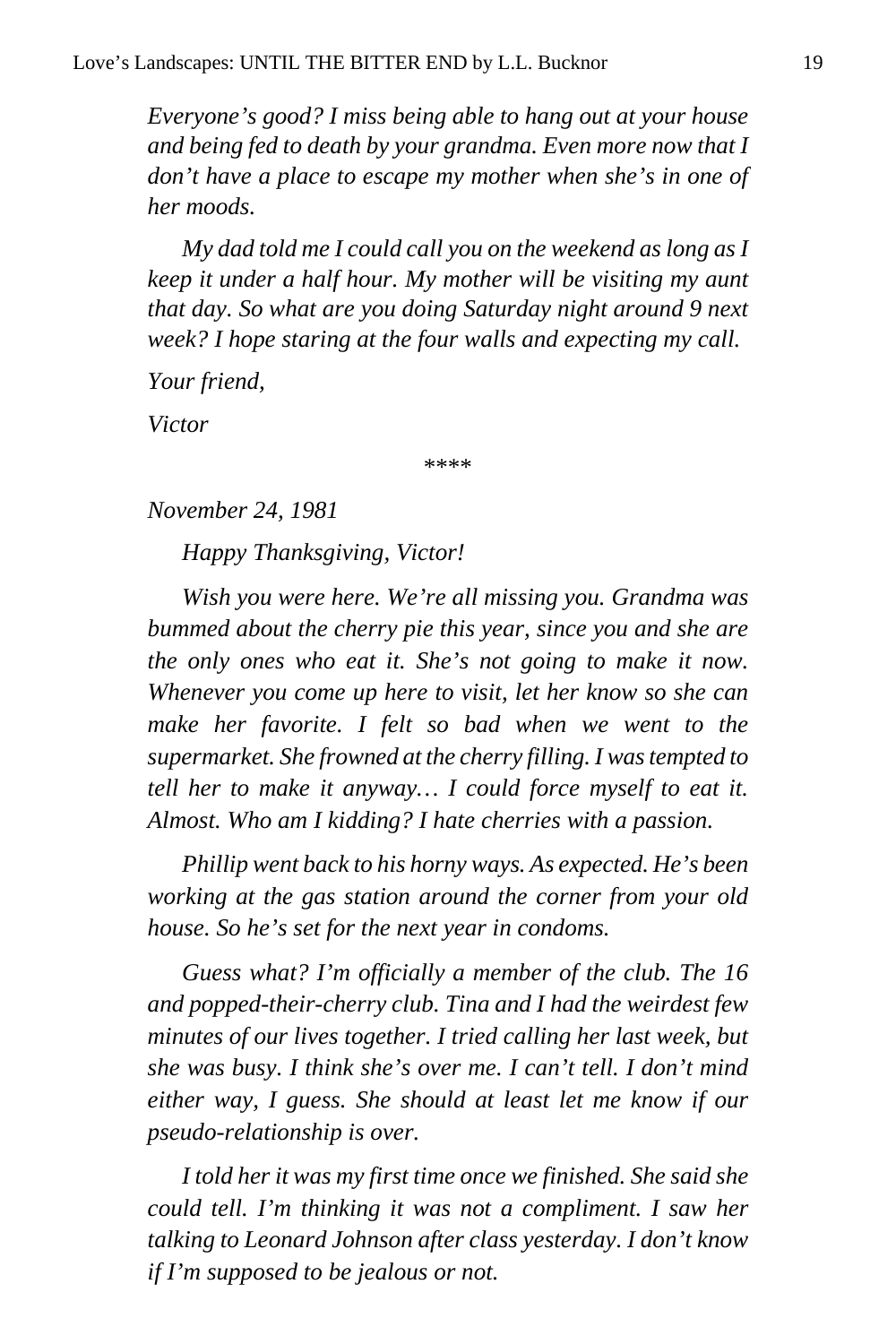*How is it going with Ricky? I bet a whole lot better than me and my mess. I hope you're being careful with him. There are all kinds of diseases out there. Phillip scared the hell out of me when he told me two of his friends came down with a case of the clap from some girl he slept with a few months ago. He's been leaving me free rubbers, so I'm sharing this PSA. I can't send you my stash, but I can send a warning.*

*Did I tell you the math club is in the national semifinals? If we win the next two rounds we're going to the national math tournament in Orlando. I don't think it's very close to Jacksonville, but maybe you can beg your mommy and daddy for a trip to Disney World around the same time. If our team makes it, that is. I probably jinxed us. Grandma is so excited about me being in the semifinals, she told everyone at work and church. People are expecting big things now. Luz, the other maintenance lady from Grandma's job, knitted me a lucky scarf with a cross on it. It is so bright blue, you could probably see it from Mars.*

*Thanks for the early birthday gift. I flipped when I saw that special edition. That must have cost you a pretty penny. Thank you!*

*Still looking for your replacement. You're a hard act to follow.*

*Charles*

\*\*\*\*

*January 3, 1982*

*Hey Charles,*

*Thanks for the New Year's phone call. It was definitely worth it for that news! I never once doubted your team acing the state championships. You number nerds are ruthless. The lucky scarf worked! I wish I could have been there to see you guys get your trophy. Maybe I can see you in Orlando? I might be able to hustle a way to see you then. You are so set for your college application. My grades are not bad, but I wish school was over. My mom keeps bitching about my extracurricular*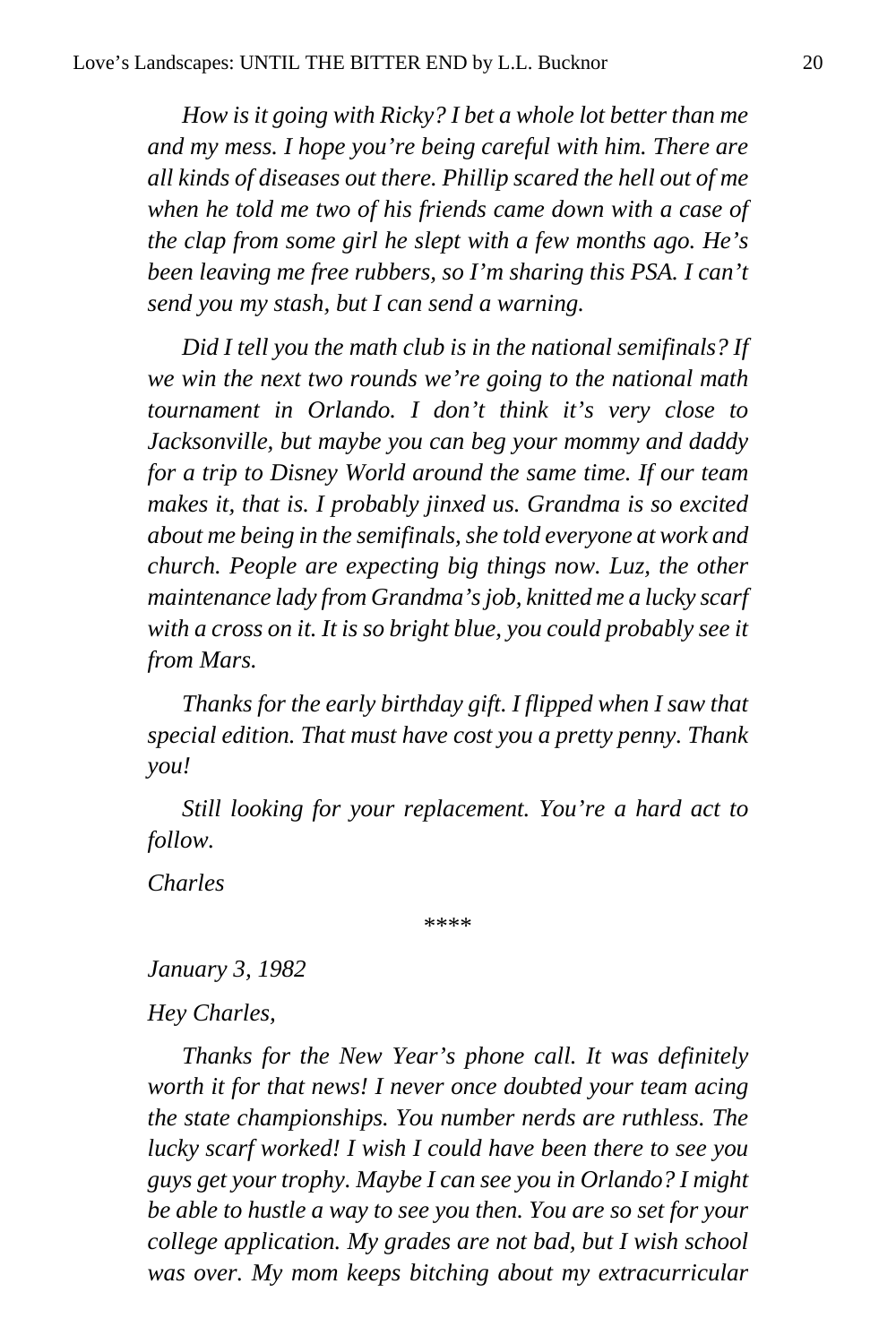*activities or lack thereof. Since Kevin dropped out of college, I'm her only hope.*

*Thanks for being okay with me talking about my relationship. I'll try not to be graphic. Me and Ricky are just me and Ricky. He hasn't told anyone he's gay. We're both in the closet, so to speak. He's going to start attending the local community college later this month. He already moved into a one-bedroom apartment with four other guys, so finding a place to be alone together is getting hard. Ha!*

*We have finally done everything two gay boys can do. Before you ask, we both tried it. It hurt like a motherfucker, but I think if I keep doing it, I could like it. Messy as hell but enjoyable. Is me talking about this disgusting you? Tell me if it is. You know you're the only one I can talk to about any of this. The sticks… they're hateful against anything different down here. Well, a lot of them. Not me.*

*Don't worry about my parents reading the mail. Dad's always working, and Mom is busy with her clubs and associations. It's one of my chores to get the mail every day.*

*How goes it with Tina? Last you told me, it was officially off. But sometimes people can change their mind. I'm sure Phillip is willing to help you mourn with a new girl. He always seemed to have someone up his sleeve. Who is he with now? I can't keep up with him.*

*Tell your grandma and uncle thanks for the gift.*

*Happy New Year,*

*V*

\*\*\*\*

#### *49 years ago – March 1982*

Third place was not bad.

Especially for a kid who'd never left the Northeast. The farthest Charles had traveled was going to his grandmother's in New York from Newark, New Jersey. He and his team shook the other teams' hands, took pictures with their trophy and made plans for their last night in Florida. Charles didn't have much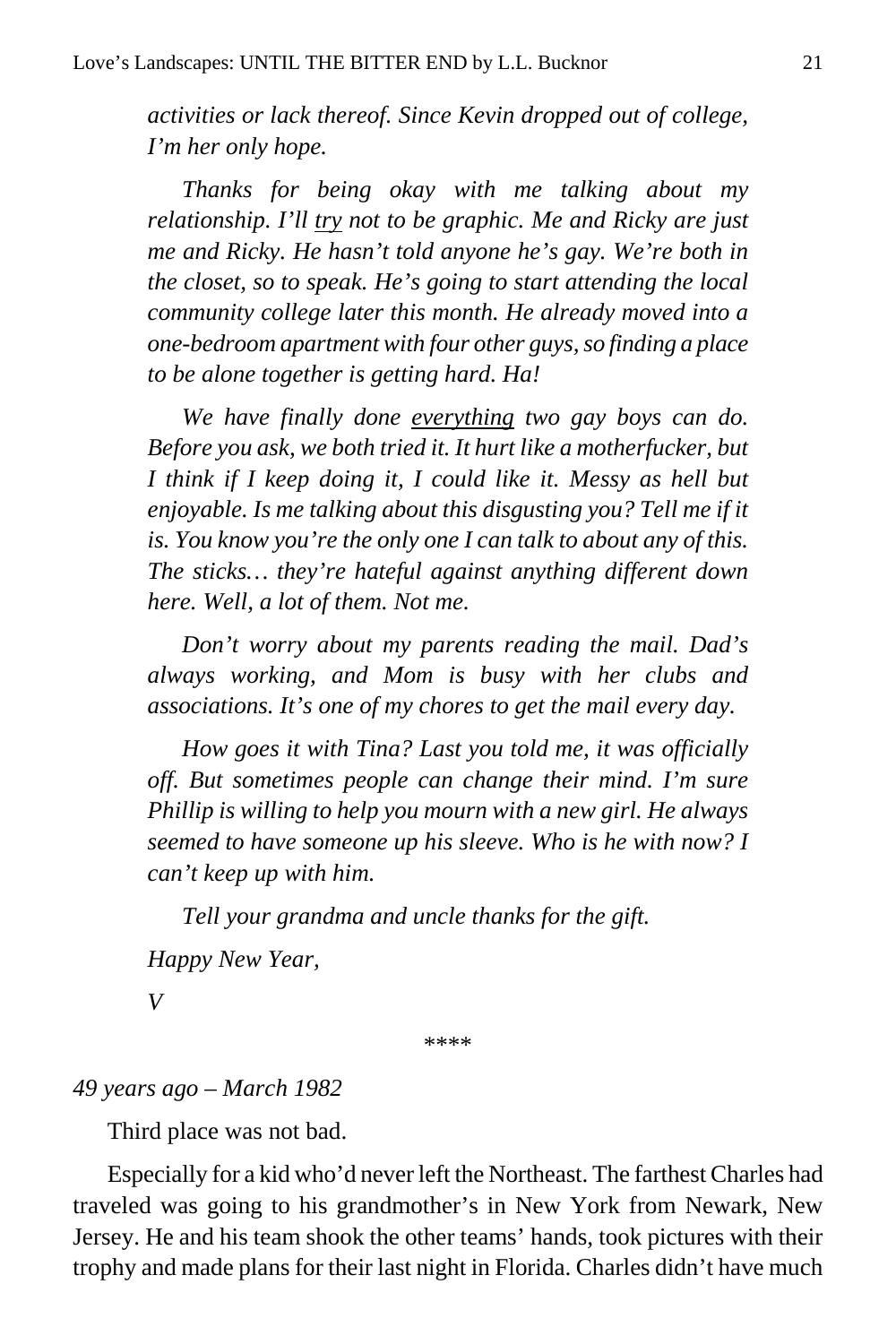money to go visit the amusement parks like the rest of his teammates. Between his uncle and grandma, they barely scrounged enough money to pay for this trip. He didn't want to burden them to ask for anything that was more than necessary. The only other black kid on his team and assigned roommate (surprise) already let him know about his plans for the night. His family lived in the good part of town. And he hoped nothing would be missing when he left their room… Charles got the hint.

Charles was going to let his teammates know about heading back to his room in the hotel for the day when he heard a loud whistle coming from the audience area. He looked toward the source of the noise, a gangly, strawberryblond teen who had his arm wrapped around his best friend's shoulder. He couldn't believe his eyes. Victor made it. Victor was beaming his signature thousand-watt smile at him, making him return the same. They'd spoken last week, and Charles had told him about the March math competition. He knew Victor's parents wouldn't be able to drive the hundred miles, and Kevin flat out refused.

"Where there's a will, there's a Ricky!" Victor called out and ran to hug his friend. Charles hugged him back just as fiercely. He looked over his shorter friend's shoulder and stared at the older teen, who he assumed was Ricky. Ricky winked at him and leered.

Victor pulled out of the embrace and smiled. "Way to go, man!" He couldn't help brushing their shoulders together. They were together again.

"We got third place." He shrugged.

"I saw. That's third in the entire country and first place against me. You know I hate math. You did great. I'm proud of you." He clapped Charles on his back and turned him toward the guy he came with. "Ricky, this is my best friend in the entire world, Charles. Charles, this is my new friend back in the sticks, Ricky."

"Nice to meet you." He nodded and turned to Victor. "I can't believe you're here, man!" This was the best unexpected surprise. He took in the changes since he had seen Victor last: the added inch or two in height, shaggy brown hair and happy light in his brown eyes. His friend looked the same and different at the same time. Charles was sure he looked different as well with his growth spurt, mini 'fro and stubble.

"Wouldn't miss seeing you if we're in the same state, man!"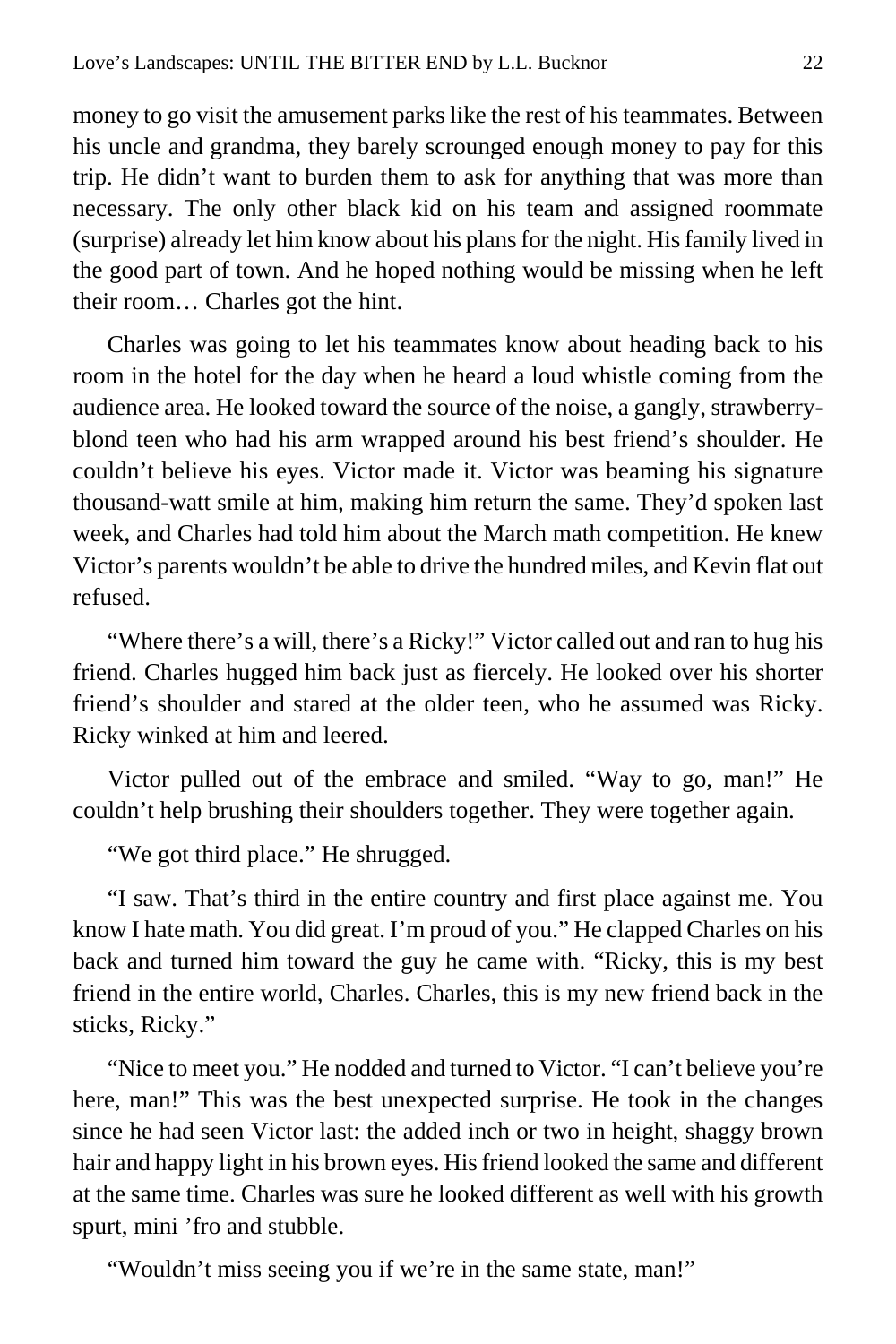"You were great," Ricky chimed in as he got closer to the two friends. Ricky kept staring at him. Charles didn't think he was being paranoid.

"Thank you," he muttered uncomfortably.

Victor carried on without missing a beat. "Ricky has a friend who has a girlfriend going to college here. He dropped him off, and here we are. I kept telling him about you."

"I'm nothing special. I just like math."

"Just like math? Bullshit." He turned to the blond. "C'mon, give him an equation, Ricky. He can solve it like that!" He snapped his fingers.

"Cut it out, Victor." Charles looked at his secondhand shoes during the unwanted attention. "I was getting ready to head back to my hotel room for the night before you guys came. The entire team is going out for the evening. I was going to be alone. Now that you're here, makes it so much better."

Ricky perked up at the news. "Really? All alone? I've a math problem for you, Charlie. One of you, plus me and Victor equals?" He leered at Charles.

Victor put his hand on Ricky's chest and pushed him back. "It's not that kind of party, Ricky. Don't you have to go back to Debbie's dorm before we leave? Why don't you go now? Give me some time with Charles. Like an hour. What's your room number, Charles?"

Charles preferred that plan instead of spending any time with the flirting Ricky. He gave the room number, and went to notify his teammates about his plans for the night. The two friends left Ricky in the lobby and headed to Charles's hotel room.

The two couldn't stop bumping into each other as they walked inside. Charles closed the door and pointed Victor toward the left side of the room, where Charles's bag and clothes were neatly stacked. "That's my side."

"Oh I can tell, neat freak. Never met any other boy who was so neat." Victor sat at the end of the bed and faced Charles as he sat in the room's only chair.

"Shut up." He pushed his shoulder lightly. "Thanks for coming. Really. I still can't believe I'm looking at you right now."

"Mom heard the word college when I mentioned Ricky's plans, and she jumped at the chance. My parents think he's mentoring me." Victor smirked. "Mom all but pushed me to spend the weekend with him since he's a college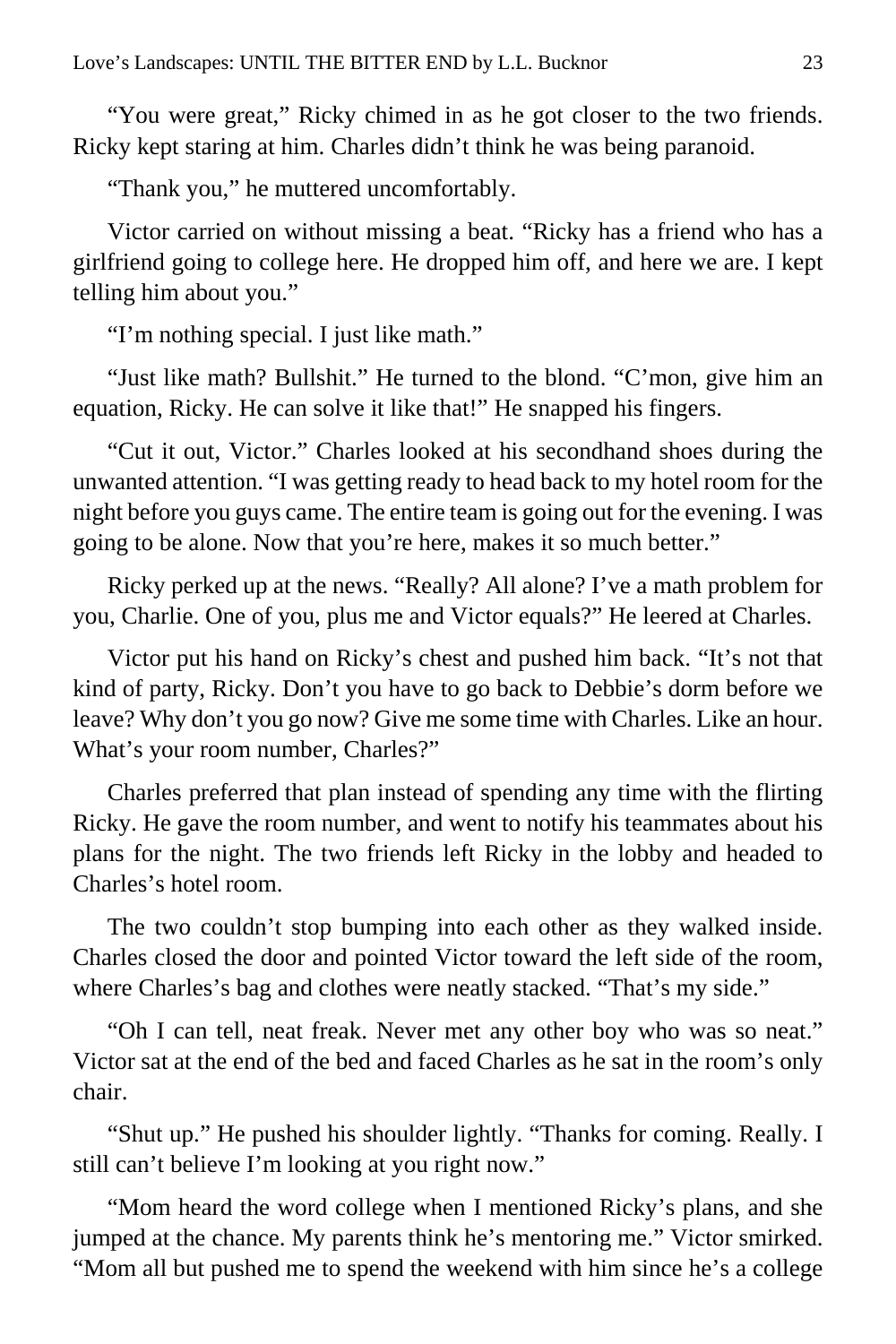student and positive influence." He laughed out loud. "If she only knew what he's *really* mentoring me in, she'd probably have a stroke."

Charles widened his eyes at the new sexual glow emanating from his best friend. He'd never experienced Victor's sexual side in person. Reading about it was totally different from seeing it.

"You look good."

Charles wondered if he meant in general, or in a sexual way, because he couldn't go there in his head. Just the thought made him blush uncomfortably.

"You too." He fiddled with the armrest, feeling bashful all of a sudden.

"I'm sorry about Ricky downstairs." He moved closer to the edge, their knees almost touching. "I wouldn't let him do anything. I know you're not into that."

"I'm not," Charles emphasized, then quickly looked down to their knees. He couldn't look into Victor's eyes. There were times when he wondered about what it would be like, especially when Victor mentioned something in their letters. He could never tell this to a soul though, not even his friend. "I'm straight." Being black was more than enough for him, thank you. Being black and gay? He didn't want to be like his uncle, living a half-life. He refused to go there even in his head.

"I know, Charles." Victor rubbed his knee. Charles pushed his hand off as a reflex.

"Charles, what, I can't touch you? I didn't touch your dick."

"It's not… I know you didn't—"

"You're so uptight, you'd probably like it if I did."

Charles folded his arms and would *not* meet his friend's eye. Victor tilted his head to the side and stared.

"You would, *wouldn't* you," he murmured for only Charles to hear. Like a vulture that scented prey, he didn't seem to be able to stop.

"Have you gone out with any other girls since Tina?"

"You already know the answer."

"Why not? You were a catch before I moved. I bet nothing changed since I left. Don't feel like looking?"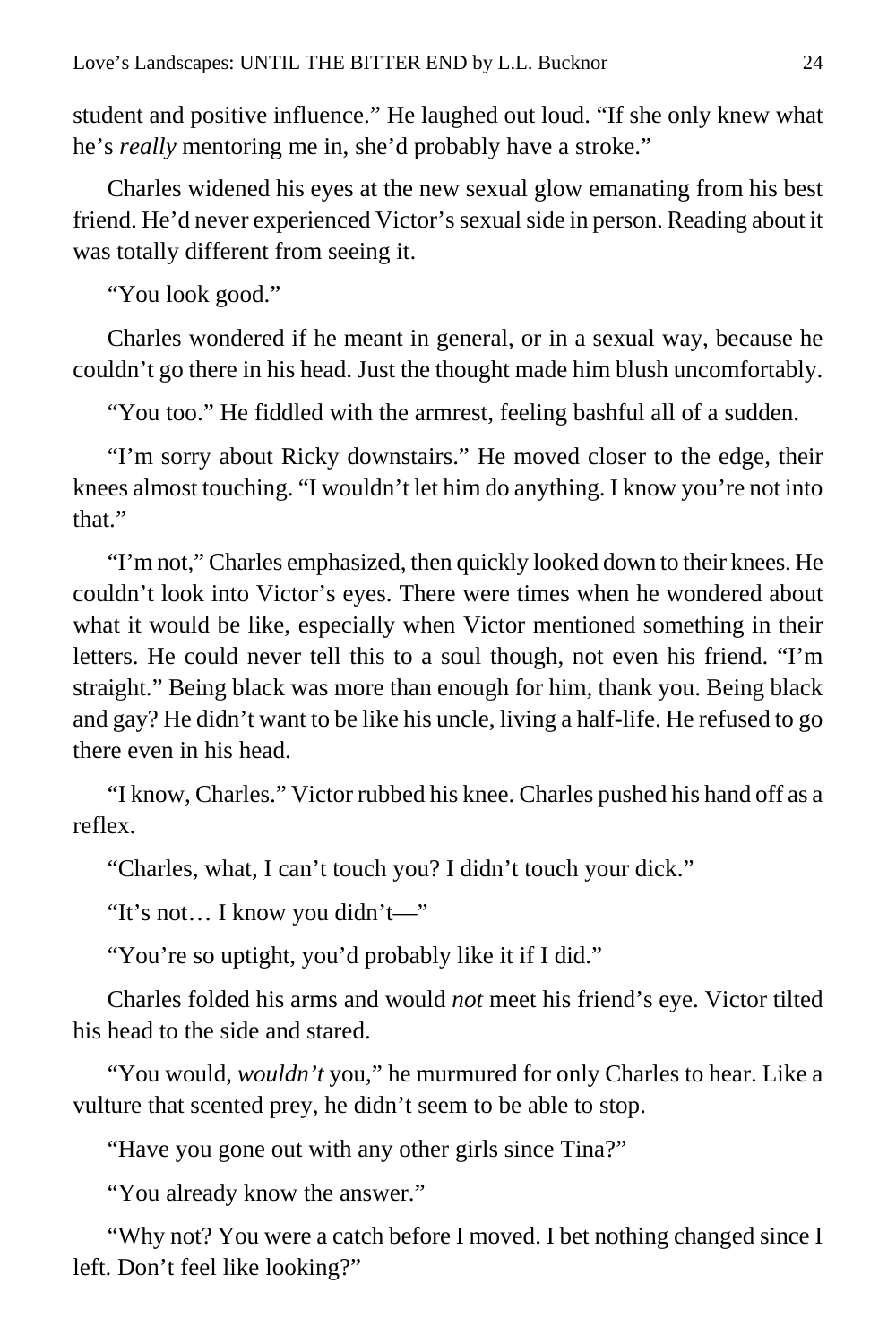Charles finally met his eyes. "I'm focusing on my studies. I want to go to college. I want to study engineering and do better for myself. Make Grandma proud. You know my plans. As my best friend, you *know* this."

"There's nothing wrong with having fun sometimes, too. Didn't you have fun with Tina? Why not find another girl?"

"No one's caught my eye at the moment."

"Have you tried looking at the other half of the student body? Since no girl has caught your eye?"

"I'm not *gay*, Victor. Not everyone is going to be like *you* for not actively pursuing every fucking skirt in high school." He didn't yell but the emphasis was not to be overlooked.

In all the years they'd known each other, neither one of them was prejudiced toward the other. They might have squabbled here and there. However, the major stuff, the important things, like race, sexuality, family life, they never argued about. This time it seemed Victor was not going to stop pushing the issue. The walls that Charles built around him were getting tested whether he liked it or not.

Victor rose from the bed, standing angrily. Charles copied him, glaring. "You have a problem with me being gay? It seems that you do. I mean, you can barely write the word in your letters to me."

Charles looked down stubbornly and ground his teeth.

"You think it's wrong because I like boys? Think you're better because you're straight? Makes you a man? What makes you any better for liking girls?"

He didn't just like females. Sometimes, he wondered what Victor did exactly in his letters. From the looks Victor gave Ricky downstairs, it was more explicit than he ever did with Tina, Charles guiltily thought, shifting uncomfortably. "I didn't say—"

"That's right, you didn't say. I'm asking you now, you think it's wrong? Because I think you do. Why else would you push my hand away like I have the cooties? Think I'm going to give you a gay disease?"

"I don't care who you're attracted to, Victor. You know that!" He couldn't control himself from yelling. This argument was getting way out of hand. Fast.

"Me being your friend won't make you gay. Reading about me and *my gayness* won't make you gay. If I touch you, it won't make you gay. Fucking a guy means you are. And last time I checked you haven't, have you?"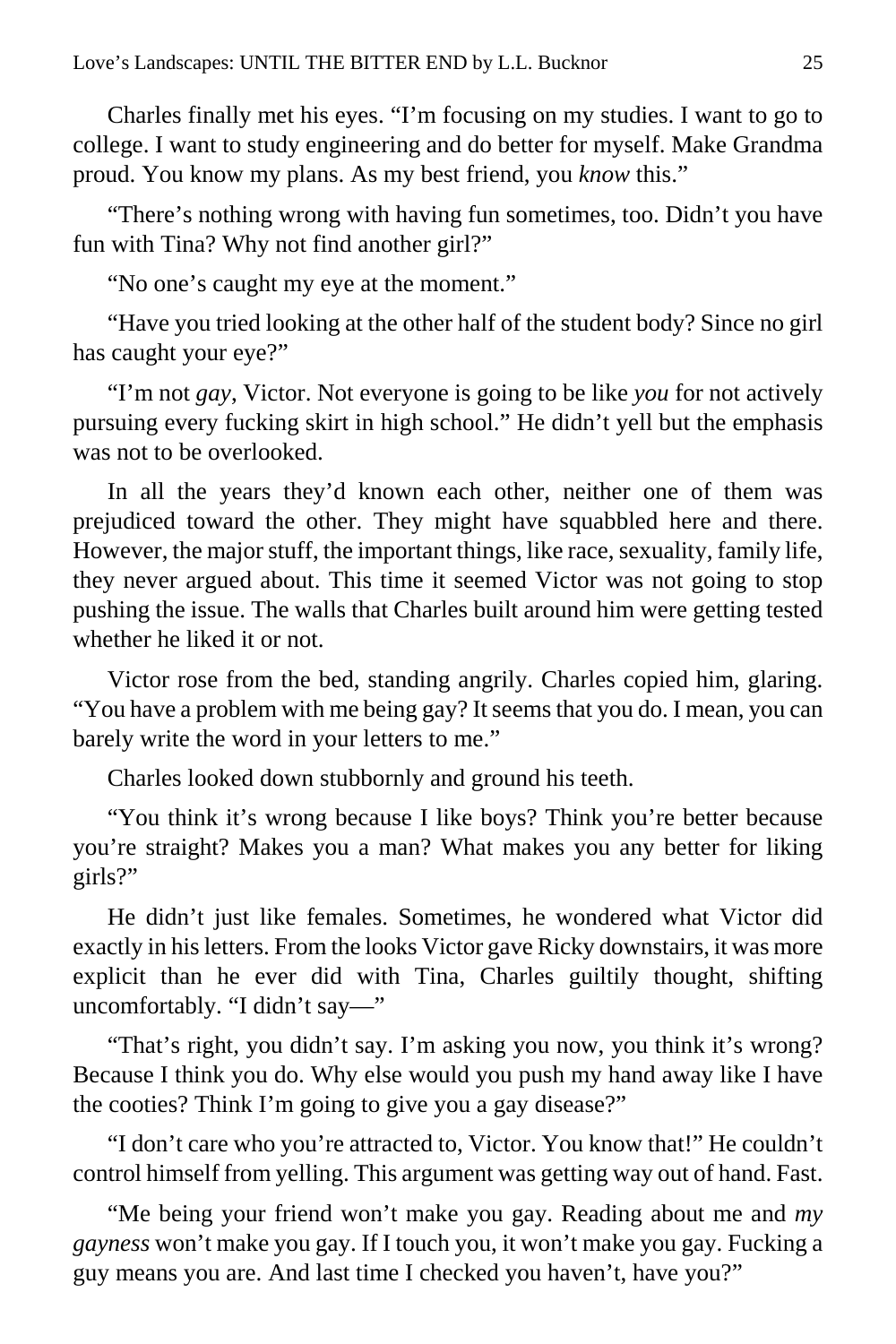Way back when Victor first came out to him, Charles felt weird thinking about having sex with another guy. He didn't find it as revolting as Victor seemed to think he did. In fact, he couldn't stop thinking about two men touching each other, especially at night. The dreams he had at night were vivid and real if the proof in his sheets was evidence. Just thinking about men having sex made him horny, especially at that moment, which made him feel more awkward.

He tried to move his hand stealthily to adjust himself, but, while trying to be inconspicuous, he must have glanced away from Victor's pissed glare. Victor looked down, watched his hand. Charles froze. Victor did too, and then looked at his crotch. Charles watched, wondering what Victor's next move would be.

Victor smirked nastily and waited until Charles met his eyes again.

With a disgusted sigh, Victor moved toward the exit. "It was good seeing you, Charles. I should go wait for Ricky in the lobby. He should be back by now."

He'd felt… weird looking into his eyes. It was the same set of brown eyes he'd always seen, yet different. He started to feel tingly in his gut, and he'd *never* felt that way for his friend. He wasn't going to try to think back about it and open that can of worms. "Wait. You're angry. Don't leave angry. Just wait—"

Victor looked back. "I'm not angry. I get it now. See you later, Charles."

Victor left without any fuss. Charles walked to the hotel door and stared at it. He couldn't even speak from the abrupt change of events. He was wrong for shaking his hand off, but it was a reaction. Leaning against the locked door he sank to the floor, disappointed with the turn of events. What the hell just happened? His stomach was tied in knots from this fight. He hoped they could bounce back. Hopefully.

\*\*\*\*

*May 3, 1982*

*Victor,*

*I tried calling last month, but your brother picked up. He said you were out. I don't know if he was lying or not. Or if you're pissed at me.*

*If you're avoiding me, it's cool.*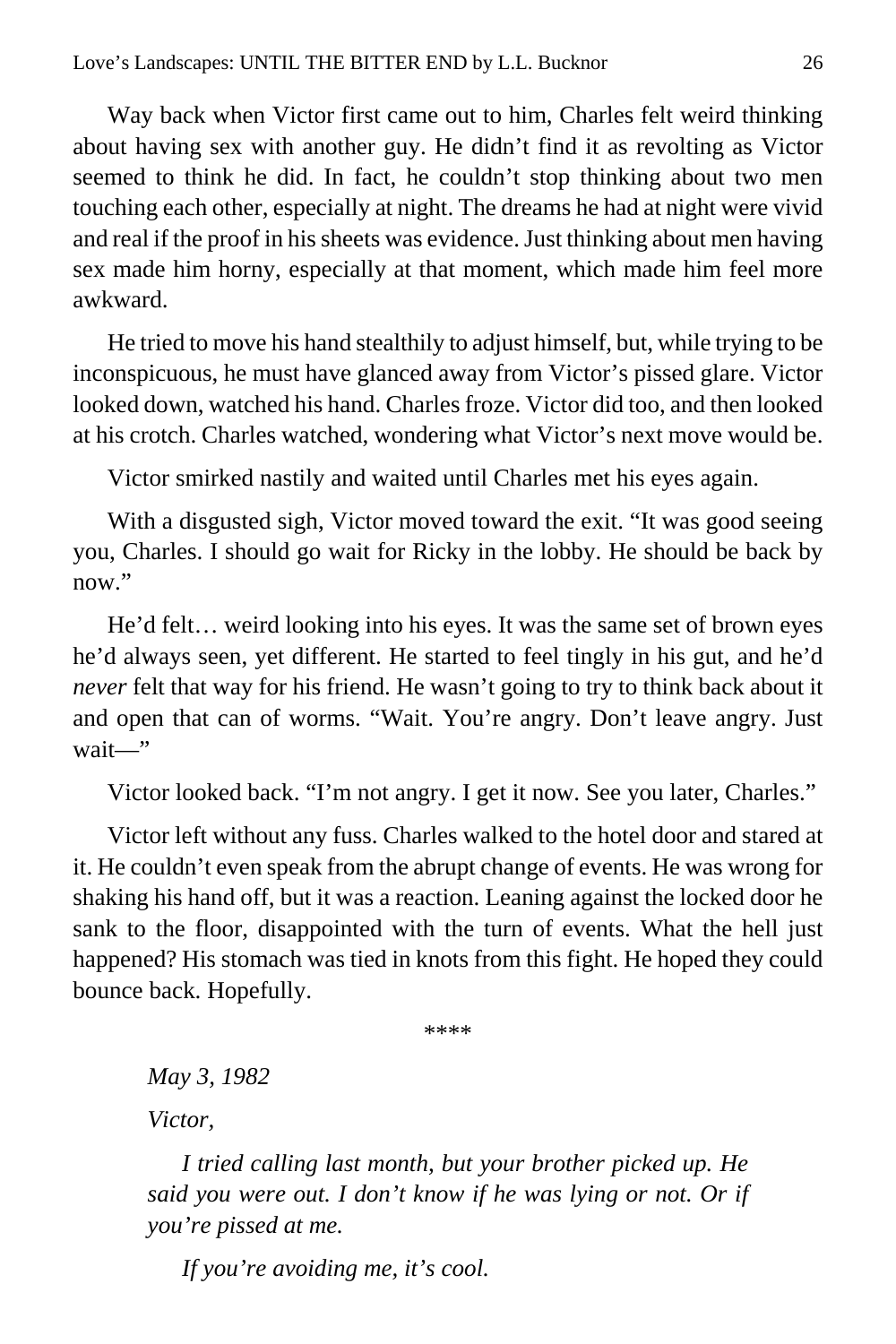*Just answer me back, at least. Let me know if you're mad, you don't want to be my friend anymore. Give me something.*

*I'm not calling again until you write me back.*

*Charles*

\*\*\*\*

*July 24, 1982*

*Victor,*

*Just say you're mad. No answer from you, and it's nearly the end of July. The summer's almost over, and school's gonna start. We're juniors. I started looking into colleges. I'm thinking of applying to Queens College in the city. They have a great engineering program. And I could live at home. Or maybe if you go to college up here, we could dorm together and be roomies.*

*Update about home: Grandma has some heart problems. She's been fainting at work. Only found out about this from Uncle Lamont. She fainted at work, and one of the patients found her on the floor. She might have to have surgery. We can't afford it. I hope it doesn't come down to that. Maybe if she said something earlier, we could have done something about it. I hate feeling like this.*

*Will you quit being a shit and talk to me? I don't give a shit if you're gay. And I'm not gay. Don't try to guilt me for not being gay. I don't think that you touching me or any of those things would make me gay. That's ridiculous. It was a kneejerk reaction. I'm sorry.*

*I miss you.*

*Talk to me.*

*Charles*

\*\*\*\*

#### *49 years ago -September 1982*

Charles grabbed a glass of juice from the kitchen when the telephone rang. Uncle Lamont answered. Charles figured it would be for anyone else but him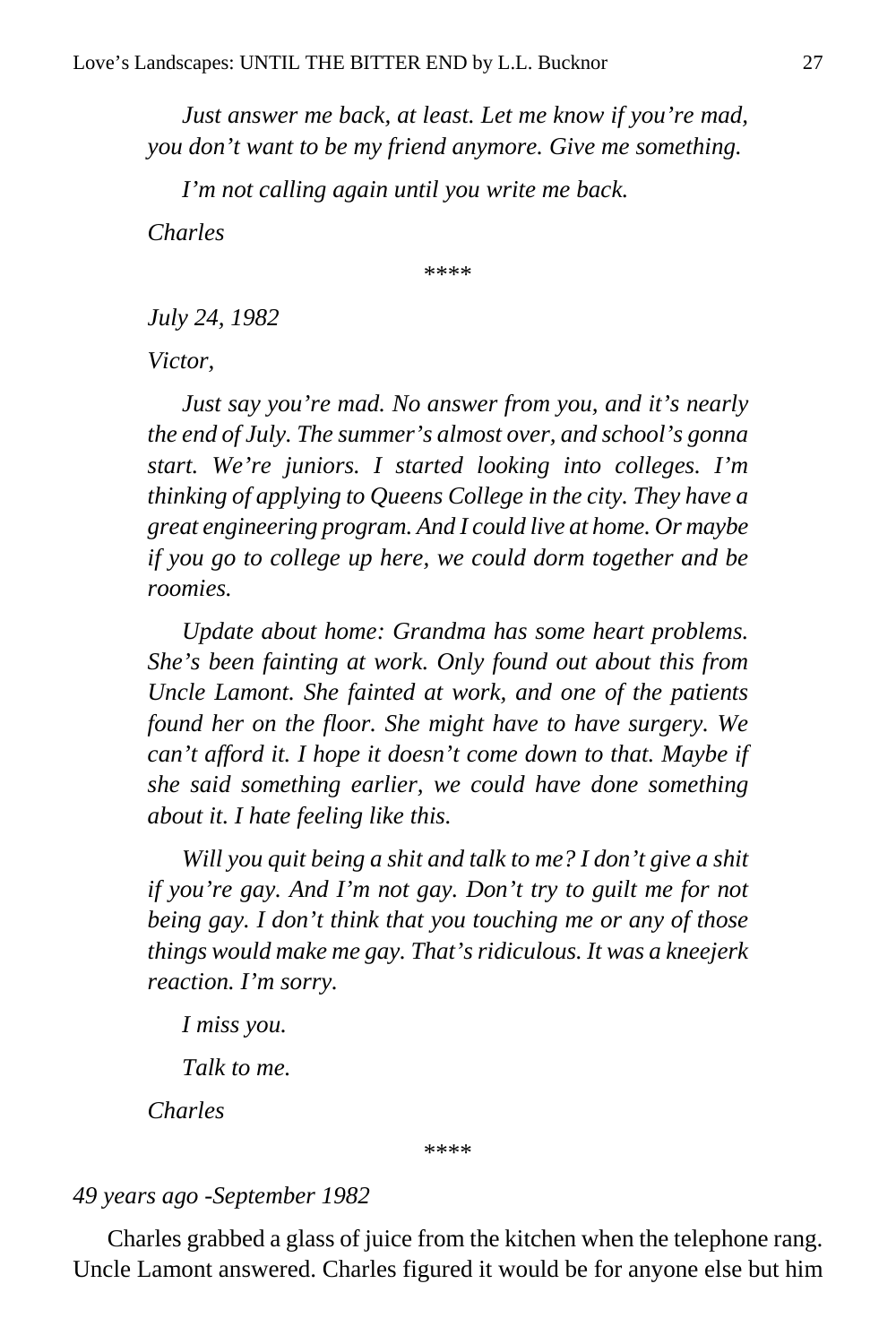since Phillip was away visiting family for the summer, and Victor still ignored him. He was getting ready to leave the room when he heard his Uncle say a name he's been longing to hear for months.

"Who is this? Victor McQuade, is that you?"

Charles stopped in his tracks and kept his back to his uncle while he eavesdropped.

"Boy, it's been too long since I've heard from you. How you been?"

His Uncle chuckled at something his friend said. "We've been pretty good. Your friend's been moping around for a bit. You two fight?" *Was it that noticeable?*

"Mmhmm. Let me call Charles down from his room." His Uncle snapped his fingers to get Charles's attention. He continued once Charles met his eyes. "Whatever it is, it's not as important as your friendship. You two spat. Now just make up. He's stubborn, and you can be a hothead. It's bound to happen. But I never seen two boys who needed each other more. Hold on."

Lamont covered the receiver. "I know you heard every word I said. I meant it. Here you are." He gave the phone to his nephew and stared at him once more before leaving the kitchen.

Charles felt his defenses go straight up. "Now you know how to call me." He was pissed and felt he had a right to be.

"Charles."

"What?"

"I got your letters."

"You should have with all the letters I sent."

"Can you forgive me? I'm sorry."

Charles pressed his mouth close to the phone and looked around once more, even though he saw his uncle go down to his room in the basement, and they were the only ones home. He whispered loudly, "You should be sorry. I don't have a problem with you being gay. If I made you feel that way, I'm sorry."

"I know. I read your letters," he sighed. "Me too. I mean, I'm sorry for being an asshole and yelling at you the way I did. We're still tight, right?"

"Why'd you wait until now to call me?"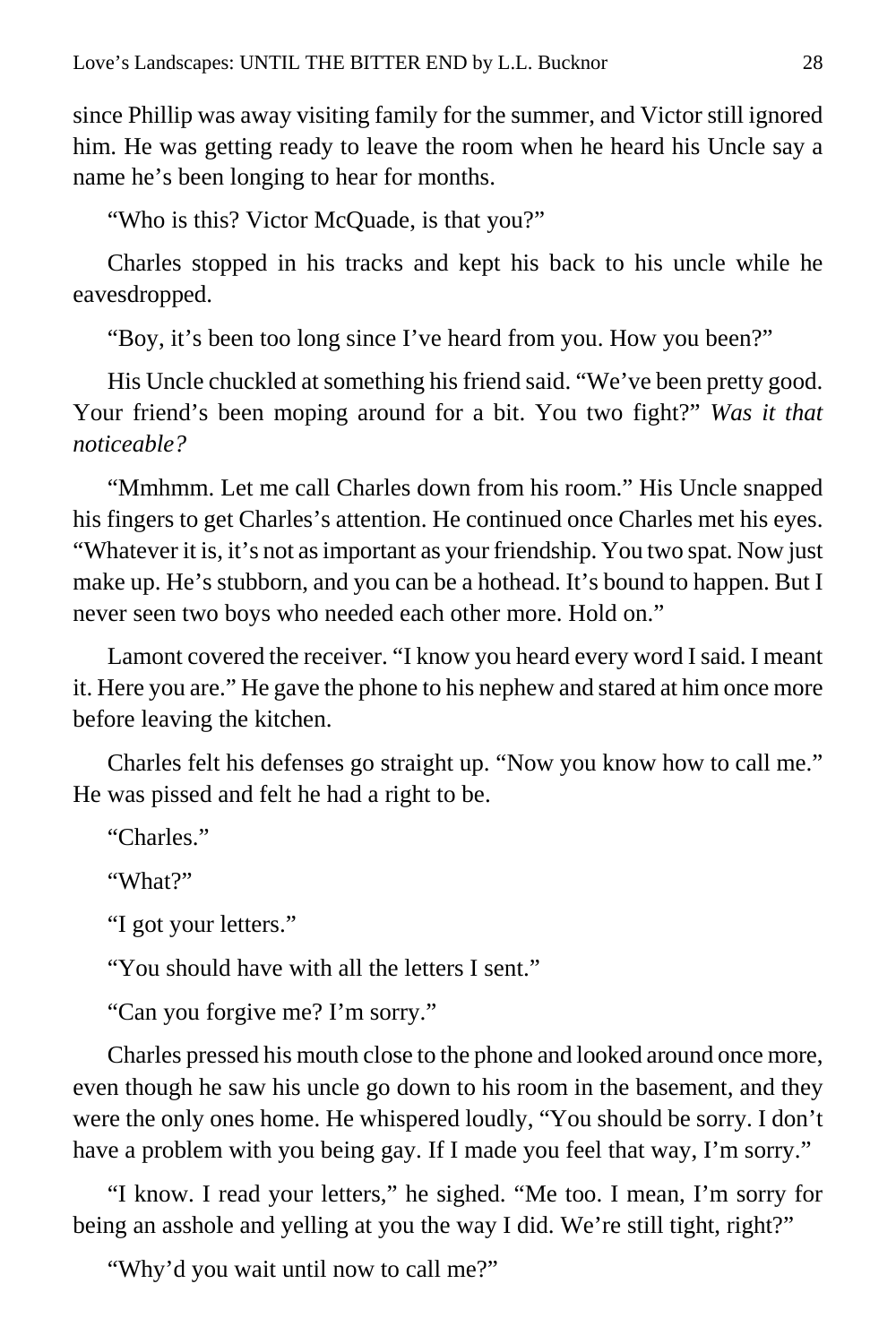"I don't know. I just didn't feel like talking about it. Every time I tried to write a letter back, I was angry. And I just—I don't want to be angry at you. And I don't want you to be angry at me. And if you ever end up hating me for being who I am, it'd fucking kill me. Because you're it for me. You're the only one I tell everything to. You get me."

Charles sighed into the receiver and switched hands, hunching over the phone. He really wished Victor was there right at that second as he twirled the phone cord around his finger. "Okay. I forgive you as long as you forgive me. You're an asshole though."

"You're still my best friend. And you can be an asshole, too."

Charles chuckled. "I know. You're just a bigger one."

The two talked for a few minutes more about their homes and their families, their bond a little dented but not broken.

\*\*\*\*

*September 9, 1982*

*Dear Charles,*

*I know I apologized when I called you yesterday, but I'm going to apologize again. I'm sorry.*

*We only got to talk about your grandma and not much else. Everything here is the same. Lame. Boring. Hot as hell. Closedminded. Sometimes I feel like people are too ass backwards down here. There was a kid who kicked this black kid's ass at school the other day, just for looking at a white girl. No one batted an eye or tried to stop it. I tried to step in but was held back by a classmate. I felt like a shit. Still kinda do.*

*Plus, I sorta got dumped by Ricky. Can you be dumped by someone who wasn't even your boyfriend? Turns out one of Ricky's roommates doesn't mind sucking cock. So my friend has found someone new. I'm a little pissed about it. Didn't tell you on the phone because Mom's been trying to figure out why Ricky isn't around as much, and also trying to listen in on my calls. She's so nosy.*

*I've been angry a lot this summer. Angry enough even my mom is not smothering me as much. Wait, maybe this is a good thing?*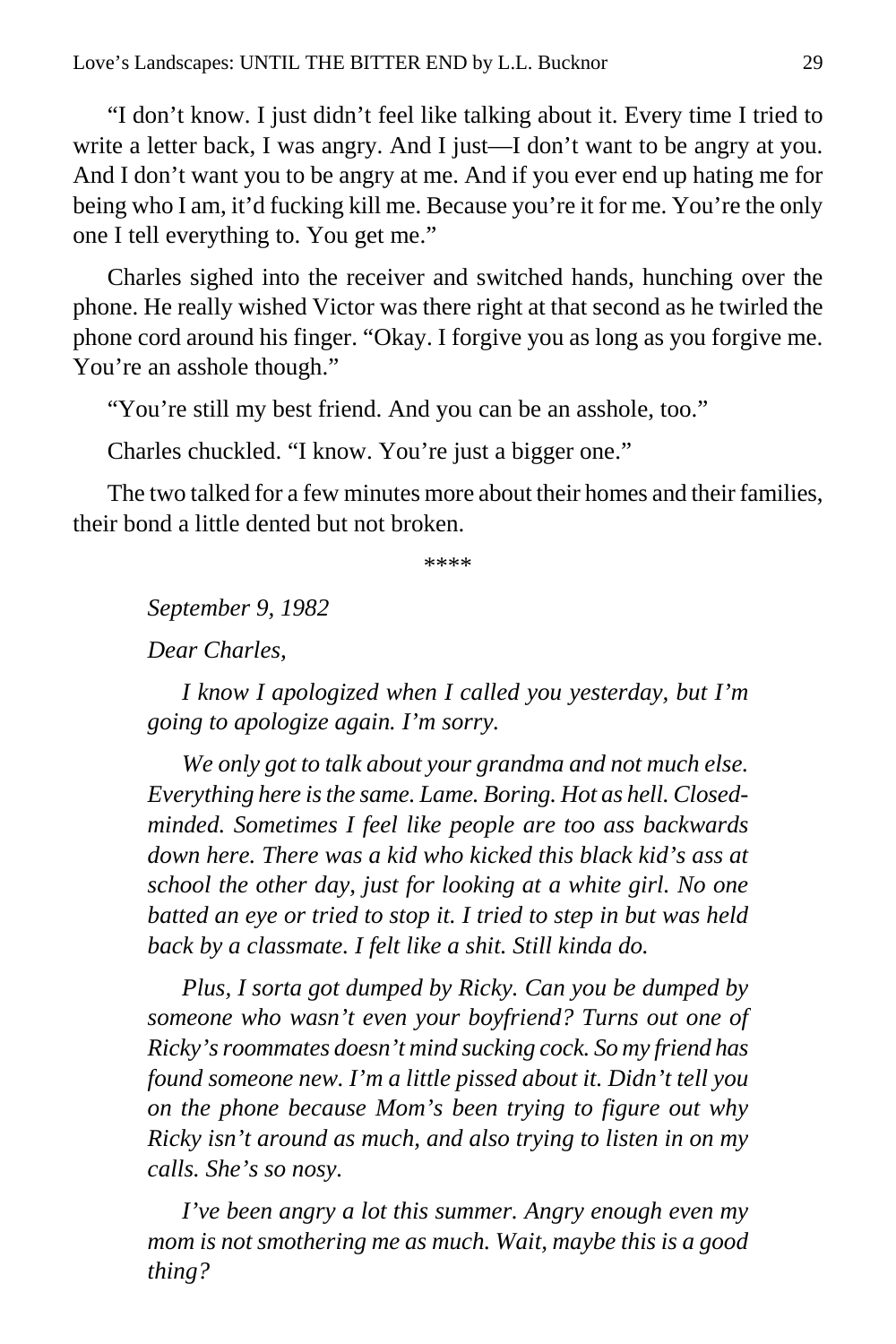*I'm going to focus myself on schoolwork. I kinda goofed off last year. Maybe I can end up being smart like you if I start paying attention in class and study. I don't know what I want to major in at college. What I'd really like is to have a year off after high school. Travel abroad to Paris or Greece. Learn how to be a man on my own terms. If I ever get a chance to do that, you can join me, maybe? I know you won't, but I doubt I'll get to travel anywhere like Europe anyway.*

*I'll make an appointment with my guidance counselor, see what schools in the NY area I have a shot at actually getting into.*

*I really wish I could erase what happened the last time we saw each other. I don't know what came over me.*

*I'm a shit. But I hope we'll still be friends.*

*Still your friend,*

*V*

\*\*\*\*

*December 6, 1982*

*Victor,*

*Thanks for calling for my birthday last week. And you didn't have to send me a gift. I know you're trying to save for your Moving Out fund. I have been playing the hell out of Thriller. Michael Jackson is king. King, I say!*

*Phillip told me to tell you hi. He's over here working on a science project with me and hiding from Larry Drucker. He slept with Larry's girl, Tanya Peterson. You know, the redhead girl with the annoying voice and big boobs. Phillip's been staying here more often, since it's the other side of town, to avoid getting his face pounded in. I think it's gonna happen anyway. Phillip's plans never work out, as you well know.*

*I hope you can get into a NY college. Let me know which ones you're looking at, so I can see if they have any good engineering programs.*

*That's messed up, getting sort of dumped. I know this well. I'm sure you can find a guy out there for you. Good plan on*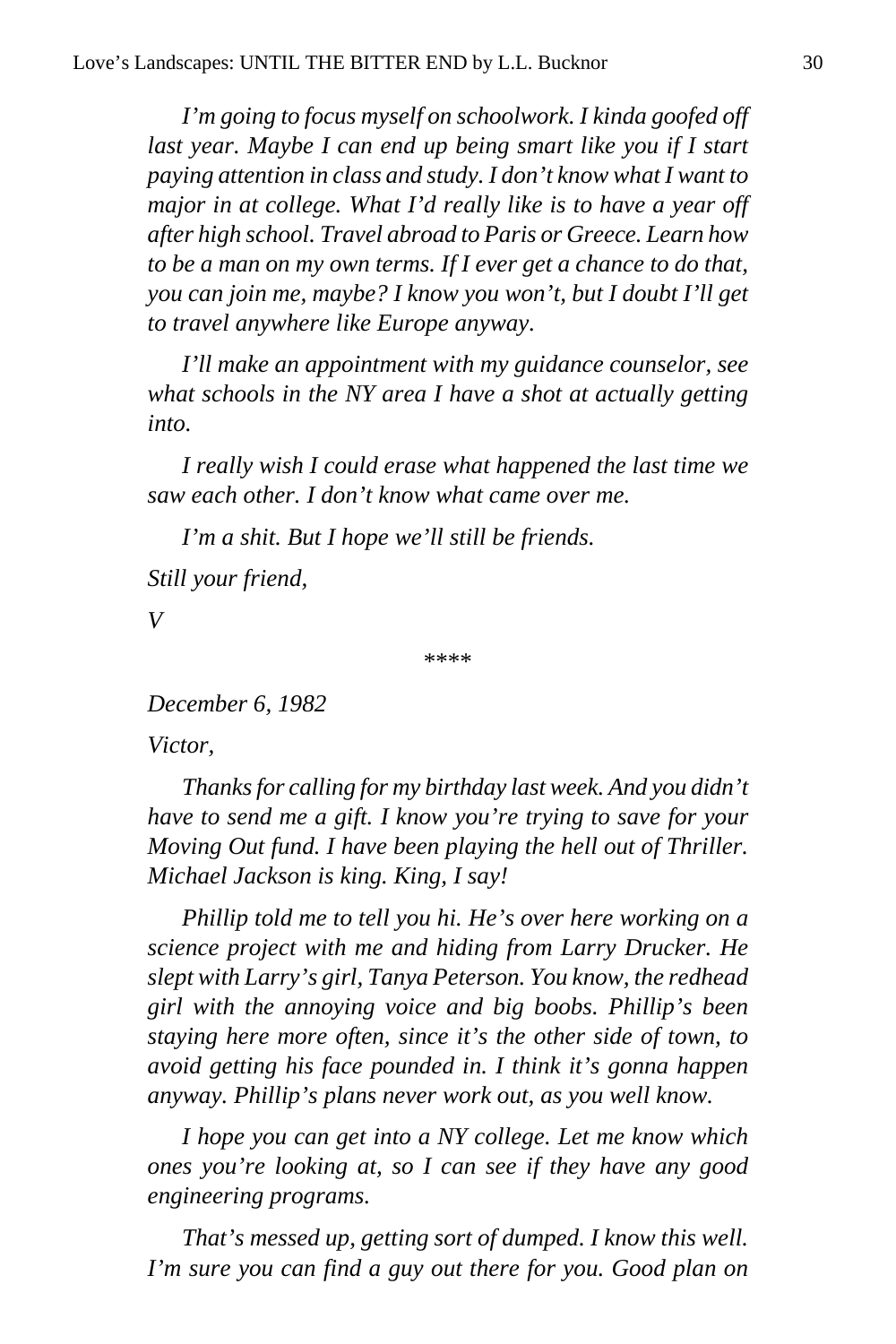*getting your grades up. I wish you were here. I'd probably nag you to death about letting your grades slip. Can I talk about something serious? I read in the newspaper about a disease affecting homosexuals. I'm sure you even heard about it down there in the sticks. I don't believe any of that crap some people are saying. I know you can't catch it from shaking a gay guy's hand or anything. But be careful, okay? I would lose it if anything happened to you. I know we're at a good spot right now, but I want to get this out in the open to avoid a blow up.*

*I'd write more but my hands are falling asleep from all this writing we have to do. I'll call you on Sunday. Hopefully you'll get this letter before then.*

*Charles*

\*\*\*\*

*April 24, 1983*

*Dear Charles,*

*The sticks might not be so bad after all. I'm sorry about not writing you as much lately. I met Roger, and he's been kinda taking up my time.*

*Roger moved into town last month, and his family is all kinds of rich. Don't worry; he's not your replacement. He's like me. You know, white. Just kidding. (He is though.) But he's also gay. His parents don't care. I'm jealous of that. I was almost stupid enough to talk to Dad about myself, but I didn't. Anyway, Roger knows how it is to be gay and have to hide in the sticks. We don't announce it or anything, especially with the AIDS scare. If you only knew what some of the homophobic hicks discuss out in the open. Makes me want to hide inside the closet with double locks.*

*Roger took me to this gay bar a few towns away the other day when I slept over at his house. Big eye opener. Lots of fun. I did some things. Careful things. Let's leave it at that.*

*Being Roger's friend is so different from being Ricky's. Maybe it's because we're going to the same school, and he gets me. Understands how it is. I'm not in love with him or anything,*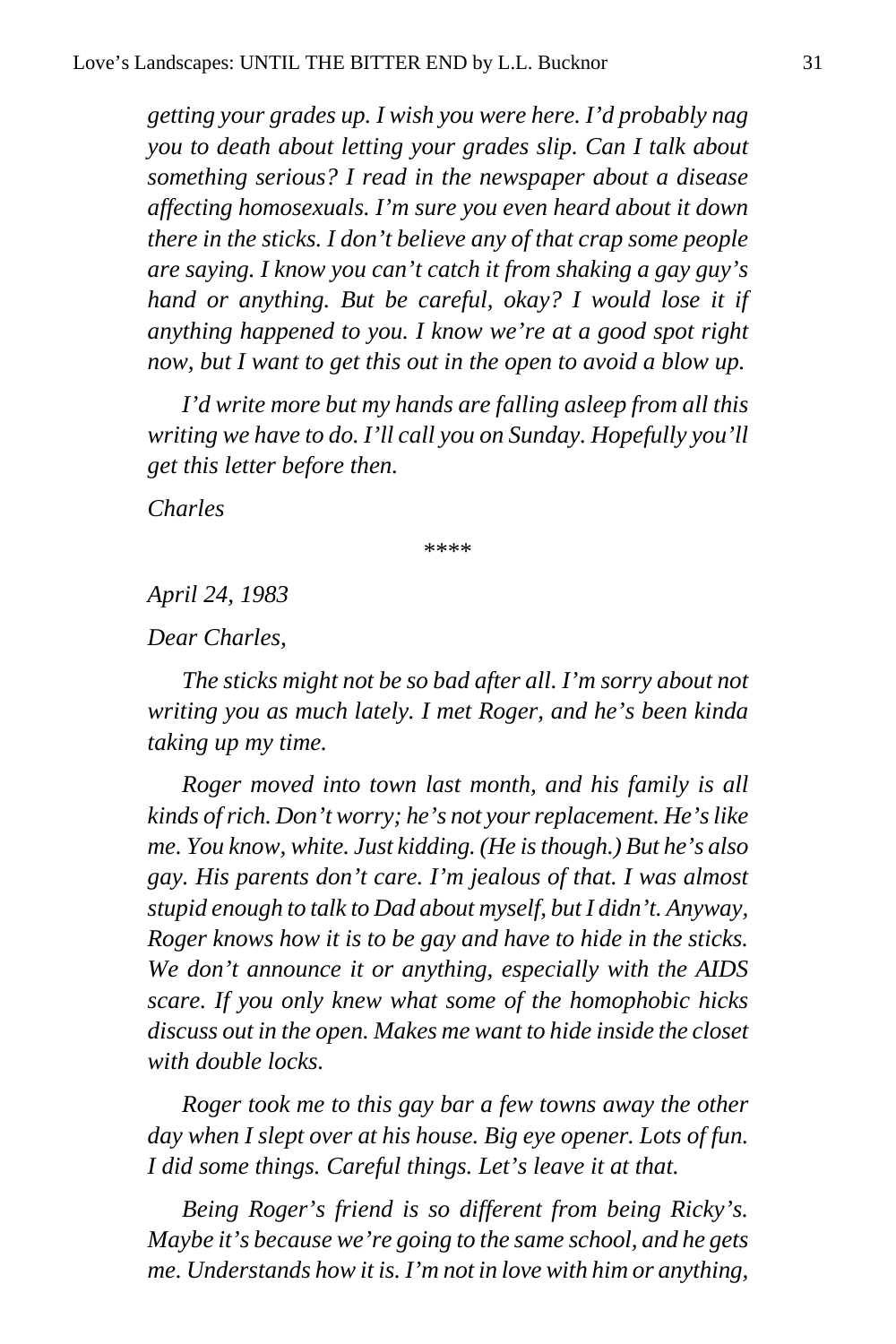*but it's nice to have someone who gets it. He doesn't flinch if I touch him in public. We're not holding hands or anything, but he never treats me like a shit for doing it.*

*So keep writing. I'll still be writing you.*

*I wish you could meet Roger. You two would get along pretty well. He likes math like you do. I told him all about you getting second in that math competition last month. It sucks how it was in Chicago, and I couldn't make it. I showed him the picture of us together before I moved. I need a new one. Remind me the next time we meet up. Gotta keep up with my hot best friend. (Ricky had a crush on you. I was jealous at the time, but I'm over it.)*

*Call you when I can! Your best friend until the bitter end, Victor*

\*\*\*\*

*September 13, 1983*

*Victor,*

*We made it! We're officially seniors. The picture inside is me and Phillip at Action Park. He's such a dork with that sunblock on his nose. Wasn't the same without you there.*

*How was your summer? Last time we spoke, it was the beginning of June. I figured you were going to be busy between hanging out with Roger and work.*

*I spent mine mostly working. Nothing cool like you visiting bars. (You got a fake ID, didn't you?) A summer full of work and checking out colleges does a nerd make. I think I have it narrowed down to a few. I'll give you my list when you call. Don't feel like you have to choose the colleges I choose if they don't offer a program you want to study. We don't have to go to the same school. It'd be nice, but we like different things. Did you decide what you want to major in? Grandma says you could live here the first year, and we could save up for our own place for the year after.*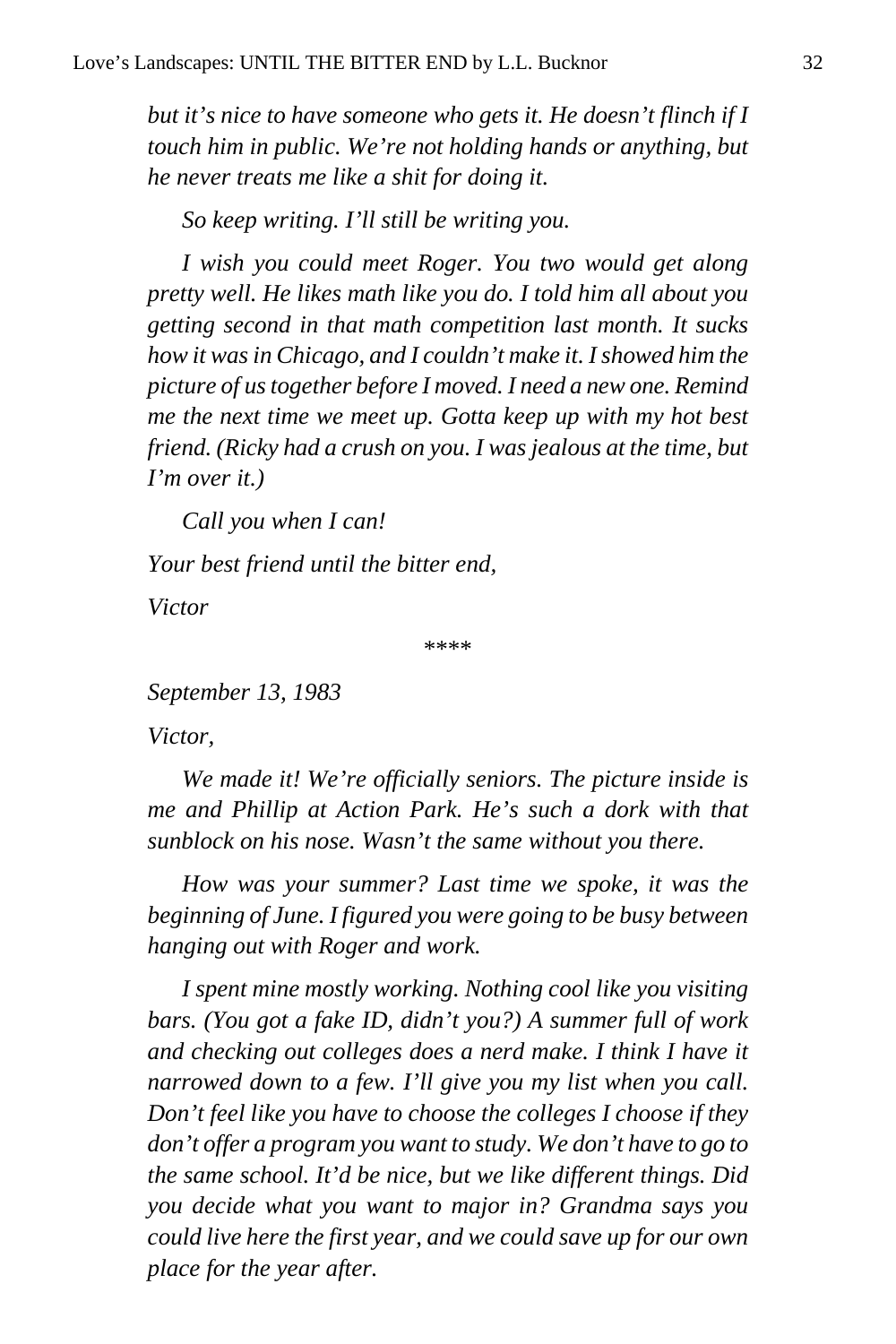*I got my driver's license! Uncle Lamont lets me drive his station wagon to pick up Grandma from work. He says I drive better when an adult is present. Whatever. I think I drive just fine. I haven't hit anyone yet. Remind me to tell you the latest in the life of Phillip when we speak next.*

*Nothing on the girlfriend front for me. Phillip let me know the latest details on Tina. She got knocked up this summer. She won't say who's the father, but it sure as hell isn't me. Not saying it's a bad thing, because if I did knock her up, I'd be there, you know? But that's the latest from the gossip mill. This is my last year with the mathletes. I'm going to miss my nerdy team. I can hear your joke about me missing my mathletes. Don't pretend you didn't either. I can see you through your window from NY. Close the blinds! Ah!*

*Happy early birthday, by the way.*

*Charles*

\*\*\*\*

*April 1, 1984*

*Dear Charles,*

*I have good news and bad news. So you might need to sit down for this.*

*Let's get the bad news out of the way. My great-aunt Mary died. I know you never met her, but she used to visit once in a while, and she loved my dad and me. I would listen to her life stories and not ignore her like Mom and Kevin did.*

*She left me and Dad money in her will. I got \$10,000 with my name on it! Can you believe it?! I had a talk with Dad about it. I'm not going to college this year. I will next year. Dad made me put half of my money in savings, and the other half is mine to do what I want. And what I want is to go to Europe and backpack. Roger plans on going because his family is cool like that, and now I can travel with him!*

*I'm so sorry about ignoring the college subject when you called for these last couple of weeks. I know we planned on*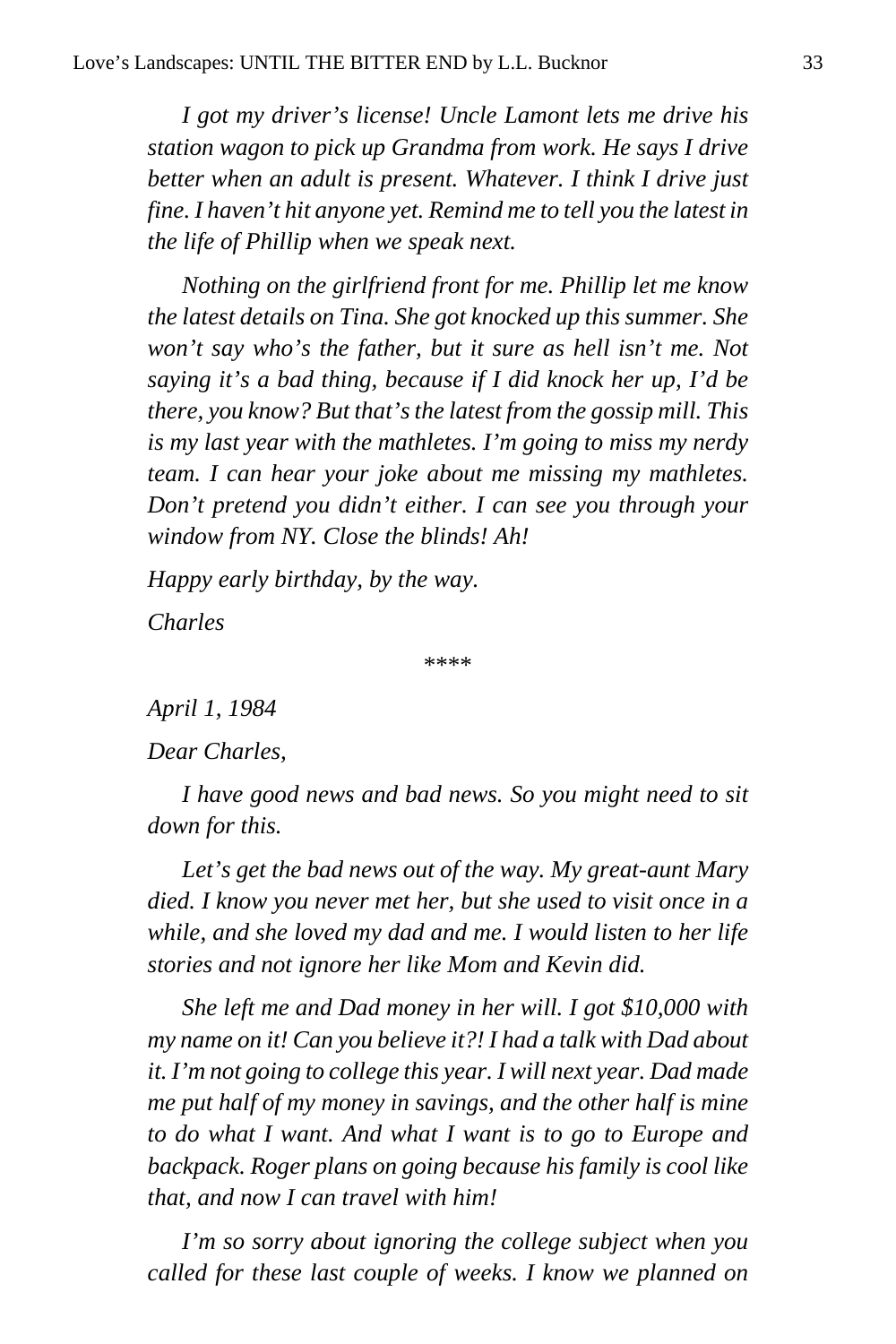*meeting up for college, but I will never be able to make the grades you do, let's be honest. I've been dragging my ass with giving you a straight (ha!) answer. I wish you could come with me to Europe, but I know you can't and wouldn't.*

*I haven't told Mom yet. I plan to tonight. Wish me luck. If you hear on the news there was a woman who combusted in Jacksonville, it will be her. I know she'll blow a gasket, but it's my life. I'm going to tell her it's either my way or she can forget me ever going to school. I'll just move. Besides, I'll get some culture from my travels. That's going to be my main selling point.*

*I can hear you saying it's a bonehead move, but I have to play to my strengths. Once you finish with school, we can go on a trip together, and I can be your tour guide. So think of it as preparation for the main event. I will send you postcards and be back before you know it.*

*We're leaving after graduation. Roger has been to a few places over there with his family. It's all good.*

*Don't be mad with me. Our plans will still happen. Just a few adjustments to the time frame.*

*I'm calling you on Saturday, our usual time. Your friend, V*

\*\*\*\*

#### *46 years ago - February 1985*

Charles looked at the latest postcard from his friend. Victor was in Amsterdam, living the good life. Charles traced the scrawling handwriting with a smile. He might be envious of his friend having the wherewithal to backpack through Europe, but he wished him nothing but the best. It was funny his postcards made him feel closer to his friend. The snippets of his travels made him feel like he was there experiencing a new location with him. He added the postcard to the stack he'd collected and grabbed his textbook before heading out the door. Time to face reality and go to class.

He wished his friend the best out of life. But he didn't think the two of them would be heading in the same direction.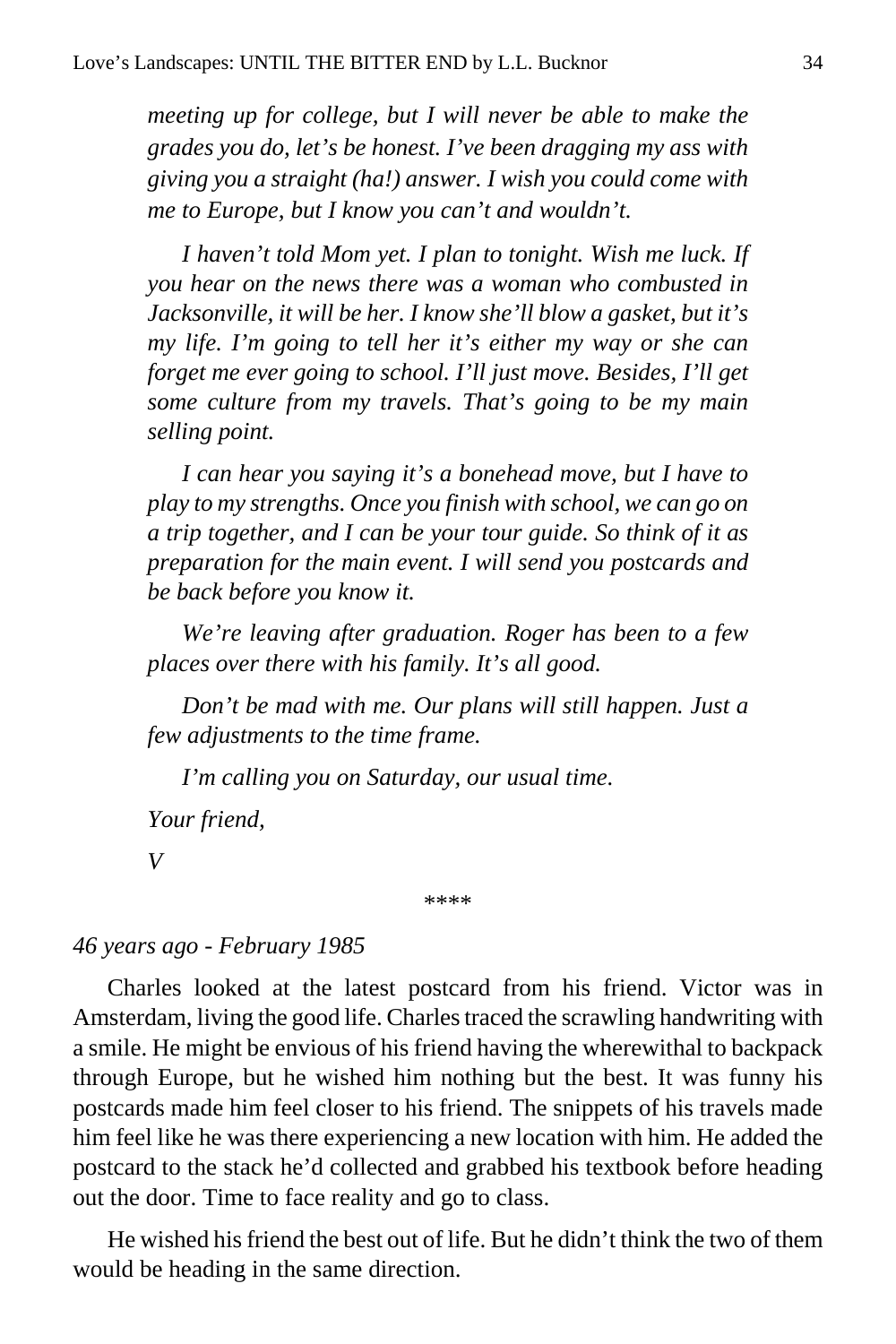And he was mostly fine with that.

He had friends, a few new, some old, Phillip and his group being the friends he mostly hung out with. He worked at a nursing home as a janitor four days out of the week, had classes five days. Any free time he spent reading. He didn't feel like anything was missing.

Except maybe his best friend.

If you asked his grandmother, she would say "a significant other." Charles hadn't found a girl who interested him. He did meet a girl named Amber back in October. They had sex. It wasn't special for Charles. He didn't know what was missing. Maybe he was bad at sex? It'd probably be better with someone he cared for. He just hadn't met her yet.

He might have stared longer than normal at a student in his English 101 class who looked like Victor. He kept comparing their looks, which ultimately led to sex, then sex and Victor, which caused tighter pants. His feelings about sex with men were all over the place, but mostly he'd end up disgusted with himself for having these urges. He'd rather deny that part of himself, even if his subconscious was not letting him do so. Maybe he should try to actively search for a girl, or at least someone to let people know he followed the norm. He might be a bastard with a father he never met and a dead junkie whore for a mother, but he was not some black kid from the ghetto who wouldn't amount to anything in life.

He was going to stick to his plan: become an engineer, marry a woman, have 2.5 kids, live the American dream. *Be* the American dream, or as damn close to it as possible. He'd just shelve any wayward thoughts into the back of his being, right next to his pitiful childhood, and keep striving to achieve his plan.

The fact that he'd angrily jerk himself off most nights to the thought of kissing his best friend meant he needed to try harder at being straight. He was good at denial, he thought.

\*\*\*\*

*June 19, 1985*

*Dear Charles,*

*Your eyes are not deceiving you. I sent you this letter from Florida.*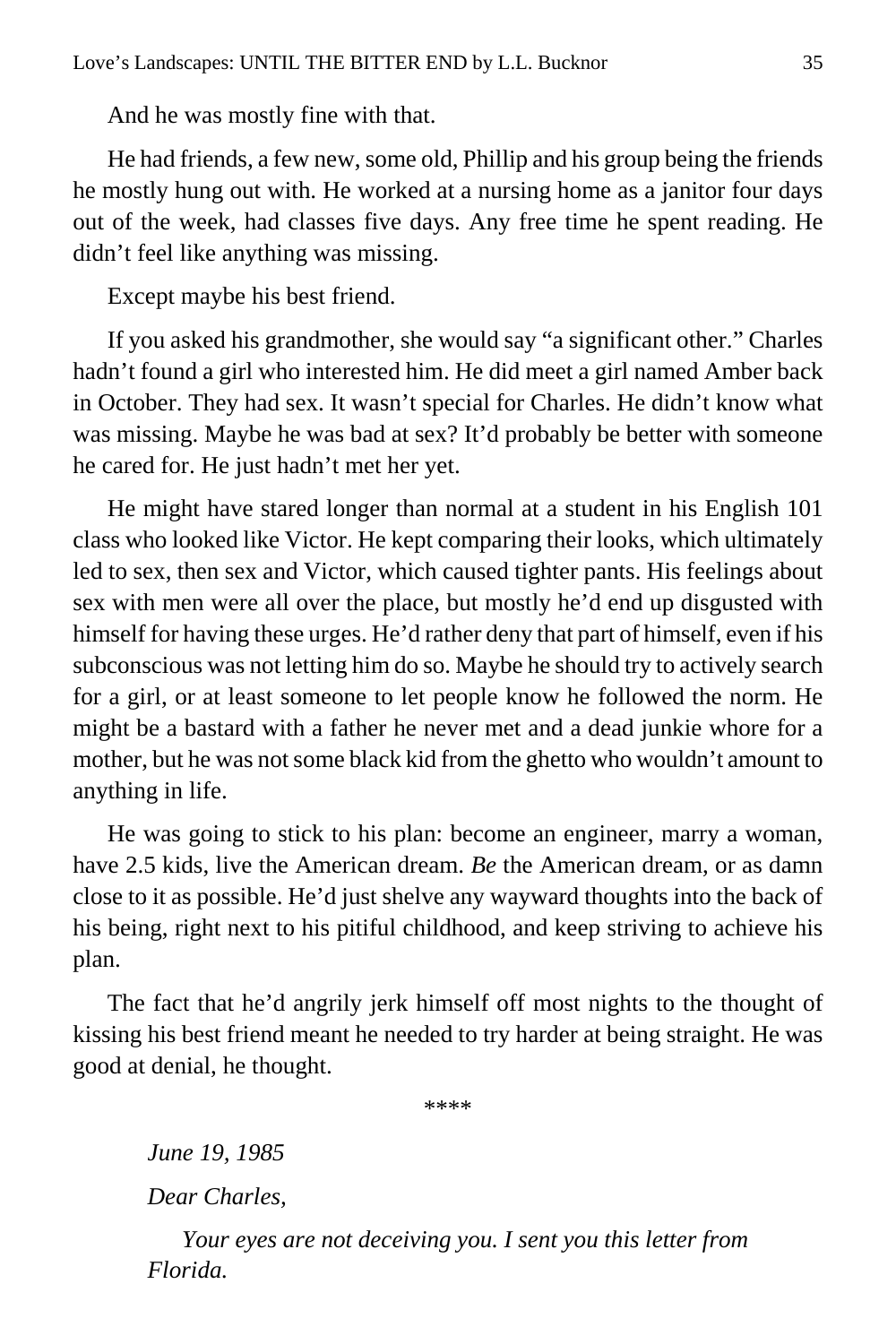*I stuck to the plan! I bet you thought I'd end up being a bum in Europe.*

*The things I did! The places I saw! The experiences I had! Charles, I was tempted to not come back. But I didn't want to blow my inheritance on that kind of life. I left Roger in London, of all places. He fell in love with this artist named Kent. We were all staying at Kent's flat for the last month and a half. I don't miss all the sex they had. They can wake the dead with all their groaning.*

*I made it back in time to sign up for the fall semester at the local community college. I'm going to stay at my parents' house (Kevin moved out of the garage apartment, so it's mine for the time being) and try to start the next phase of my life.*

*I fell in and out of love all over Europe. But you're the one reason why I knew I had to come home.*

*Enough mush. I hope you're not too pissed that I haven't called… I was on a budget, like I explained in some of the postcards.*

*We've got to travel together. I insist.*

*Your friend,*

*Victor*

\*\*\*\*

*December 17, 1986*

*Charles,*

*I'm taking a semester off. Again. And changing my major when I go back… again.*

*Stop scowling, Mr. Dean's List. I'm going full time at the pharmacy. Bill wants to go halves on an apartment together. He's still living at home with his wife, but he's only there for the kids.*

*He found an apartment with a private drive. I can't wait. My mother's becoming too suspicious about my meetings with the professor. I can't believe I'm dating a professor. It's different being with someone older, you know? Not that 38 is*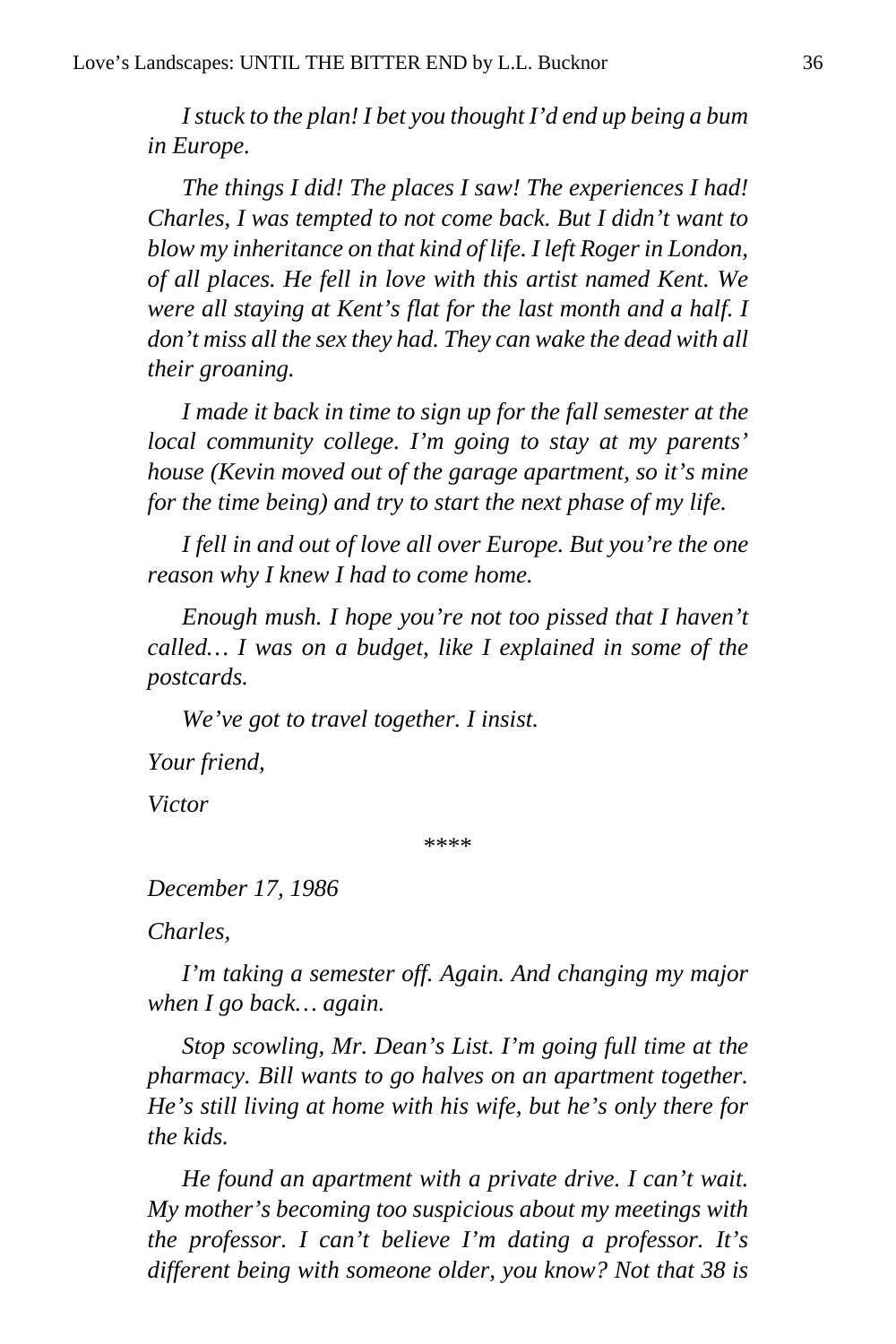*that old. He says I keep him in tune with his students. Two months going strong with Bill and counting. I sent a picture of him and me together. I don't want you thinking I'm dating a geriatric. He looks a little like Sidney Poitier to me. You might think I don't know what I'm doing. But I do. Bill and I do, I should say. He's so grounded. I need that, especially now. I got a letter from Roger, my Europe friend. His lover has AIDS, and Roger's freaking out that he might have it too. Those two liked to have sex with other guys, so who knows where he got it from. I hope Roger is safe from that. It scared me. Thankfully, I don't have to worry about this with Bill. He told me he could never have enough stamina to be with anyone else. Apologies if that made you uncomfortable but it's true. Let's go to another fun topic, shall we?*

*Kevin moved to Arkansas to chase some woman. I don't know what his deal is. Don't care. Sometimes I wish I could return certain members of my family and trade up for a better model.*

*How are Mr. Lamont and Mrs. Diane? It feels like forever since I've seen you or your family. I found the goofiest Christmas cards for all of you guys. I think you're going to die of laughter.*

*Your friend,*

*Victor*

\*\*\*\*

#### *43 years ago – March 1988*

"Where the fuck is he?" Phillip asked Charles as he put his beer mug on the table.

It was the last day of their spring break. Charles had made plans with Victor to meet up. It'd been years since they'd all seen each other. Phillip, Charles, and a group of their college friends wanted to have their last hurrah before graduating later that year. Phillip was finally able to convince Charles to bring his "boring ass" to Daytona for spring break. For the few days of being in the party town, it had been nothing but swimming, drinking booze and ogling the other spring breakers.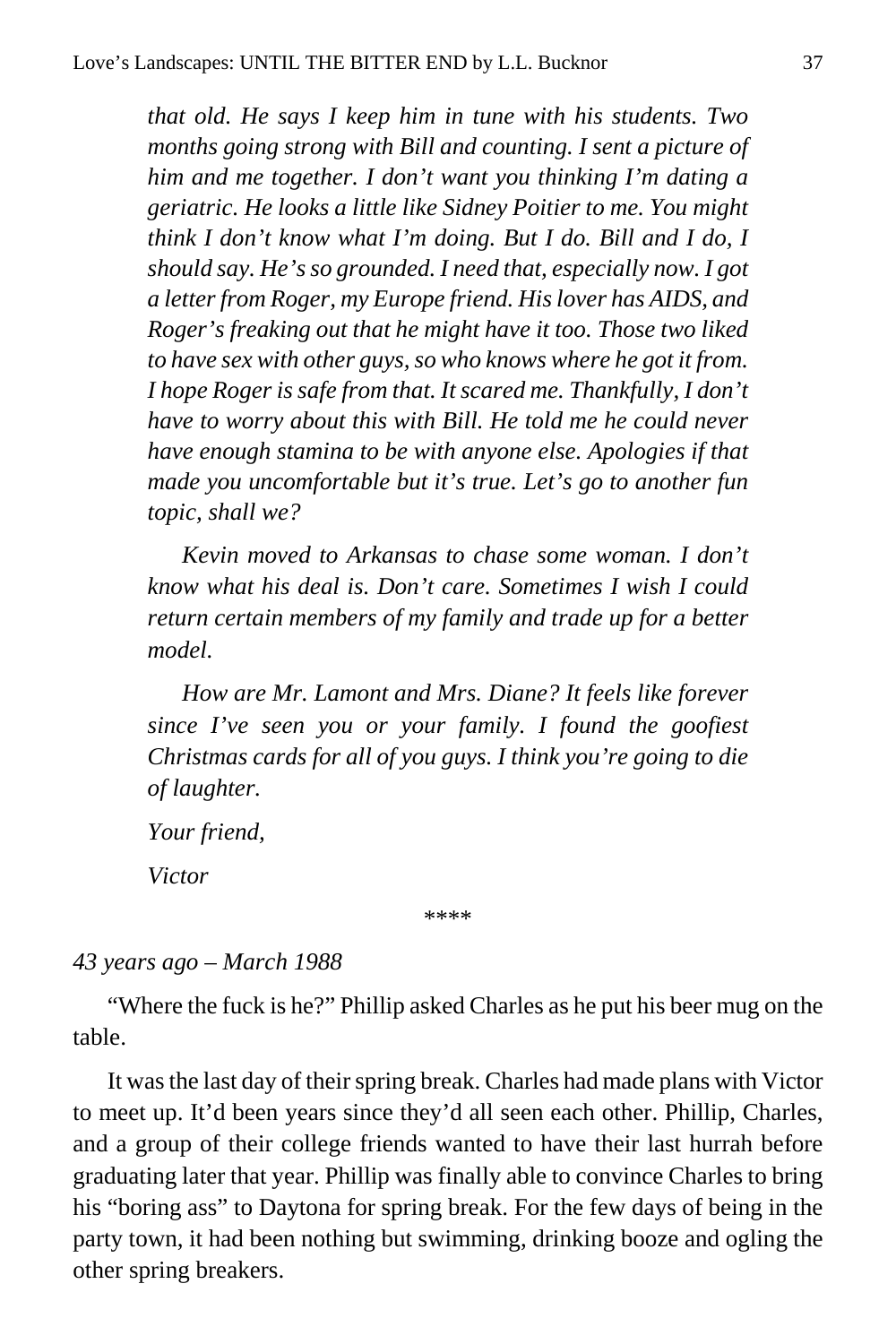Though, while Phillip eyed the pretty girls and Charles pretended to, neither of their hearts were in it. Phillip was committed to Tanya. The two were in love, and Phillip stayed true to her. It was very weird to see the ladies' man anticipating settling down. Phillip planned on proposing to her on the day of graduation. He'd already told Charles he would be in the wedding party.

Victor was supposed to be joining them for a few hours before driving to Ocala to go to a family function. *He's late. I hope he doesn't flake out.* Since Bill had come into Victor's life, his best friend wasn't always dependable.

Charles was tired of hearing the same country songs being played on the bar's jukebox. A little popular music wouldn't kill them to break up the monotony. His annoyance with the music added to his anxiety.

If he got one more stare from a patron… He knew he was the only black guy in the place, but did they have to make it so obvious? He'd gotten used to it back home, but it felt a little different down south. He sighed and checked the time again on his watch. Where the hell was he?

A loud whistle came from the left, and Charles looked at the friend he hadn't seen in a few years. Damn, Victor looked good. *A strictly platonic observation*, he told himself. Victor's smile could light up the room and then some. He held his arms open, and Charles stood to hurry into them. When he bumped into Phillip, he remembered himself. It wasn't just Victor and him. Phillip was there, too. And what the hell was he doing acting like a fool? Next thing, he'd have hearts glowing out of his ass for the entire world to see, he thought derisively as tried to pace himself to not be too eager as he hugged Victor.

Phillip moved away to pat Victor on the shoulder, blabbering about Victor's late arrival, and Charles went in for more torture for himself.

Charles held on tight to his friend. Victor finally grew into those broad shoulders. They filled out nicely with the rest of him, not too skinny or husky. And as he embraced the man, he might've smelled his friend's close-cut hair as he squeezed him once more. He was sure no one noticed that he sniffed him. Victor was the one to let go first, Charles, a few seconds later. He chastised himself for acting so sentimental.

He stood close and noted the differences. Victor had the same warm brown eyes, the same dark brown hair, the same little gap in between the front teeth, and left dimple so deep it looked like it was carved into his face. Victor stopped growing at maybe five foot nine or five foot ten, definitely shorter than Charles' six foot frame.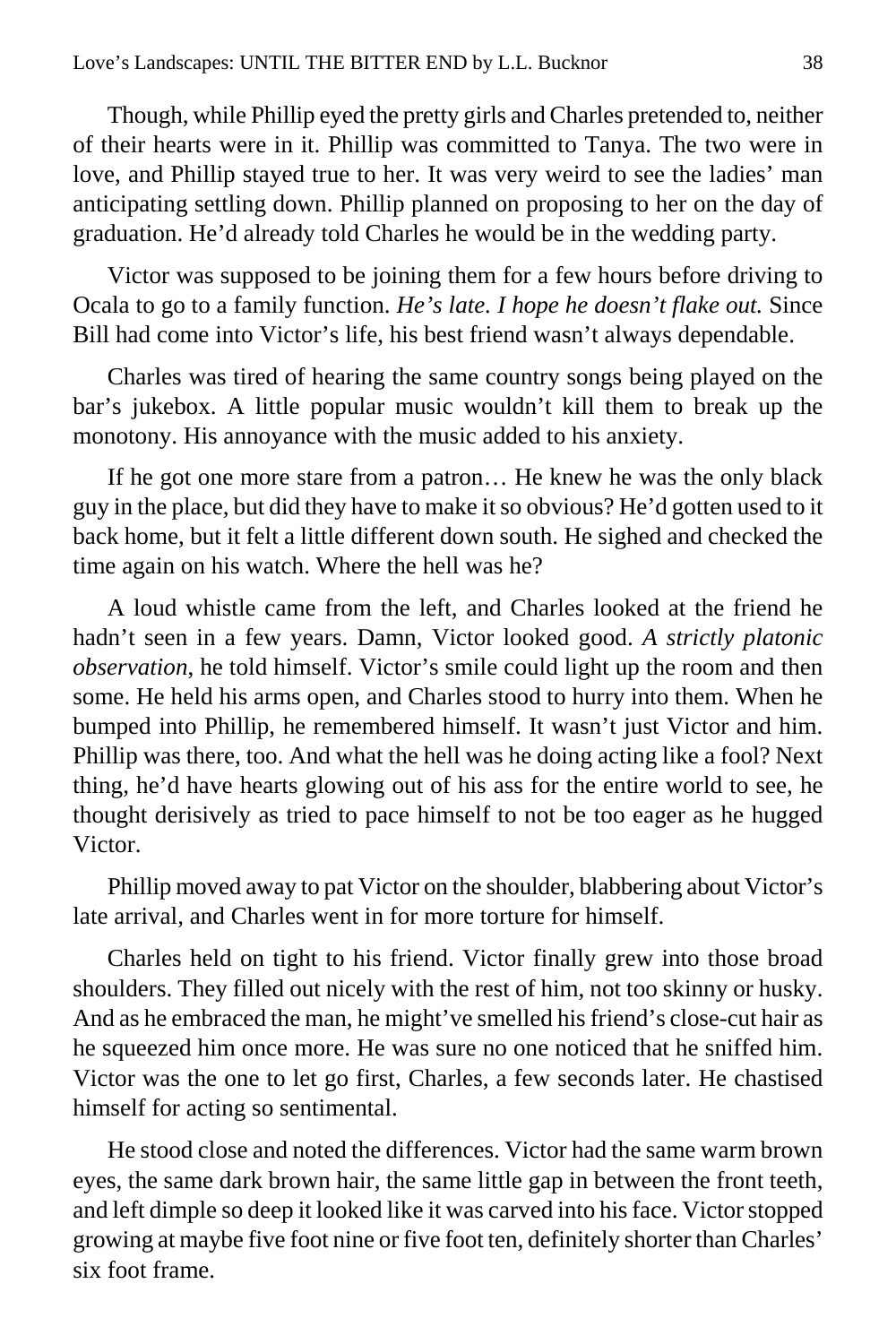Charles was sure he looked different too. He'd filled out his previously skinny frame with toned muscle, not overly defined under his cocoa-brown skin. He'd lost the afro for a low fade. He'd grown a goatee, and his voice had definitely deepened, but underneath the T-shirt and shorts, he knew he was the same Charles.

They went back to the table and sat. "We've been waiting forever. Me and Charlie over here had cows *and* ate their burgers," Phillip said good-naturedly, as he signaled for the waitress.

"What the hell, Phillip? Still the same old jerk-wad, I see."

"The jerk-wad who can walk outta here with your girl any day of the week."

"Doubt you'd ever do that on your best day, my friend."

Charles hid his smile. No way would Phillip be walking off with anyone Victor was interested in. Unless, of course, he had a secret lust of men he'd been hiding.

Victor caught Charles's smile and smirked, then picked up the soda bottle Charles ordered for him. "What's happening, dudes?"

"Dudes? You listening to this, Charlie? He thinks just because he lives down here and probably banged a surfer chick, he's a local. You're still a New Yorker, damn it! Talk like one!"

Victor chuckled and winked at Charles, which made the pit in his stomach flutter*. What the hell was going on?* He tried to follow along with the rest of the conversation, but he felt like he was listening in, rather than participating. He couldn't shake this… feeling he had. Maybe it was an extreme case of elation of getting to see his friend again. It had been a few years. He watched Victor's mouth move, listening to the deeper voice. *Had his lips always been so plump?*  Why did he care? He shouldn't notice any of these things.

And he couldn't stop himself.

He planned to resume actively looking for a girlfriend after this trip. Maybe another try with Amber? She seemed amenable to dating him, if her hints were anything to go by. The second time having sex had not been any better than his first time with Tina. But it hadn't been worse either.

"Let's get out of here. There's a wet bikini contest happening around the corner from our hotel. I can't touch, but I most definitely will look," Phillip announced enthusiastically. The group followed and talked, Victor and Phillip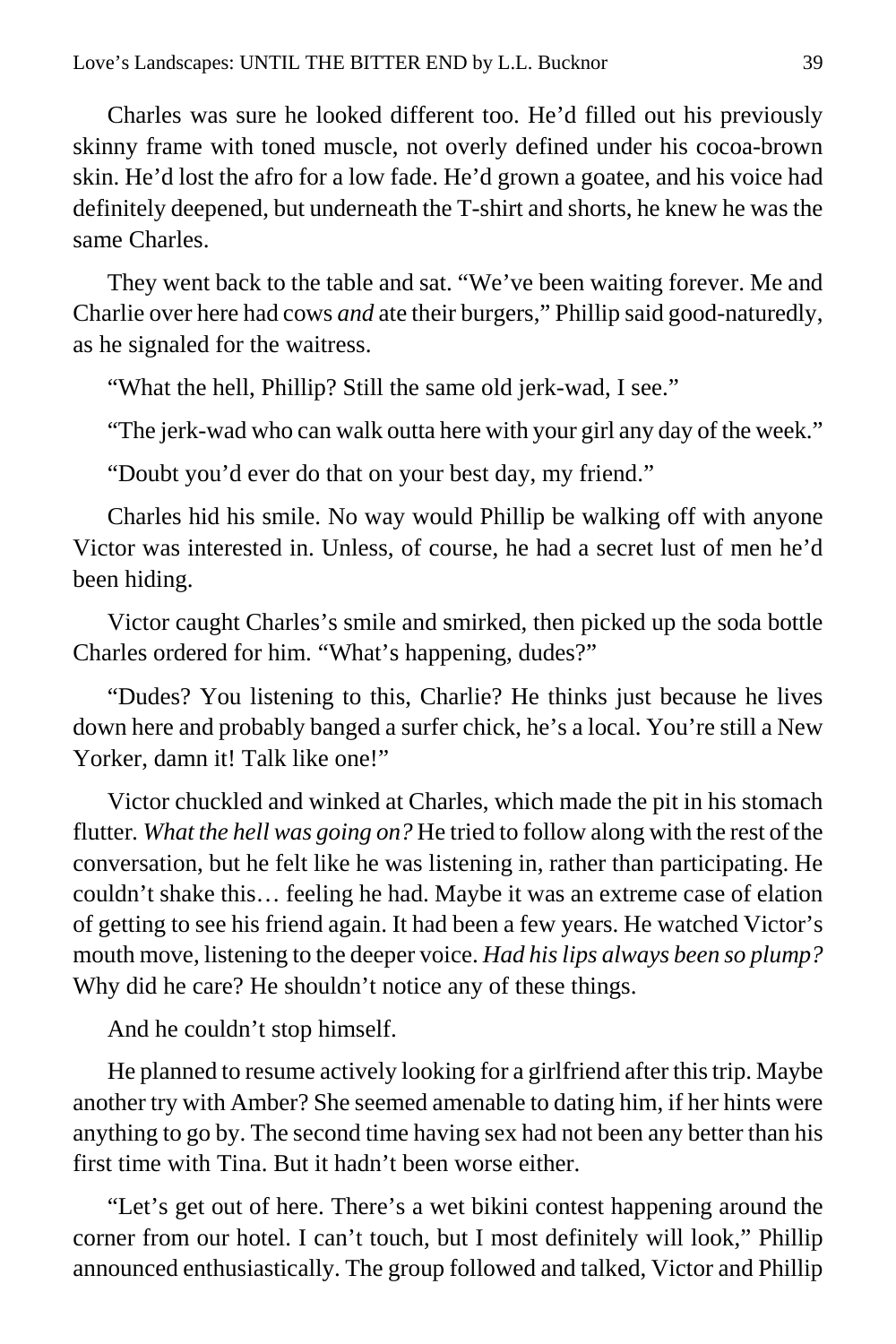doing most of the chatting. Phillip asked about Victor's job and return to college this semester, having finally decided on a liberal arts major.

What Phillip didn't know was that the reason Victor had taken the semester off last year was due to finding love with an older guy named Bill. Charles hadn't trusted the Bill character at all. He'd strung his friend along too many times to count in an almost two year love affair. And affair was the key word since Bill was still legally separated and not divorced as he'd promised Victor too many times to count. Victor used him as a sounding board, unleashing the frustrations that he never voiced to Bill on Charles.

Charles shouldn't judge, especially someone he'd never met, but he didn't think anything good would come out of this. What his friend told him about the older man, he didn't like. Victor was a loving guy; he deserved someone to appreciate him, not hide him or squeeze him into a schedule as an afterthought. He would never do that to Victor if he was in Bill's shoes. He tried not to entertain thoughts of that nature, because then it led to shameful masturbation that left Charles hating himself.

And thoughts like that caused trouble. He thought he'd tamped his feelings down, but Charles had had an increase of thoughts like that since learning of his friend's affair. And the tingling in the pit of his stomach traveled southward… leading to jerking off on just the thought of Victor… with him. Not that he would ever breathe a word of this to a soul. It was his deepest secret.

He tuned into his friends' discussion to add a laugh to a joke Phillip told. They made it to the event, a rock band Charles didn't know the name of blasting on loudspeakers, and hundreds of rowdy, drunk college students cheering on the scantily clad girls on stage. Phillip found his friends and made a party of it, yelling for his favorites. He didn't notice Charles's and Victor's eyes were on each other rather than the show.

"Wanna go someplace quieter?" Charles yelled, barely heard over the raucous cheering.

Victor nodded, and Charles led him back to his hotel room. A case of déjà vu hit him as he closed the hotel room door. This time, the room was nicer. There was a couch for both of them to sit, which they did. Charles folded his leg over his knee to face his friend and study any changes he might've missed. And if the tip of his toe brushed against Victor's leg, so what? It was completely innocent.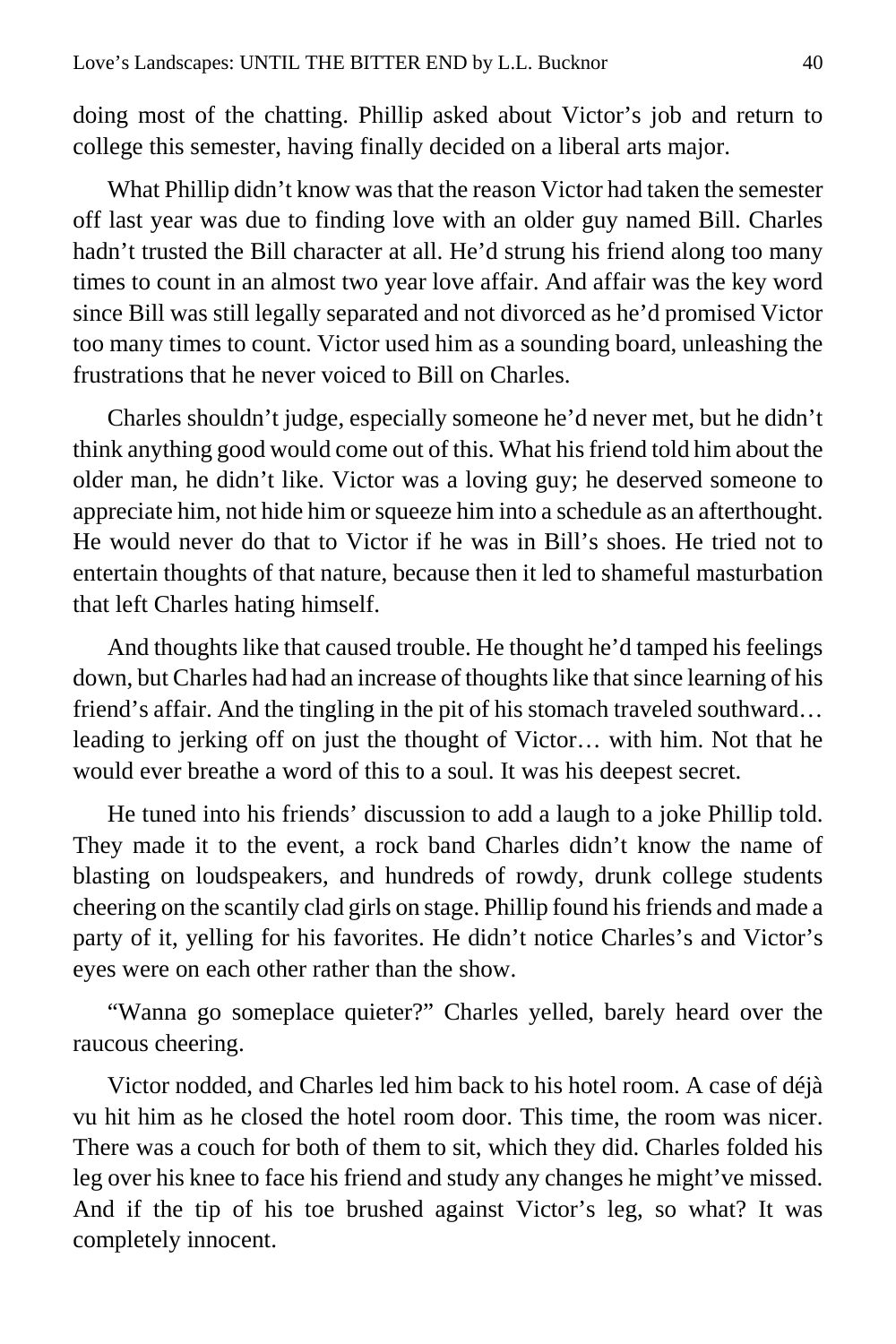They talked to each other via phone and letters so much now Charles had nothing to say. He kept looking at his friend. He was lying to himself. There was something he wanted to talk about, but he didn't know how to go about it and avoid an argument. Victor could get testy, especially when homosexuality was the topic.

Charles wanted to know how Victor knew he was gay. Would dreaming about men from time to time make you gay? He still could get it up for a woman if he was attracted to her. Or a man. Maybe he could admit it out loud? Then he worried if he did, it would change everything he thought he knew about himself.

He was so conflicted, and he wanted to share. But he couldn't; it'd solidify his feelings. Feelings he was too scared to admit to himself much less discuss with another person. He wasn't ready. He shouldn't do this. He forgot to stop looking at his friend while he argued with himself.

```
Now Victor studied him. "What?"
```
"What, *what*?"

"Why're you looking at me like that?"

"Looking at you like what?"

"Like *that*."

"Nothing."

"We're not having a repeat of the last time I visited you. Ask whatever is on your mind. I can usually tell when there's something, and you're not making it hard at all." If he only knew.

Charles chose the cowardly route. "How've you been? Really?"

Victor fiddled with his shoelace. "Me and Bill are kind of on a time out."

"Let me guess: He has to spend time with his family?" This was not the first time he'd heard the excuse, and he doubted it'd be the last either.

"He has kids with this woman, Charles. It's not easy."

"So what does that mean? Time out? You can see other men?" He didn't like him seeing Bill, but he disliked him seeing other men even more.

"Why, you offering?" Victor punched his arm, not noticing Charles's hesitation.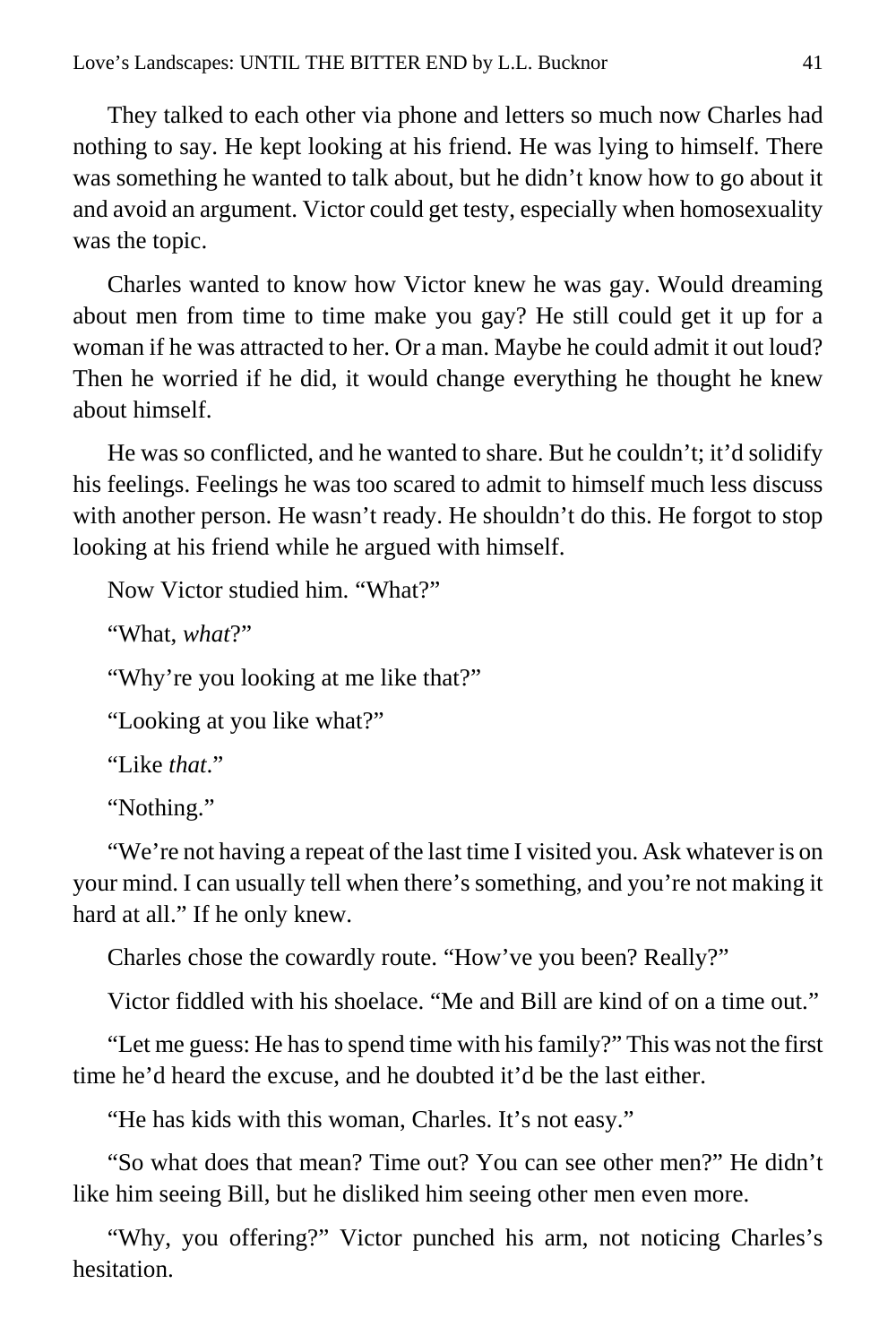Charles froze, any witty comeback stuck in his throat. "If I was?" Charles questioned boldly, then instantly regretted it. Of all the boneheaded things to ask…

Victor leaned in closer. "I wouldn't take you up on your offer."

Charles returned the gesture, getting into Victor's personal space. "It's not like you don't date straight men."

A small frown line appeared on his forehead, signaling to Charles just how pissed Victor was getting. "I'm not having this discussion with you, Charles."

"Prefer them older, do you?"

"Are you flirting with me, *straight* boy?"

"If I was?"

"You think you're the first straight guy to be curious and flirt, Charles? Please."

Victor stared at Charles with the oddest expression on his face. Charles couldn't tell if it was curiosity or disgust. But his emotions made him stop thinking and just act. He lunged the few inches from Victor's face and kissed him.

It was Victor's turn to freeze as Charles assaulted his mouth. Charles turned his head to get the right angle. And Victor didn't push him away. He was doing this. Oh my God, he was doing this. His eyes were closed, and that was all the encouragement he needed. He sipped at Victor's closed lips, not having a plan at the moment, just going with the flow. He pressed the tip of his tongue at the closed seam, and Victor let him inside.

It was definitely different from kissing a woman. Stubble rubbed against his chin as a musky smell that was all Victor invaded his nose. Victor. This was Victor. Charles opened his eyes and pulled his mouth away abruptly.

They both stared and breathed heavily. God help him, he wanted to kiss him again. But he shouldn't.

"This is why."

"What?"

"This is why I don't want to deal with a *straight boy*. Charles, let's forget this ever happened, okay? I love our friendship, and I don't want this to come between us. Deep down, this isn't you. Let's leave this as a curious mistake and move on."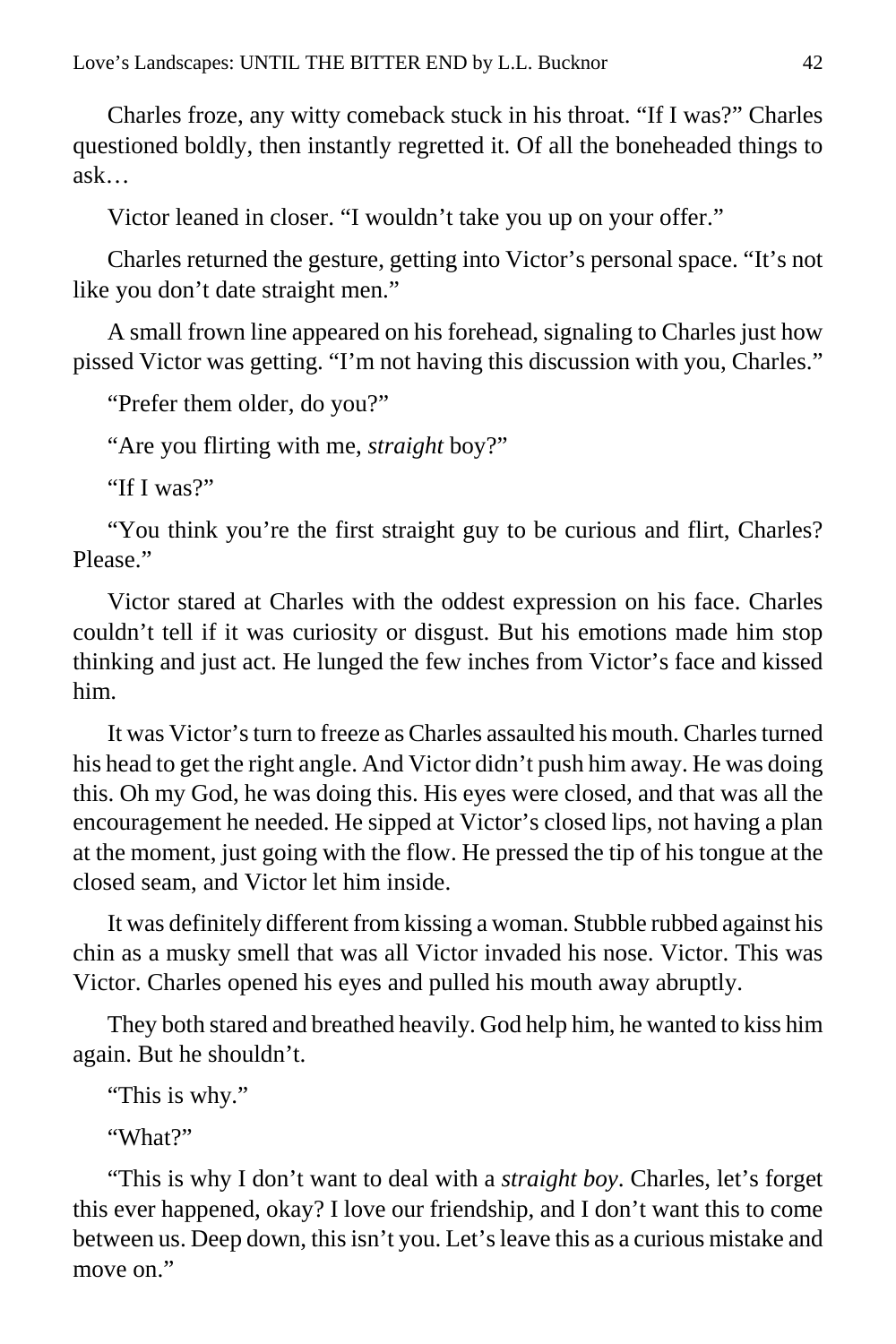"It wasn't a mistake."

"Nothing will come from this. I'm seeing someone, and you have your hetero dreams. I don't fit in them. Am I the first man you kissed?"

"Yes." Charles looked to his lap.

Victor raised his chin with a finger. "Charles, this doesn't make you gay, just curious. Don't overthink it." He eyed him with the most serious expression. He didn't remove his finger until Charles nodded in agreement.

"I need to go. I have an hour and a half's worth of driving ahead of me. Tell Phillip I'll call him later." He hugged Charles and lingered for maybe a second longer.

Charles didn't think he could forget this, but he would damn sure pretend to. Being shut down by his friend hurt. When he went back to New York, he was going to call Amber, ask her out on a proper date.

He was forgetting himself. He must stick to his plan.

\*\*\*\*

*July 27, 1988*

*Victor,*

*I tried calling but I forgot that you're out of town with Bill. Hope you're having fun in Atlanta. Get a damn answering machine already.*

*I am officially an employed civil engineer. I can't believe I got a call back. It's the government job in the city. Grandma cried for half an hour when I told her the good news. Is it weird I wished my mother was still alive to see this? A lot of my memories of her aren't good ones, but I think about her at the oddest times.*

*I thought about her on graduation day. Wished she could see what I've become.*

*I'll be able to make more long distance calls! Plus help out around the house. I don't like Grandma having to work so hard at her age.*

*I'm seeing Amber again for a third date. I brought her home to meet Grandma, but she wasn't impressed. And no, it's not*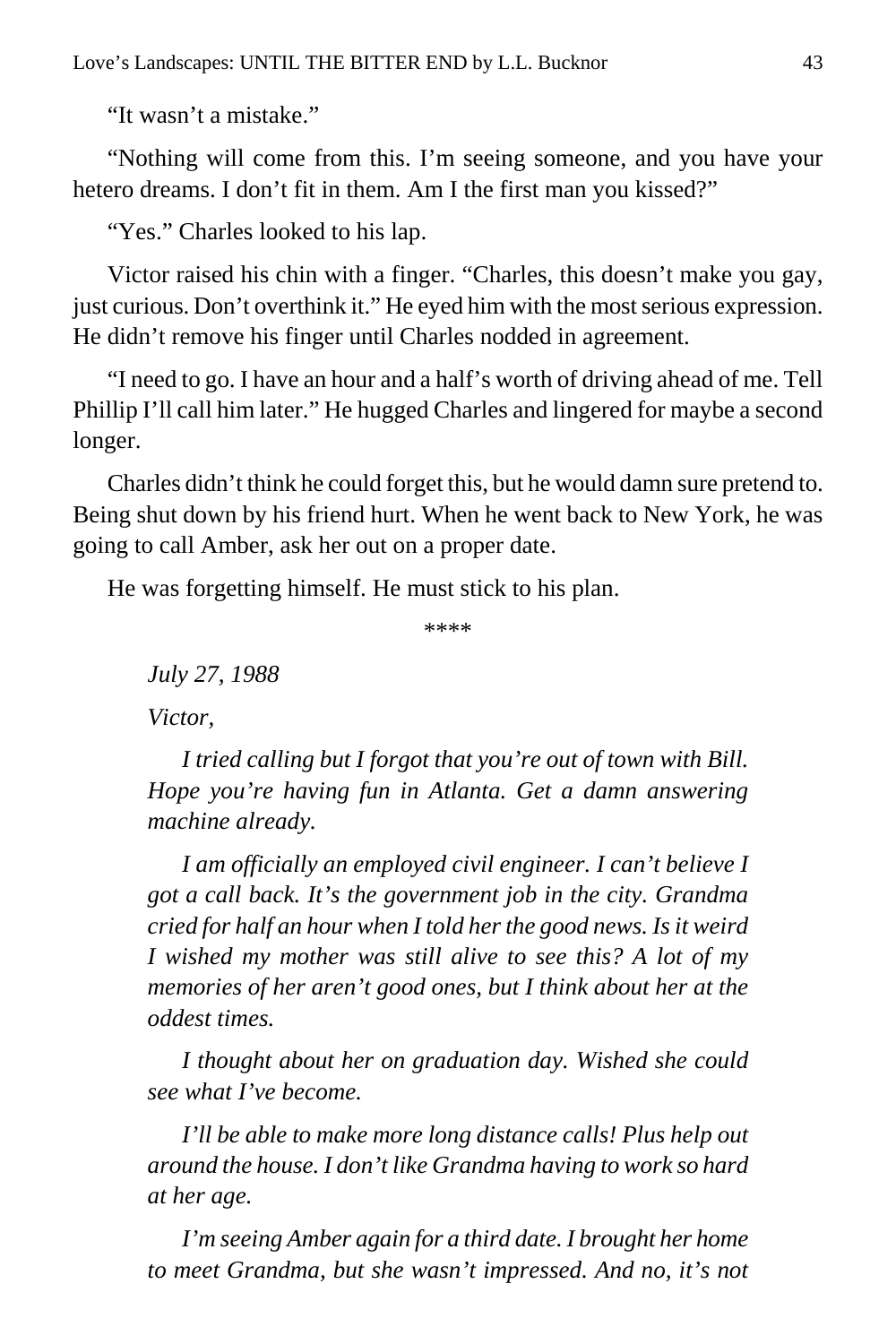*because she's white. You know she doesn't care about stuff like that. Grandma doesn't think it'll last. She says I'm just a passing fancy for Amber.*

*How can anyone ever know what the future holds?*

*Big (not really) surprise, Phillip proposed to Tanya. She said yes. Then told him she wants to be married after she finishes graduate school. Best happy-pissed face ever. He asked me to be his best man. I accepted. It would have been great if I captured the moment, right?*

*And that's why you have the greatest Polaroid picture on Earth in this letter. You're welcome.*

*Call me when you get this,*

*Charles*

\*\*\*\*

#### *42 years ago - February 1989*

"Hello, you've reached Victor. I'm sorry I'm not in to take your call. Please leave a message after the beep."

#### *Beep.*

"Victor. She's gone. She's passed away. Grandma, she's dead. She had a stroke. Her brain stem, they told me. She was brain dead. My grandmother is dead. I have… Victor." Charles began to sob. "She kissed me good-bye this morning. She told me she loved me. How proud of me she was. Kissed my forehead like she used to every day when I was little. My grandmother is dead. I'm sorry for leaving this message. I didn't know who—"

"—Hello? Charles? What's going on?" Victor panted down the phone. It sounded like he'd been running.

Charles was barely able to repeat the words about his grandmother. She died so suddenly. Charles prayed she felt no pain.

"I'll be right there, you hear me," Victor promised. "Right there."

True to his word, Victor's "right there" did not last more than ten hours from Charles's phone call. The house was so silent, Charles could hear Victor's arrival through his open bedroom door. His bedroom was closest to the stairway, so he overheard his uncle greeting his friend. Murmuring from Victor.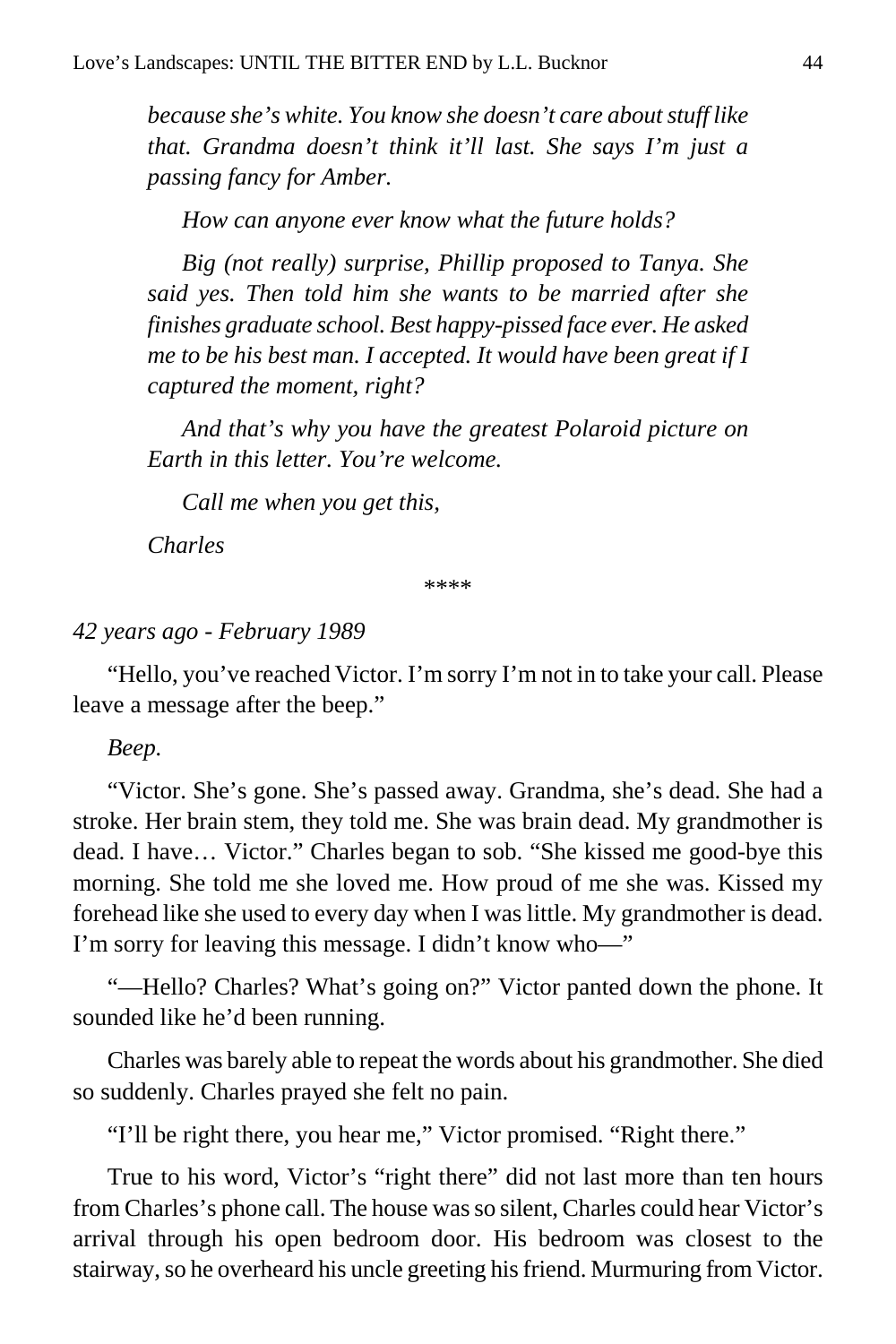His uncle boomed, "I'm hurting. My mother is dead. I have a friend's shoulder to cry on right now. Go do the same for our boy upstairs. He's going to need it."

He heard Victor run upstairs and watched his friend knock on his doorframe. "Come in."

Victor walked inside and closed his door. Charles moved from the middle of his queen-sized bed to make room for his friend. Victor lay next to him, not saying a word but offering silent, comforting support in his time of need.

The two stared at each other, both making a move to embrace one another in a tangle of arms. Charles broke down once again, forgetting the mess of last time they were together as he took comfort in his friend's arms.

\*\*\*\*

*January 2, 1990*

*Victor,*

*How are you doing? How did your finals go? You haven't told me. I know you were struggling this semester, the last you told me. I hope everything at work is good. I have some news to deliver.*

*I might think it is wrong for you being your lover's dirty secret, but you are happy. I'm jealous of that. So, I kinda asked Amber to move in with me. Her parents had a cow when they saw she was dating a black man. They disowned her. So I asked her to move in with me. It's only me and Uncle Lamont here, so why not?*

*Before you tell me we're not in love, I know this. She knows this. But she's in need of a place to stay, and it is sort of my fault she's out of her home. What's the worst that could happen? I get a roommate with benefits.*

*I'll call you when I can,*

*Charles*

\*\*\*\*

#### *41 Years ago - June 23, 1990*

"Charlie, you're a chick magnet today, my friend. You need to clean up for me, let me live through your bachelorhood," he finished with a boisterous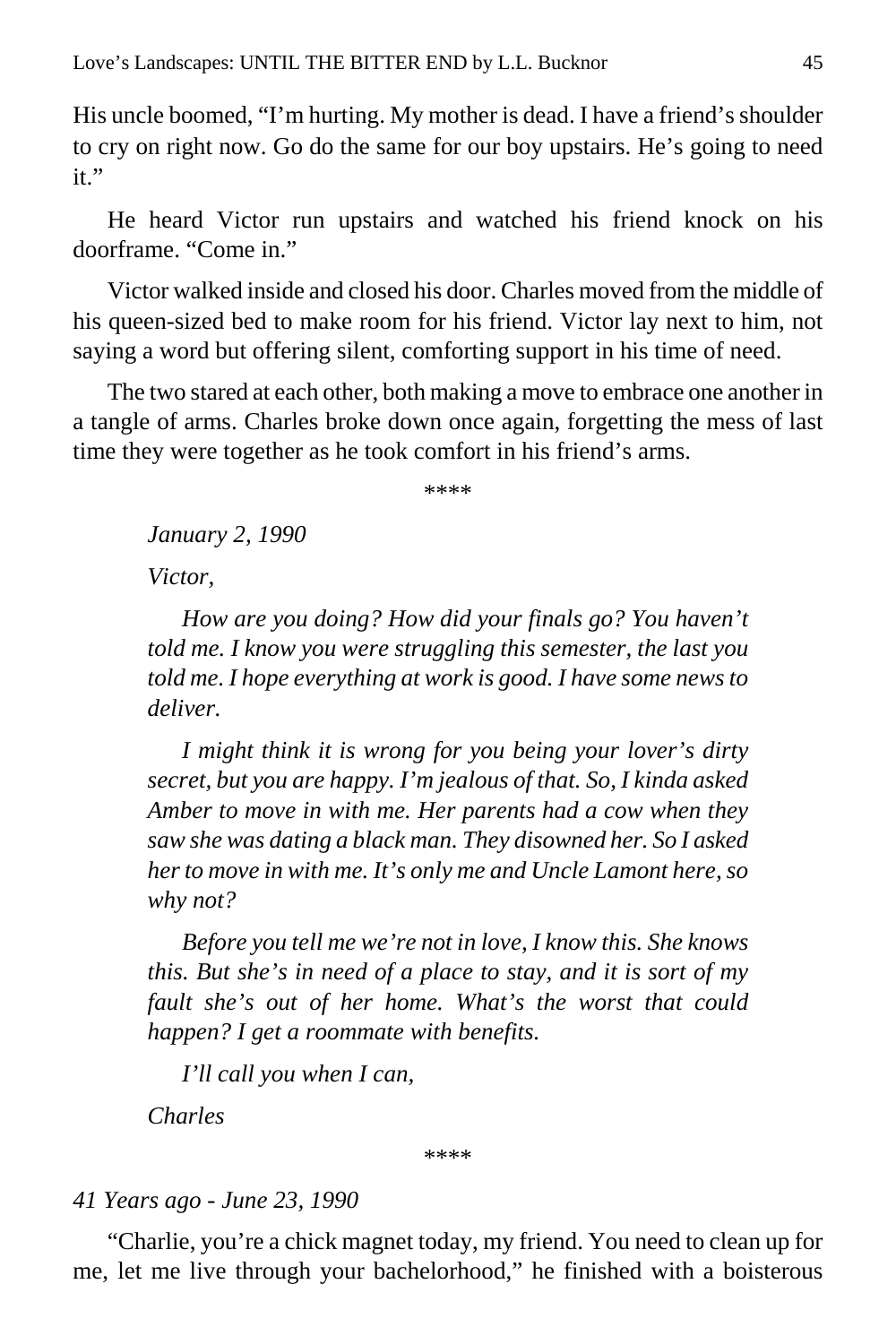laugh. "Thanks for being my best man and all. I ain't no gay, but you're not ugly. Put you in a tux, you're fucking Denzel Washington or some shit. If I get one more girl asking me for your number at my own wedding, I'm going to have to charge a finder's fee. Jesus, you think they smell you're back on the market after that Amber fiasco? Like blood in the water and a lot of hungry sharks swarming around." Phillip had his arm around Charles's shoulder, smiling at the crowd in the catering hall.

They'd finally finished having their pictures taken and made their way into the wedding reception. Tanya looked radiant in her wedding gown, and Phillip looked ready to burst with happiness as he watched his bride. "Go to her," Charles said, shooing him away.

Charles was happy for his friend, but he'd be happier when Victor arrived. The last time they'd seen each other was at his grandmother's funeral last year. His *Amber fiasco*? He should have never asked her to move in with him. Other than a shared major, they did not have much in common. They used each other to scratch their itch, and Charles learned the hard way about trying to start a relationship with someone looking for room and board. In the end, all it had taken was liquid courage, a good meal and some honesty from them both. Parting wasn't easy, but it wasn't hard either, especially as Amber's family had welcomed her back with open arms now that he was out of the picture.

Single he might be, but he wasn't anxious to be bitten by the sharks at the reception. There was only one person on his mind, and he definitely wasn't female. He and Victor might have agreed to forget the kiss, but Charles couldn't. Even when he had been with Amber, it was all he thought about.

He'd been thinking about sex with a man more and more. He told himself he wasn't tempted to act on it, though maybe if he did it would be out of his system. The idea of being with a man wasn't as scary to Charles at twenty-four. Ask him ten years ago, he'd have shit a brick.

"And there goes the wayward son. V! Come over here, man, let me look at you. Another pretty boy on the loose!" Charles looked up at the mention of Victor's name and watched his best friend walk across the floor to greet Phillip.

"Congratulations, man. Tanya already passed by. She looks beautiful. I told her to give me a call when she comes to her senses."

"Hardy-har-har. You could try, but she's carrying my kid. Look surprised when we announce it before she starts showing. And, uh, I'm not going nowhere, pretty boy. Jackpot! There's Tanya's great-aunt Lois sitting by her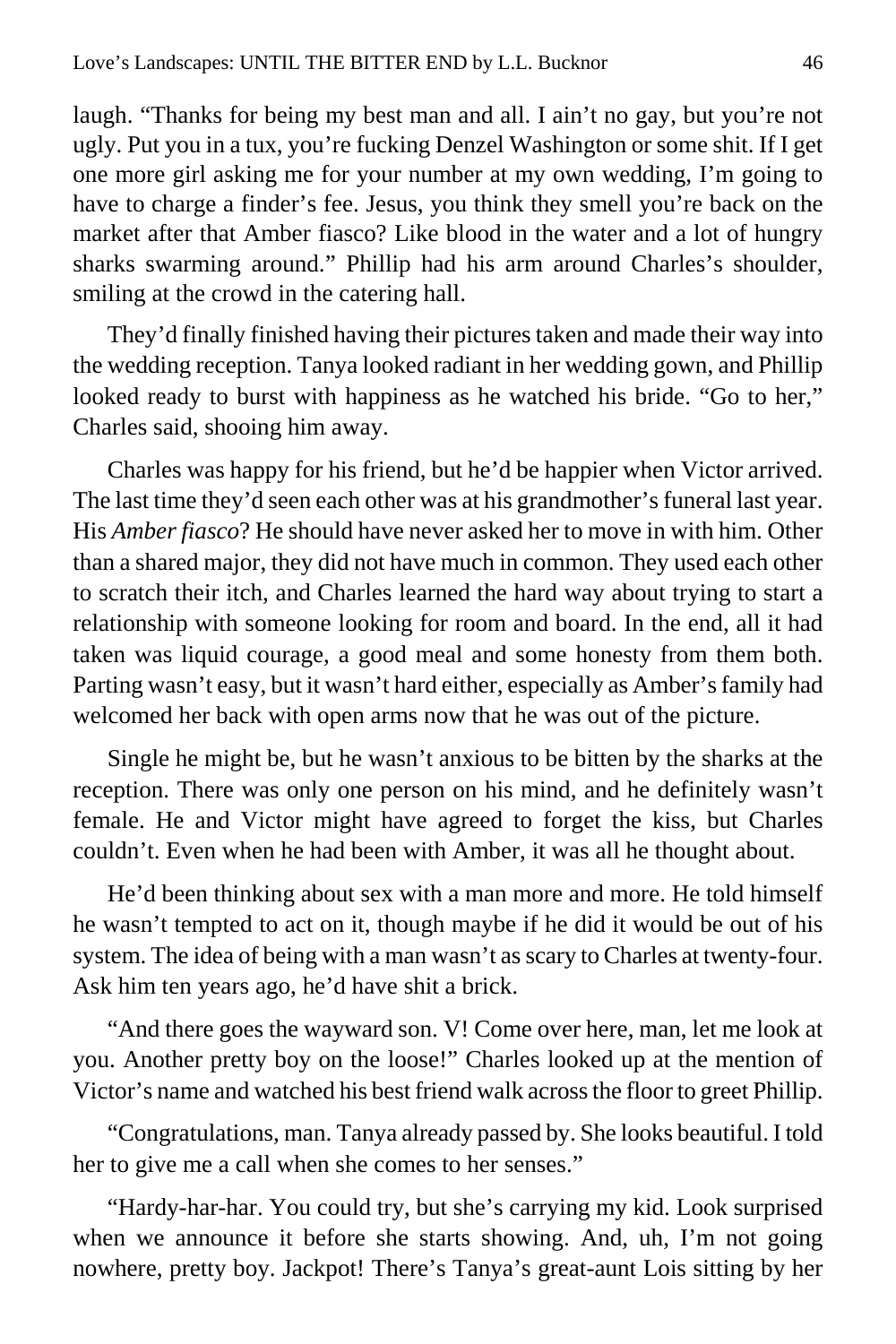lonesome at that table. She's loaded. Going to ingratiate myself with the inlaws."

Phillip clapped Victor on the shoulder, already smiling widely at a wrinkled old lady in a ridiculous hat. Victor and Charles were left alone, dressed to the nines and comfortable in their silence. Victor raised his eyebrows toward the closed patio door. Charles got the message and walked behind him. There was nothing on the terrace but stone benches overlooking the hall's front entrance. A few reception attendees were far enough away, that their conversation could not be heard. Charles had some time before his best man's speech was due.

"How are things?" Charles asked. They sat on the bench furthest away from the door in the sunny afternoon.

"What kind of things? Florida things? My relationship things? Work things? College things?"

"All of the above."

"Florida is okay." He took off his suit jacket and laid it in between them. "Bill and I are giving it a go again. His wife moved to Nevada with the kids to live with his mother-in-law. It's probably for good. I applied for fall semester. I'm sticking to business this time. I'm attempting to actually graduate."

"You let Bill take up too much of your time," he blurted out.

"And you're an expert on relationship advice? Amber hightailed it out of your life less than three months after moving in." Charles folded his arms, and Victor sighed. "I'm sorry. I'm sorry, Charles."

Charles nodded and put his arms down. His hand brushed against Victor's. He didn't move it, letting their fingers graze. "Since he has the house to himself, are you moving in with him? You'd save money once you stop paying rent at your apartment."

"Bill doesn't want us living together yet. He has appearances to maintain. You know he's a professor. What would happen if his students ever found out? Or God forbid, the faculty?"

"You guys have been together for some time. If he wants to be with you so badly, he should progress to the next step. Get divorced."

"Not everyone has a five-year plan like you, Charles. Or have it all together. I'm still a work in progress."

"A closeted work in progress," he mumbled just loud enough for Victor to hear.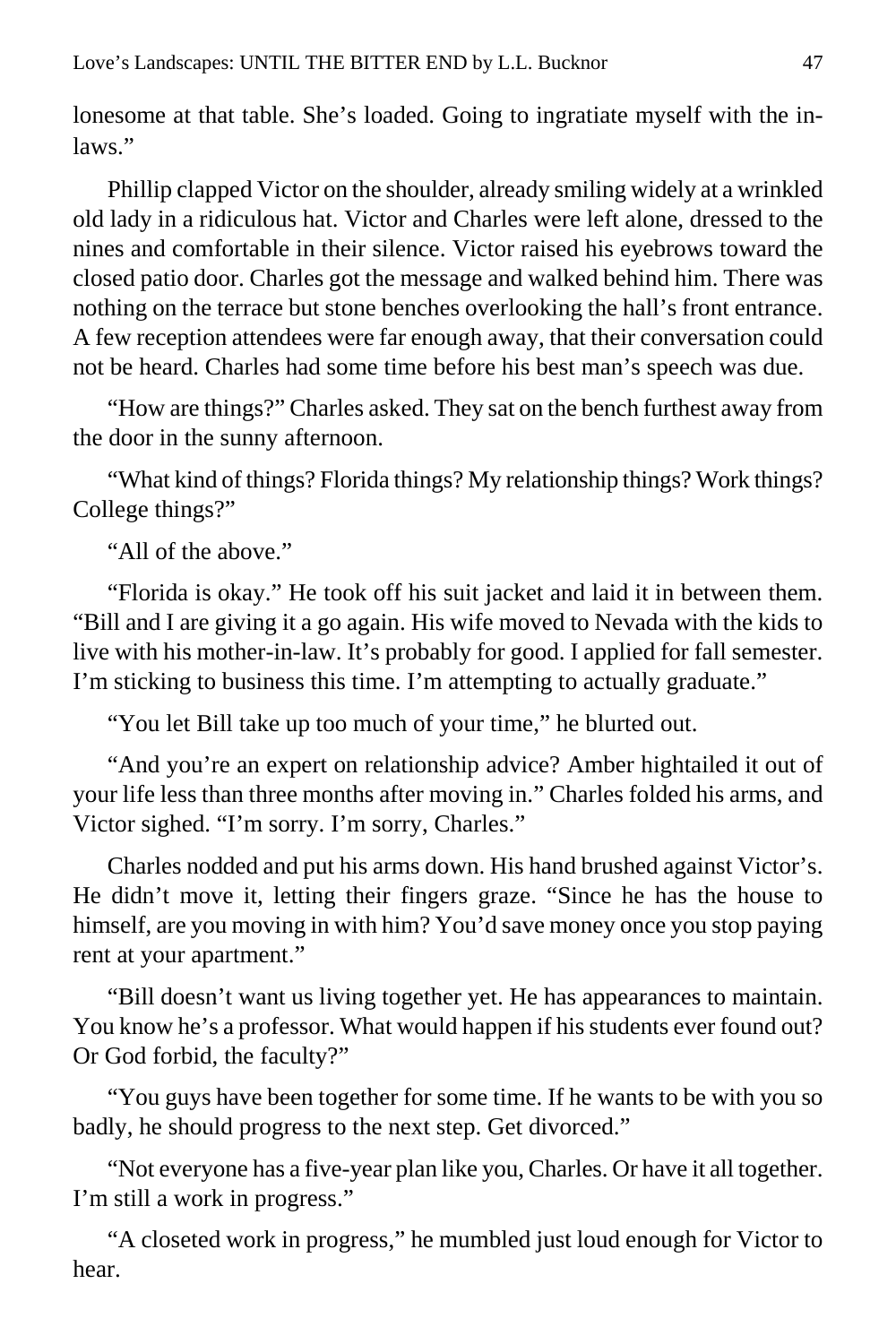"Fuck you," he returned with no heat.

The two looked off to the left when the others on the terrace closed the door to go back inside. "Looks like you might be needed inside soon, big man. I appreciate your concern, but it's not necessary, Charles. I know what I'm doing."

Charles doubted that but knew when he was talking to a brick wall. "Fine. New subject but more important. Do you ever think about our kiss?"

He looked around before leaning in. "The kiss we're supposed to forget?"

"That one, yes."

"Why are you bringing that up now?"

"Will you answer me?

Victor tilted his head, signaling to Charles that he was more affected than he claimed to be. "Have you had anything to drink?"

"Stone cold sober." Charles smiled and twined his pinky over Victor's for a few seconds. "If we weren't here, I think I'd do it again. Right now."

"Charles, this is a rebound move. You only want to kiss me because you were dumped. There are a lot of ladies eyeing you out there. I noticed the moment you walked into the room."

He shrugged. "I only have my eyes on you." He didn't notice anyone, but he was secretly happy Victor noticed him and the attention.

"Well, I'm not looking back. You know I'm in a relationship. And newsflash, you have only fucked women."

"I think about our kiss. It's been a year, Vic, and I replay it at least once a day."

Victor started to breathe heavy as he removed his hand from Charles's and picked up the suit jacket. "Charles, stop it. Just fucking stop it, right now."

"I'm being serious. I can't stop my feelings."

"Don't mistake what happened for more than what it was. It was misplaced rebound lust."

"Really? I noticed you never pushed me away when I kissed you in my 'misplaced rebound lust.' I should know since that kiss has been a highlight for me. I could have let it drop, but I can't. I'm still fascinated. I don't think I built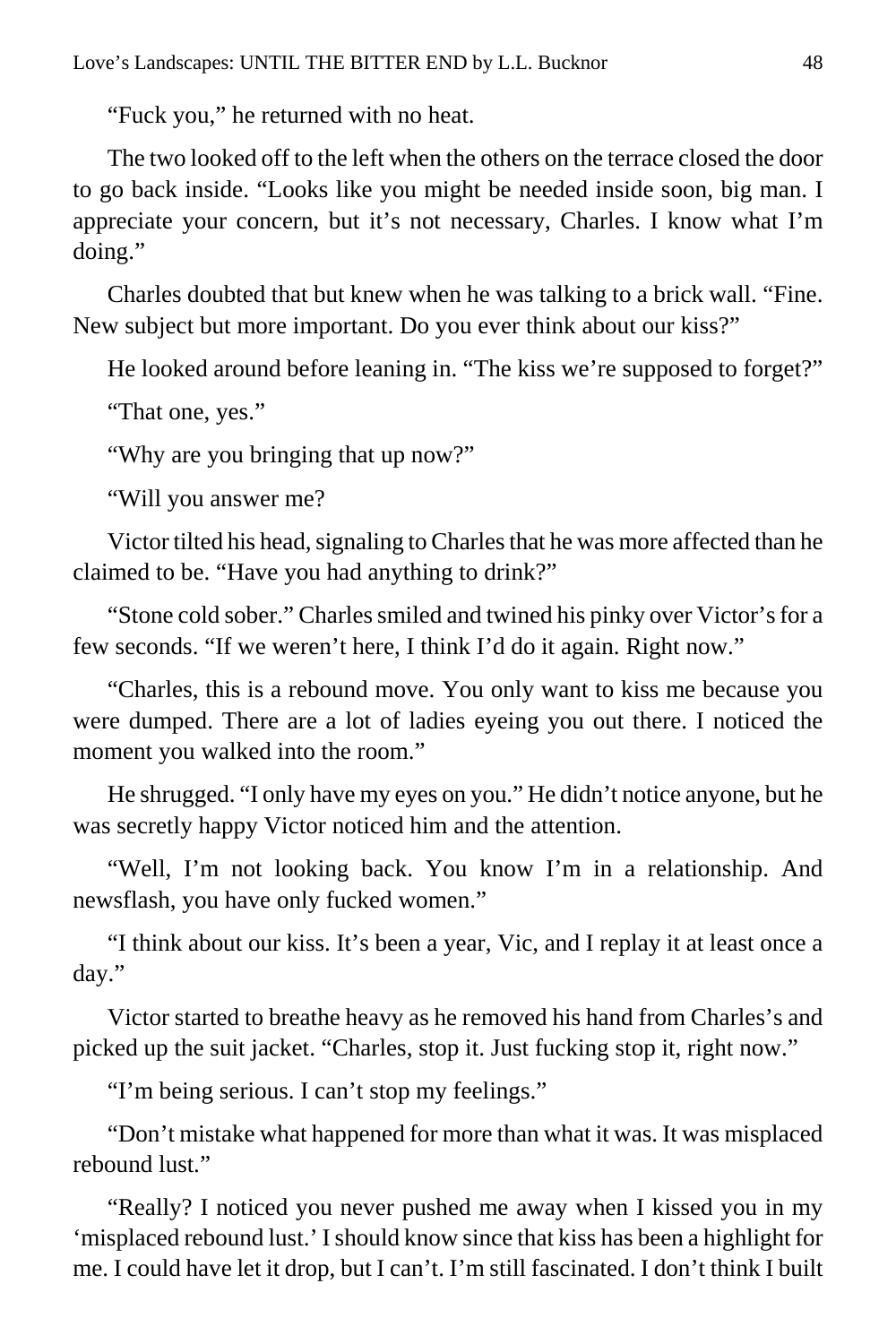this up in my head. I'm straight, but not with a period. It's beginning to end with a question mark."

"I didn't push you away because for a second I had a fantasy come to life when I closed my eyes. But reality came rushing back once I opened them."

They were interrupted by a frazzled Phillip. "There you are. I should have known. You two are always off someplace together. Charles, you gotta learn how to share him, man." He pushed his glasses higher on the bridge of his nose. "We're getting ready to sit at the wedding table. C'mon, Charlie."

"I'll be right there."

"Not moving until you're walking next to me. I know how you two get. Like magnets when you're in the same room."

Both sighed and tried to smooth their clothes as they stood.

"We'll talk later, yeah?"

"About anything else but that, Charles. Find someone else."

"Have regrets?" he asked boldly enough to be heard.

"No. But nothing will come from it. I've grown up."

Charles watched Victor saunter inside, past Phillip, who gave him a "what was that about" face. Charles shrugged, checked his pocket for the speech he'd written down and went inside with the groom.

He wasn't going to jump Victor in public, but he felt something. And he thought that Victor might have, too.

After the reception, Charles played his phone messages. There was only one from Victor, who left early. He knew when he was being avoided.

"Hey, Charles, something came up, and I had to leave Phillip's reception. I'll call you later. Hope you left with one of the bridesmaids that were eyeing you tonight. There's something about weddings that make single people want to get laid. I'm counting our talk on the terrace as that. I will admit I had a crush on you when we were kids. But I'm over it. Respect my wishes. Forget all of that. Let's just be friends. Bye."

Charles replayed and analyzed his message. He got to his friend, but maybe he should give up on trying. He had been burned before by people not wanting him, people like Tina or Amber or his mother.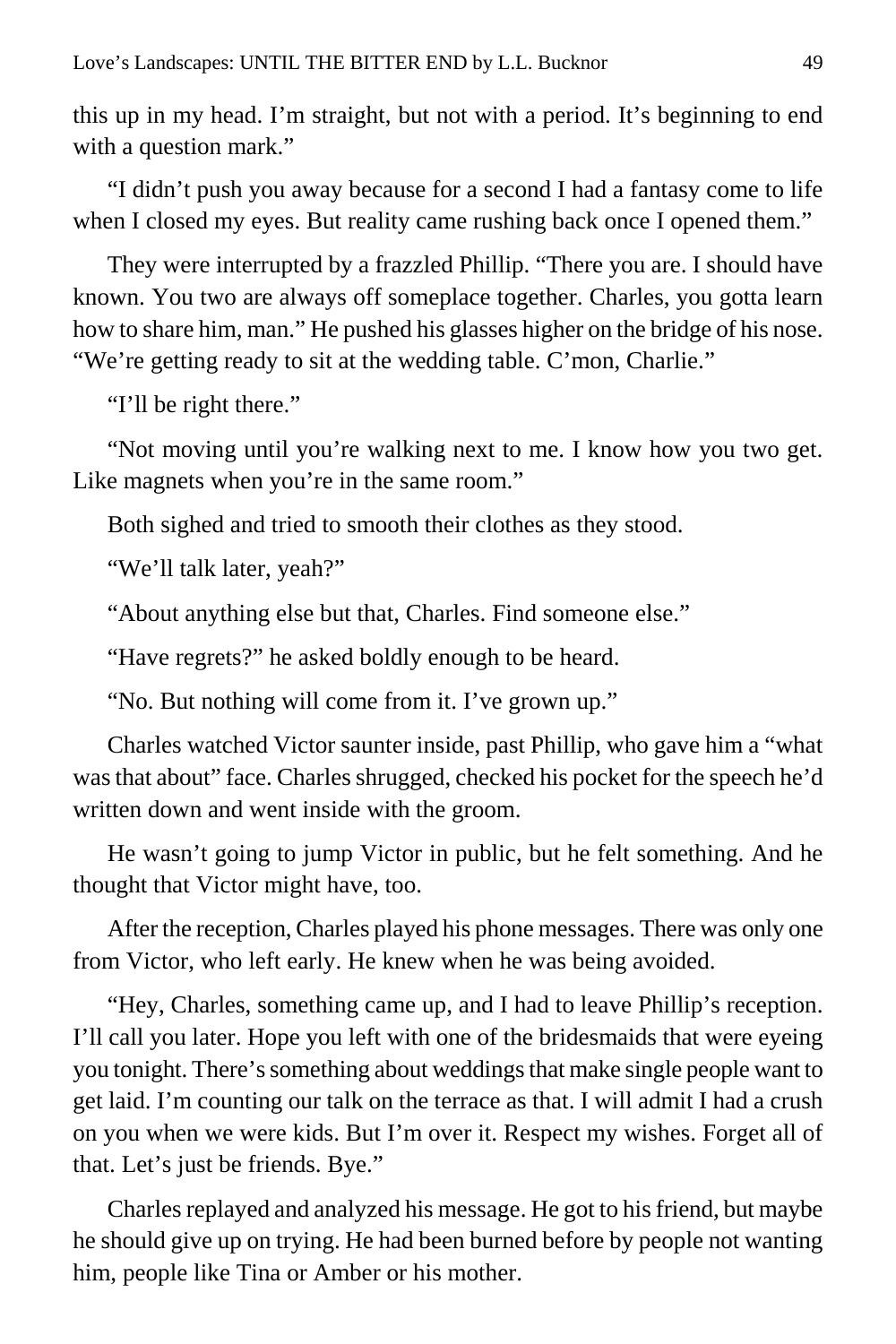Friends was all he wanted to be? Then friends was what they were going to be. He tried to ignore the pang of regret in his chest.

\*\*\*\*

*May 11, 1991*

*Victor,*

*I tried leaving you a message… it's full. Delete some, my friend. I hate it when you and Bill are in your "off period." You mope and turn into a hermit. I'm not surprised his wife came back, and I think you would agree if you analyze it. It doesn't take that long to get divorced.*

*You should find someone worth your time. I say this as a friend. It's not the first time I've said this. I'm not speaking out of jealousy or anger. You probably don't want to hear it again. But you listen better when it's in letter form. I just want better for you.*

*Anyway, I'm flying to Sacramento next week for work. In case you get this and feel like taking yourself out of your pity cocoon and can't reach me then.*

*By the way, Uncle Lamont is moving out. He's moving in with his "friend" Alan. He didn't come out, but he said it was time to have my own space. I offered to move and let him have the house, but he told me Grandma would want me to have it, raise her great-grands here.*

*Babies. I think he's getting sentimental now that Phillip brings his baby girl over here when he visits. Won't lie, Michelle's a cute baby. Doesn't look like an alien at all. Let's hope she doesn't get Tanya's squeaky voice.*

*My plan of marrying and living my dream? I don't think I can achieve it yet. I might have to change some things around. But I can say I'm working my way to being happy. I think it's why I want you to be happy too.*

*Love,*

*Charles*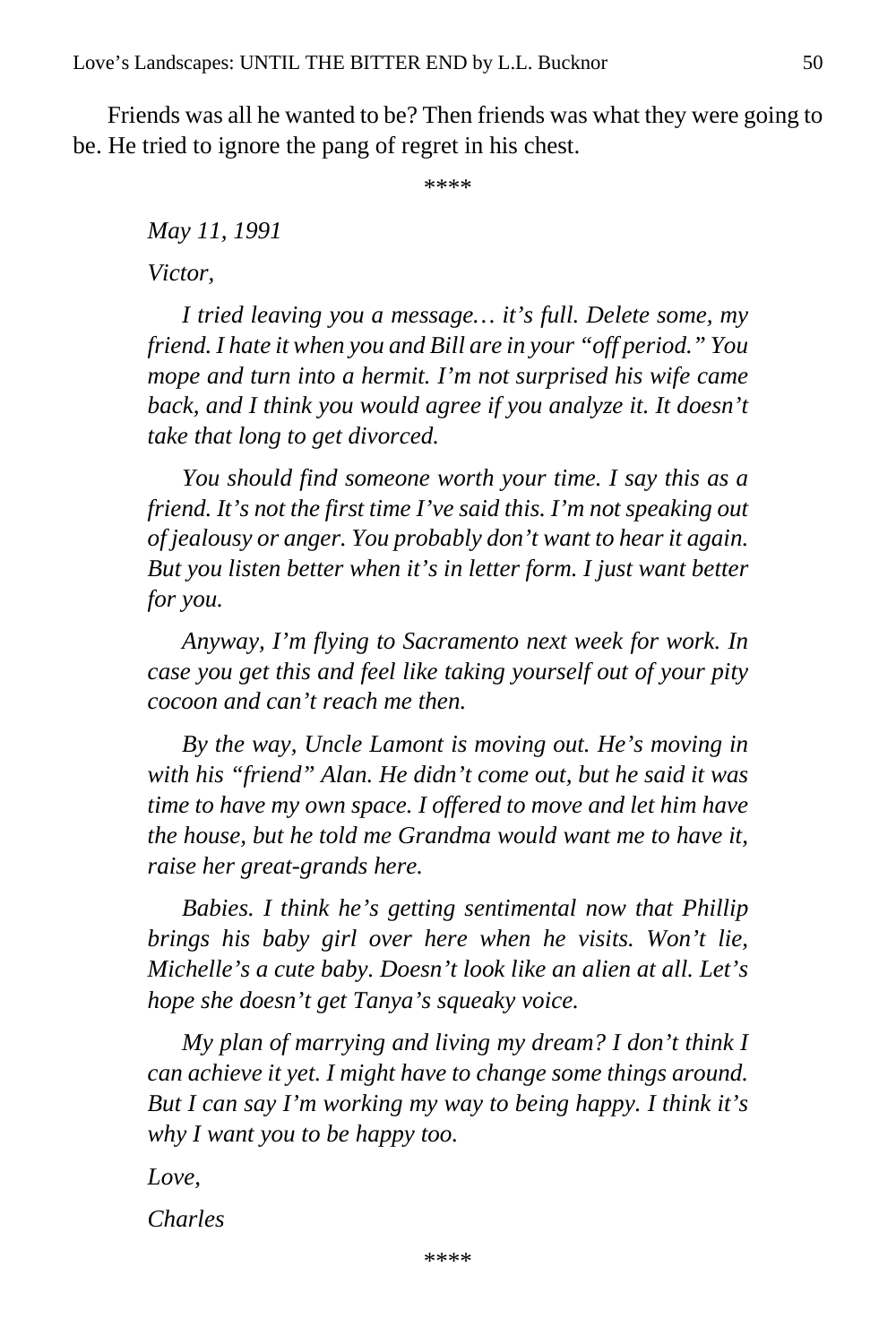*40 years ago - June 1991*

"Are those tears, Uncle Lamont?"

"No, it ain't no damn tears. Just had something in my eye, is all."

Both sat down in the living room after Lamont did his final check of the house. His uncle moved all the heavy and important items yesterday. He could've left yesterday, but Charles thought his uncle didn't want to say goodbye. "I'll miss you too, Uncle Lamont."

"I'm only going to be one town over."

"I'll still miss you."

"You know, you were the best thing that ever happened to your mother. I was just a kid when you were born. Dad nearly had a stroke when your mom told us she was pregnant. The day you were born, he changed his tune. She was my big, crazy sister who used to never mind me tagging along. Then you came and I'll admit, I hated you for maybe an hour." He chuckled. "But you were something special. Always knew. I loved you then. I love you now. I'll love you for what you'll be. I'm proud of the man you are, Charles. Your mother would be too. Ma always let you know. But I know Adrienne would be as well."

"What if I might be gay? Would you still be proud of me?"

Lamont stared at him for one of the longest minutes of Charles' life. "Hypothetical or actual?"

"Let's say hypothetical."

"Well, you ain't stupid. So you know I'm an actual, but I don't advertise it. It's different for us. There's a stigma. Now you… I've thought you could be a hypothetical, what with you following around that McQuade boy. I thought you was sprung especially that last year before he moved. But I realized he was like your other half. You needed him. You were the quietest little boy with the saddest eyes. Your eyes changed once you met Victor. You got to be a kid and started to enjoy yourself. Victor is…?"

"An actual, Uncle."

"I figured since you're asking. I have no problem with Victor nor you being… actuals. Might explain why you never really had a woman though. That Amber accident was just that, an accident. Unhappy girl, that one."

"What's life without a few mistakes here and there?"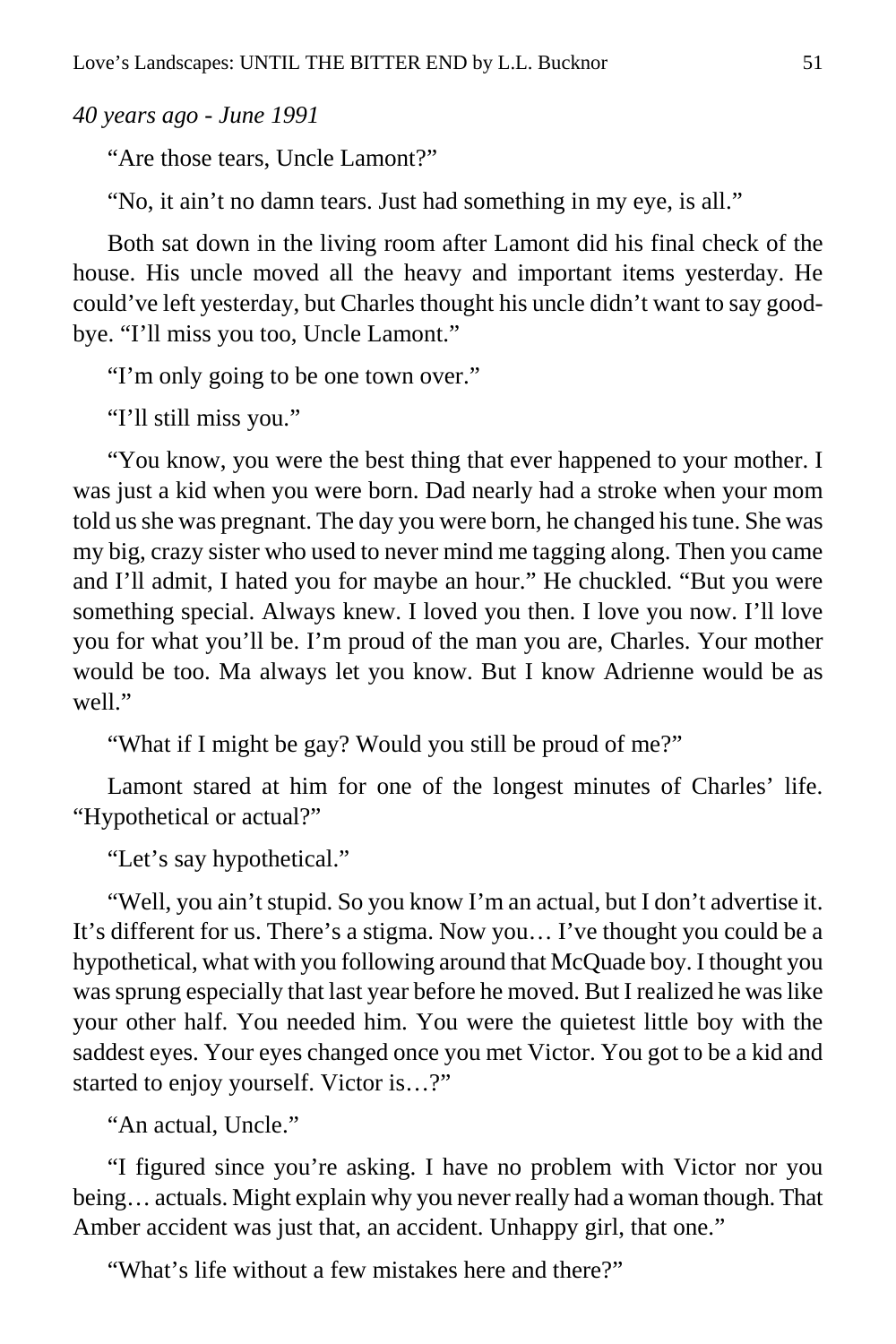Lamont grunted in agreement. Charles watched his uncle look bashful for the first time he could ever recall. "Never freely said this to anyone who wasn't in the lifestyle, though I might be talking to a new member." Charles was mistaken; it wasn't bashfulness. Lamont was uncomfortable. He held a hand in Charles's face. "I don't want to know if you been with a man, because you're family, and I've changed your diapers. Please leave me out of the loop about any of your sex stories."

"It's not like I have—"

"Please, stop talking. There are two bars close by that cater to *actuals* and *hypotheticals*. I'll give you the name of the one with the younger crowd."

"Why not the other one?"

"That's where I go from time to time, and I'll be damned if I see your bony ass over there."

\*\*\*\*

To: CJ\*\*\*\*\*\*@aol.com 17:34:53 October 24, 1993

From: VM\*\*\*\*\*\*@aol.com

*Charles,*

*I can't believe we can talk electronically now!*

*I am still leery about sending messages though. How can I know it's not going to be read by others and posted in the newspaper for the entire world to read? You're a federal worker. You can't fool me that you guys aren't spying on the public.*

*I told Bill not to send me anything racy from work to be on the safe side.*

*Thanks for the picture of you and Phillip and his little family. Two kids and another on the way. He's not playing. You guys look like you had fun at Niagara Falls. I'll try to come the next time you plan a trip.*

*I miss seeing you guys.*

*But I miss you the most. Of course.*

*Victor*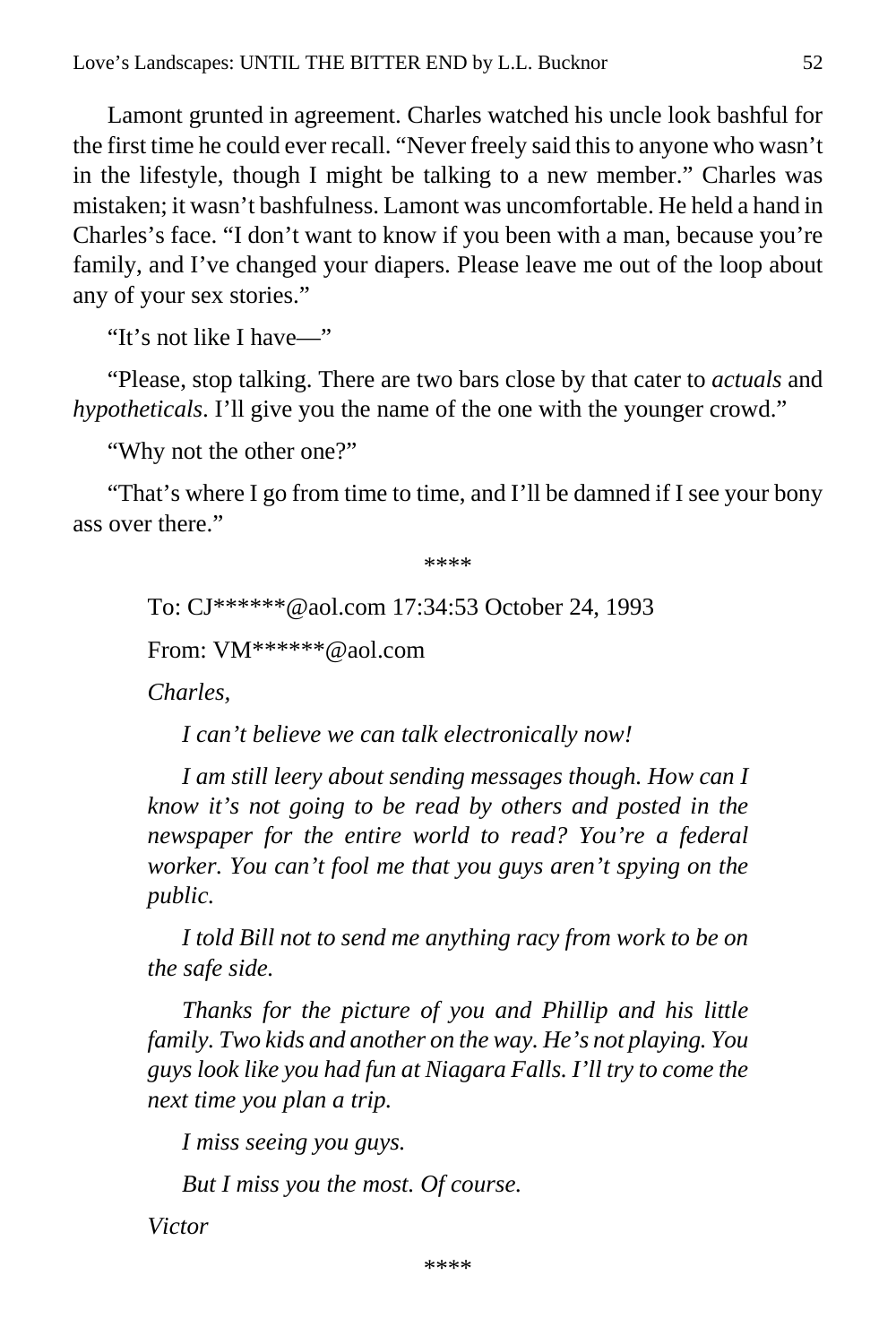To: CJ\*\*\*\*\*\*@aol.com 17:34:53 May 17, 1994

From: VM\*\*\*\*\*\*@aol.com

*Charles,*

*My holier than thou mother… has been having an affair with a neighbor! For years! She's judged just about everything and everyone. I guess the apple doesn't fall far from the tree. We're adulterers.*

*I'm so disappointed with myself. I have ended it for good with Bill. Not because he wanted to cool it, but for me. I'm tired of hanging on and letting life pass me by. I miss the ten-yearold who stuck up for you against Harold. I miss me. And to reclaim myself, I'm changing.*

*I came out to my mother. She faked a panic attack. Said my year in Europe corrupted me and put those sinful thoughts in my head. Fuck her. We had a big argument. The entire family was there to hear it. Kevin, of course was on her side. Called me a faggot and said a cocksucker could never be his brother. I'm not hurting from the loss. My mother… even though I expected the hate, it still hurts.*

*Dad surprised me. He knew, Charles. He knew all along that I was gay; saw me making out with Ricky one night. And he still loves me. He's been keeping things inside. This is how I found out about my mother. Dad let it all out trying to defend me. He's been sticking his head in the sand for too many years and had it. He's divorcing her. He wants to move back to New York. I'm moving with him, away from the disappointment and temptation.*

*Dad is going to join his friend's construction company. He wants to go back to doing something he loves. They need someone to help out with the books and accounts, so I possibly have a job lined up. Dad's going to put in a good word for me. My aunt in Syosset has room so we'll be staying there until we get a place of our own. I should say until I get a place of my own. I need my own space.*

*I'm not hiding who I am anymore. If there are people who don't like it, tough. Don't worry, I won't start cramming the joys of gay sex down everyone's throat.*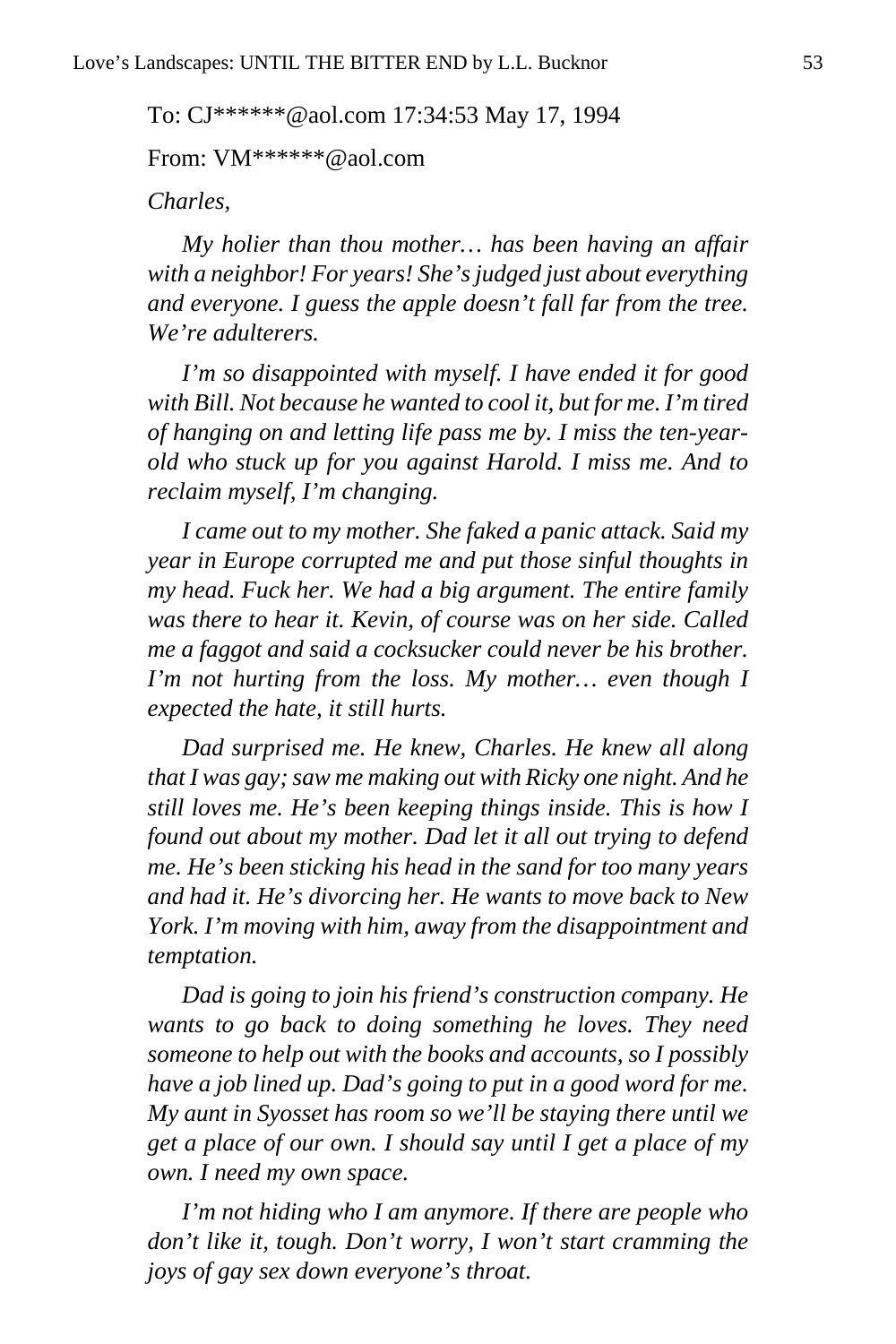*Finally we can be in the same state, back on the island. I'll call you later in case you don't reply soon enough. V*

\*\*\*\*

*37 years ago – September 1994*

"The three amigos back together again."

"I think it's more like three amigos and a señorita." The three men looked at the sleeping infant in Phillip's arms. Victor smirked. "God exacts the perfect punishment. You're the father of daughters."

"Hey, Tanya could be pregnant with a boy this time."

"I hope not. Can you imagine when his girls are teenagers?" He turned to Charles, grinning wickedly.

"Oh man, he's going to be bald. They carry his genes after all."

"My princesses won't know a thing about boys. Gonna forbid dating until they're sixty."

"Good luck with that," Charles chimed in. If they were anything like their dad, they'd be sneaky handfuls.

"This is the most sedate birthday party ever." They celebrated Victor's birthday with an after work get-together at Charles's house, pizzas and beer soda for Phillip—living it up in style. Their schedules were never in sync between Charles and his job, Phillip and his family and Victor's resettling in New York. Finding days to hang out were not easy.

"You're the one bringing a baby for a date."

"Giving Tanya a break makes me a great husband, which equals hot pregnant sex."

"Phillip!"

"Don't knock it till you've tried it." Baby Gianna made her announcement that she was awake with a wail. "Be right back, boys, someone needs a changing." Phillip excused himself while baby speaking to his fretful Gianna. It boggled his mind that Phillip was someone's father.

Charles put down his beer can on the living room end table. "So how does it feel to be almost old? You'll be the big three-oh next year. You remember when we thought thirty was ancient?"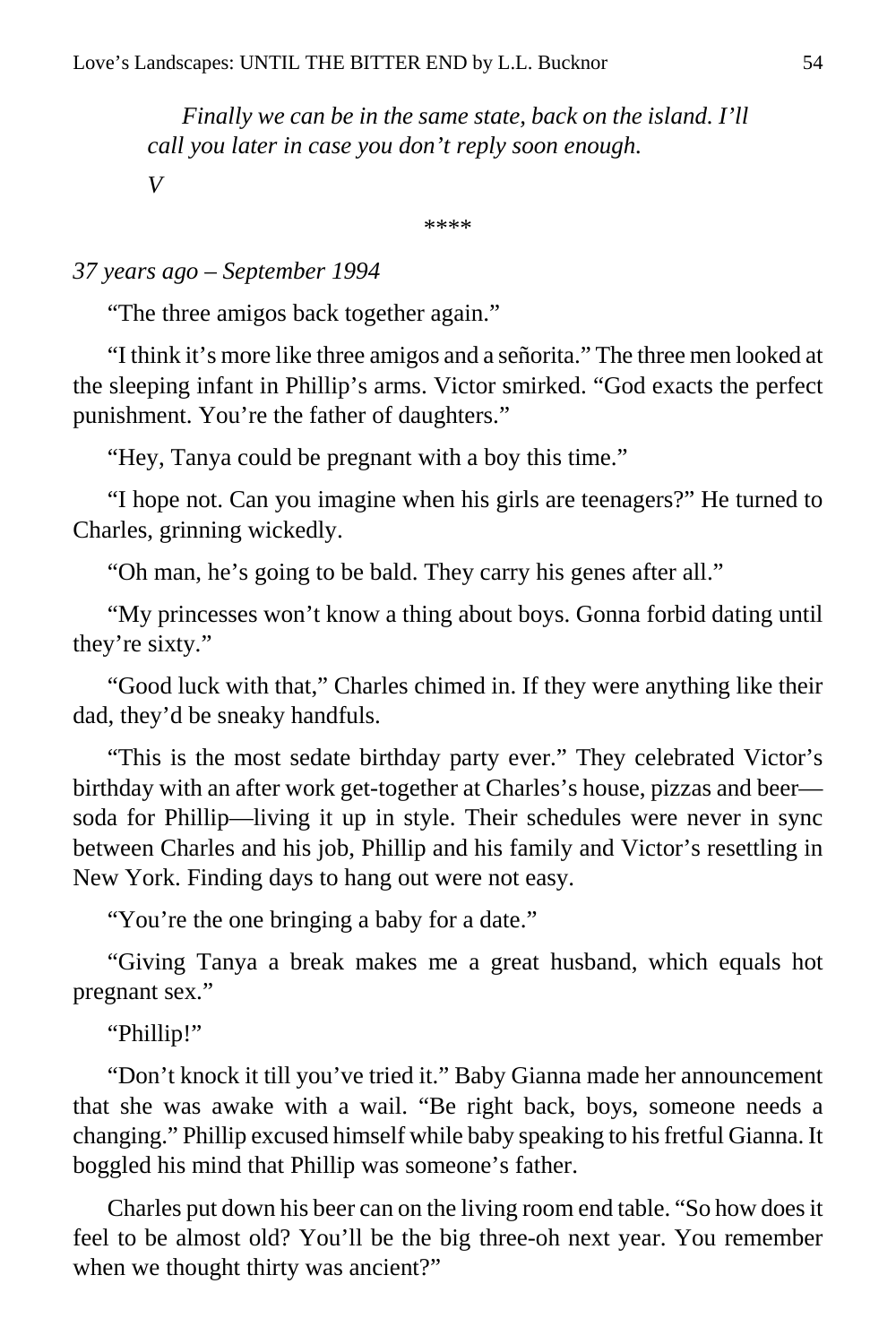"Man, I stopped counting after twenty-five. Thirty was a lifetime away. Now, it's staring me in the face."

"I have two months left before I start singing the blues."

"Pizza and beer for your birthday then?"

"And strippers," Phillip chimed in with a bundled baby in his arms. "Fellas, we gotta call it a night. I gotta pick up the rest of the fam at my in-laws. Victor, have a great birthday, man. We gotta find time to do this more often. I'm serious about the strippers though, so you two think about it." Charles shook his head as he locked the door.

"If Phillip only knew the strippers I'd prefer for your birthday." Victor smirked as Charles sat next to him.

"That might not be so bad." Victor looked out the corner of his eyes at him, not commenting. Instead, they watched the Jets game on TV.

Charles waited until the next commercial break to ask something that'd been on his mind since learning Victor was coming back to New York. "Any luck with apartment hunting?"

"Nope. But I need to find someplace soon. It feels weird moving out, then moving back in again with a parent."

"So move in with me."

"Um… no?"

"Why not? I have plenty of room. It's closer to your job. I'm not even here most of the time."

"I'm not looking for a handout, Charles. Thank you."

"Who said anything about handouts? I'd charge you rent. Lamont made a full apartment in the basement." Charles moved to hold Victor's hand. He tried to pull away, but Charles held on.

"Charles," Victor groaned.

"Listen to me, will you?" He waited until Victor looked him in his eyes. "Spend the night. Don't look like a compromised heroine. Platonically… though I would like to kiss you."

"Charles—"

"Before you go into your spiel about me being curious, you're right, I am. I'm curious about being in a relationship with *you*. Romantically. I think we've been courting one another for all of these years anyway."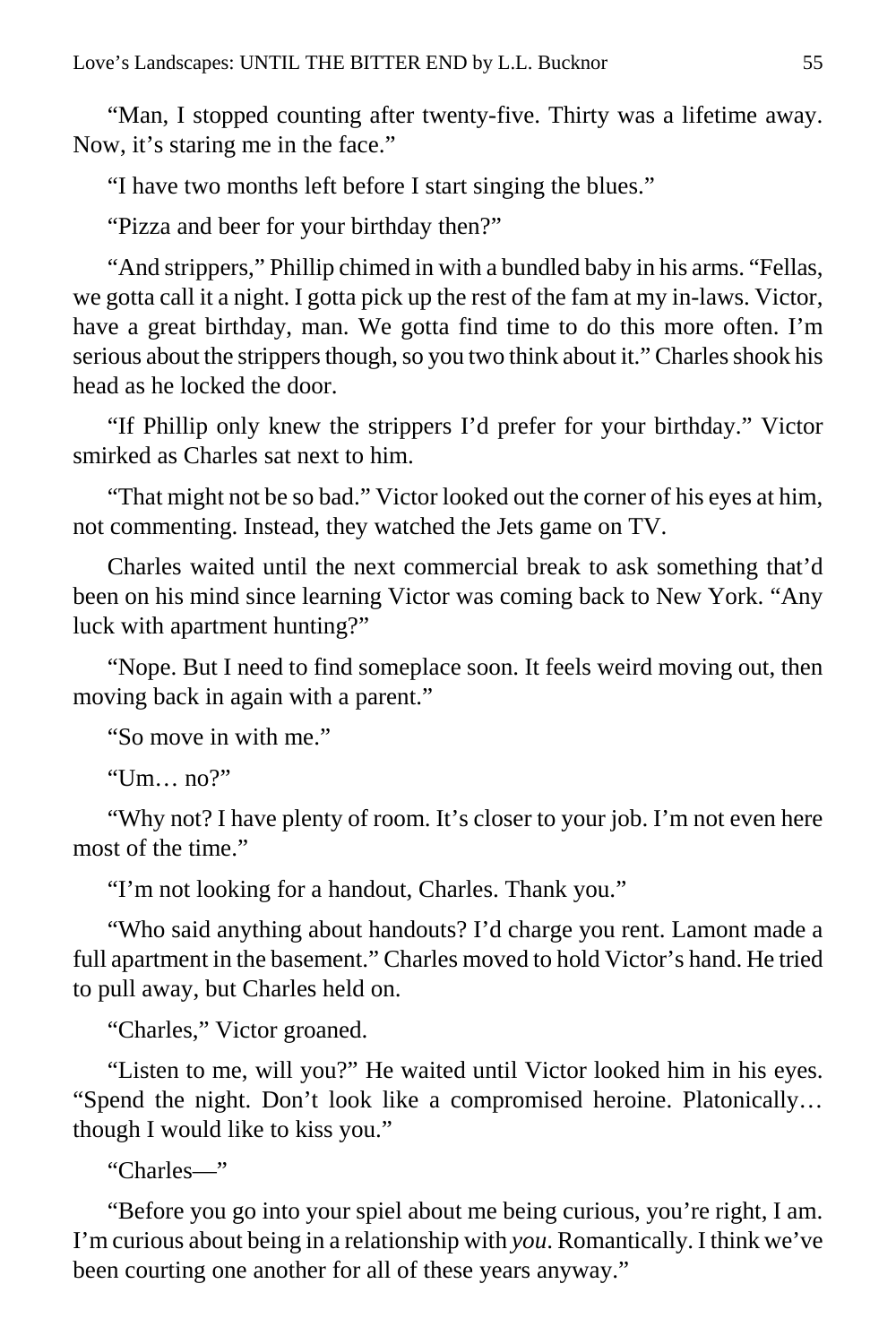"You're not gay, Charles."

"I'm not straight either, Victor. I've tried some things. Not all things like you, but a few things with a guy, for a few weeks. It was an eye-opener, but I don't regret the experience for a moment."

"Why didn't you tell me?"

"Like you tell me about *all* the men you've been with?"

"So now you've slept with a man, and you're gay all of a sudden." He snorted. "Just one guy?"

"Just one. Steven. He's taught me some things. I've learned to admit I was ashamed to be attracted to another man. I still am, at times. I'm learning not to bottle my feelings. It'd be easier to try to fit a straight mold. But why should I have to fit a heterosexual mold?"

"Who are you, and what have you done to my best friend?"

"I'm still Charles. I just don't want to hide that part of myself I've struggled with from you. I'm not with Steven anymore, by the way. There's this feeling that I have that I'm recognizing as want for you. It could be lust. But it's not curiosity. I've had many thoughts about you unclothed. For years."

"Years?"

He nodded. "Our kiss was the highlight of my life, as sad as it may sound."

"It's not sad. It's just—you're really serious?"

"Very." Charles liked being honest with him. "I would like to date you. I don't want it to start off with sex… though I will not lie. I hope we have it in the future." Watching the hope grow in Victor in turn gave Charles hope. He didn't want his friend to mistake his sincerity.

"We should take it slow. Can we take it slow? Give me time to wrap my head around dating you."

He nodded with a smile. "No rush. In fact, you're not getting a kiss out of me until the third date. How is that for slow?"

"Well… I don't know about all of that." Victor winked.

Charles was determined. "You'll consider moving in?"

"The last time you moved someone in, you struck out. I don't want to fuck up our friendship. It's the most solid relationship I've ever had."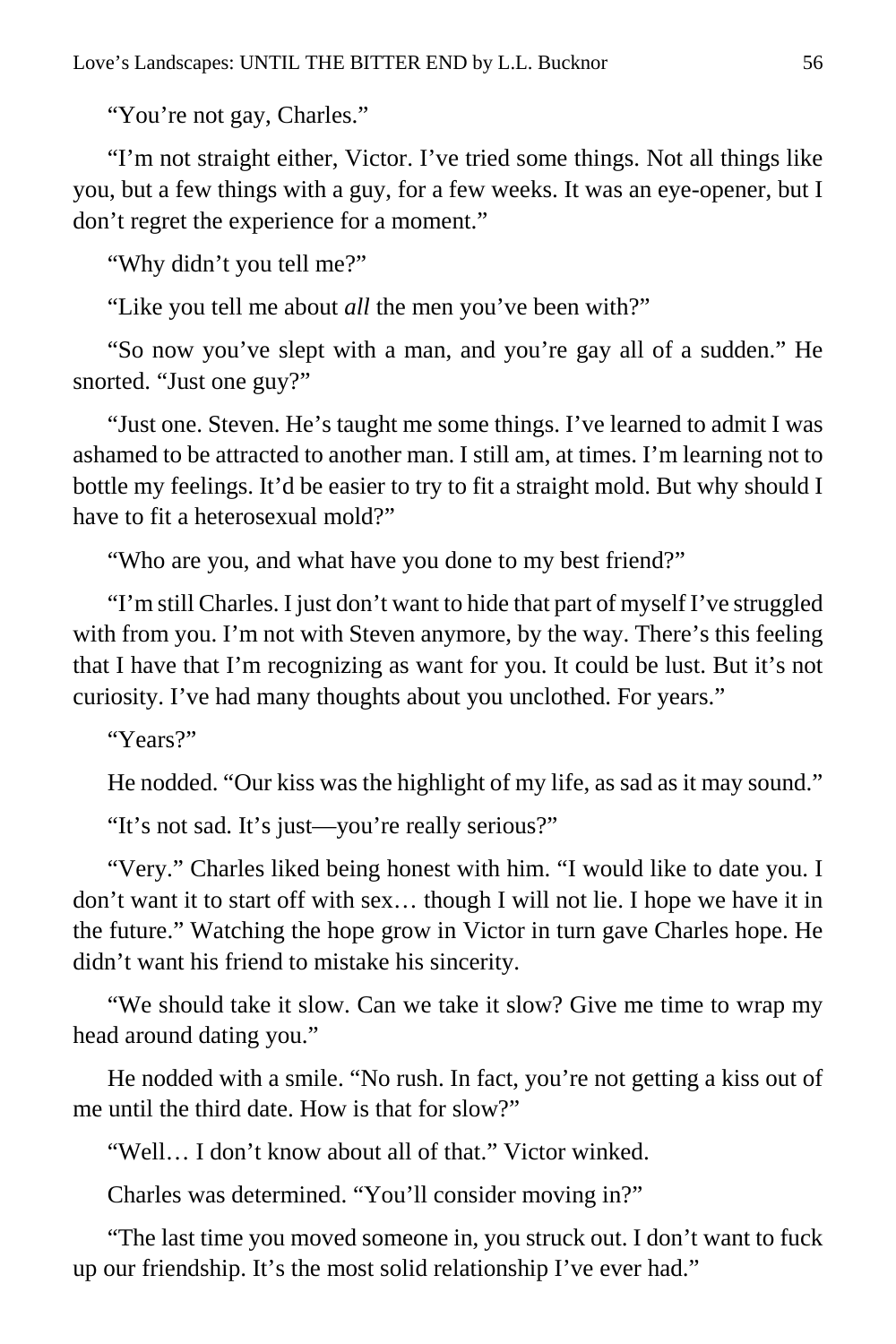"Friends make the best lovers."

"Speaking from experience?"

"We'll make our own."

"Charles, promise me, if at any point you want out, you'll tell me. I don't want secrets or hard feelings. We're going to fight, but at the end of the day, you're it for me."

He wanted to hear Victor agree. He needed to hear the words. "So you'll move in?"

"Yes. Besides, I don't think you'll take no for an answer."

"No, I really won't. I have a plan written down on how to win you over."

"You and your plans." He rolled his eyes. "I don't want to be a secret to another man, Charles. Can you handle that?"

"I sort of came out to Uncle Lamont. It was a joint outing of sorts. I'm a hypothetical who wants to be with an actual… which probably means I'm bisexual."

"What?"

The start of their first day as a couple was an interesting one.

\*\*\*\*

*April 2031 - Present day*

"Don't forget your nighttime glasses, Charles."

"I don't need them. I see just fine."

Victor shook his head. Rather than start an argument with his lover of over thirty years, he just picked up the glasses from the bedside table and slipped them in his shirt pocket. He knew Charles would need them once he tried backing out of the driveway. He was just too stubborn to admit having a minor handicap.

The couple was getting ready to leave for their son's engagement dinner, an event he and his husband never thought they would ever see. For a few years, they were worried about their son making it to thirty. But Brandon straightened out. Barely. Brandon's fiancée was a major factor in their boy having focus.

They'd adopted three kids: Brandon, Dawn and Thomas. They made the couple's life all the better. For those three drug addicted, special needs and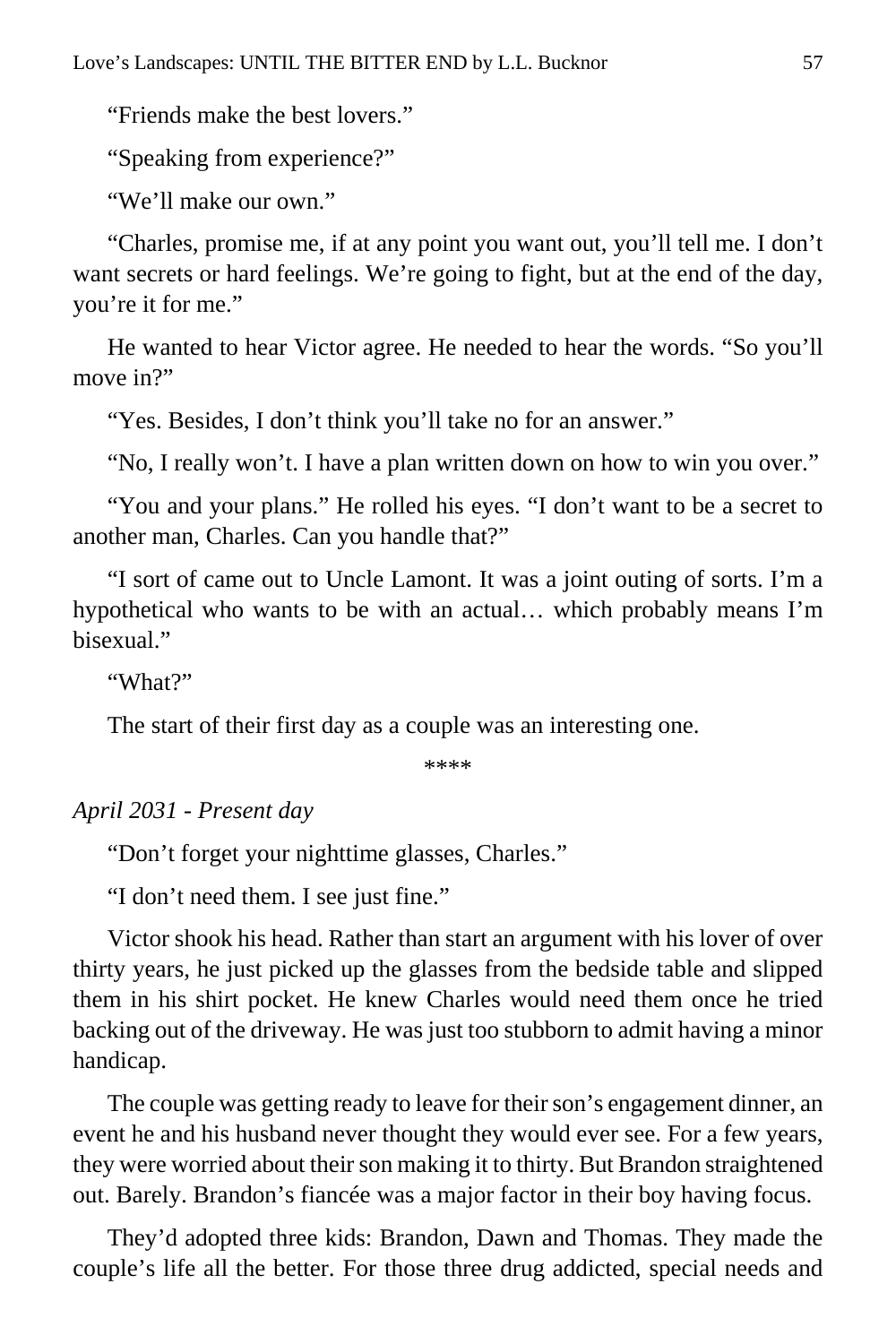unwanted children, Charles and Victor provided a nurturing home and made a family on their own terms.

Victor's father was the proudest grandfather on the island and loved to show their pictures to anyone he could. Victor's mother refused to acknowledge Victor and changed her number when she learned Charles was her son's life partner. Victor finally stopped trying to connect with her and his brother thirty years ago. Besides, Victor's father had remarried, and she embraced the entire McQuade–Jackson brood as a doting grandmother. Lamont spoiled their kids as well. He and Alan were the cool uncles that helped out when needed.

Coming out to family and friends as a couple was not as hard as Charles had feared. He was more surprised with who chose to remain their friend, namely Phillip, who made a single request after they announced being partners "not to start screwing until he left the building."

Being in an interracial gay relationship had its ups and downs. It certainly was not easy in their conservative neighborhood. They got stares, were called names, and when the kids came along, some neighbors became hostile. Thankfully, nothing escalated to violence. Charles remained in his grandmother's home, making it into his and Victor's family home, and refused to be driven out by bigots. Throughout the years, the committed partners only became closer, a unit that was bonded and never broken.

"Before we leave, I wanted to show you something. I was going through some boxes in the basement the other day, and look what I found." Charles opened a drawer and pulled out a stack of envelopes. It was the letters Victor had sent from the time he lived in Florida. Charles had kept every one.

"You kept all the letters I sent you?"

"Down to your postcards."

"We'll add to the collection now that you're finally retired." Victor let Charles know every day how much he loved having him at home more often. "We can send new postcards from our travels to the kids and make them wish they were on our two-month-long vacation with us."

"Sounds like a plan."

"I know how you love planning, lover of mine."

"You helped make those plans better, my friend."

### **The End**